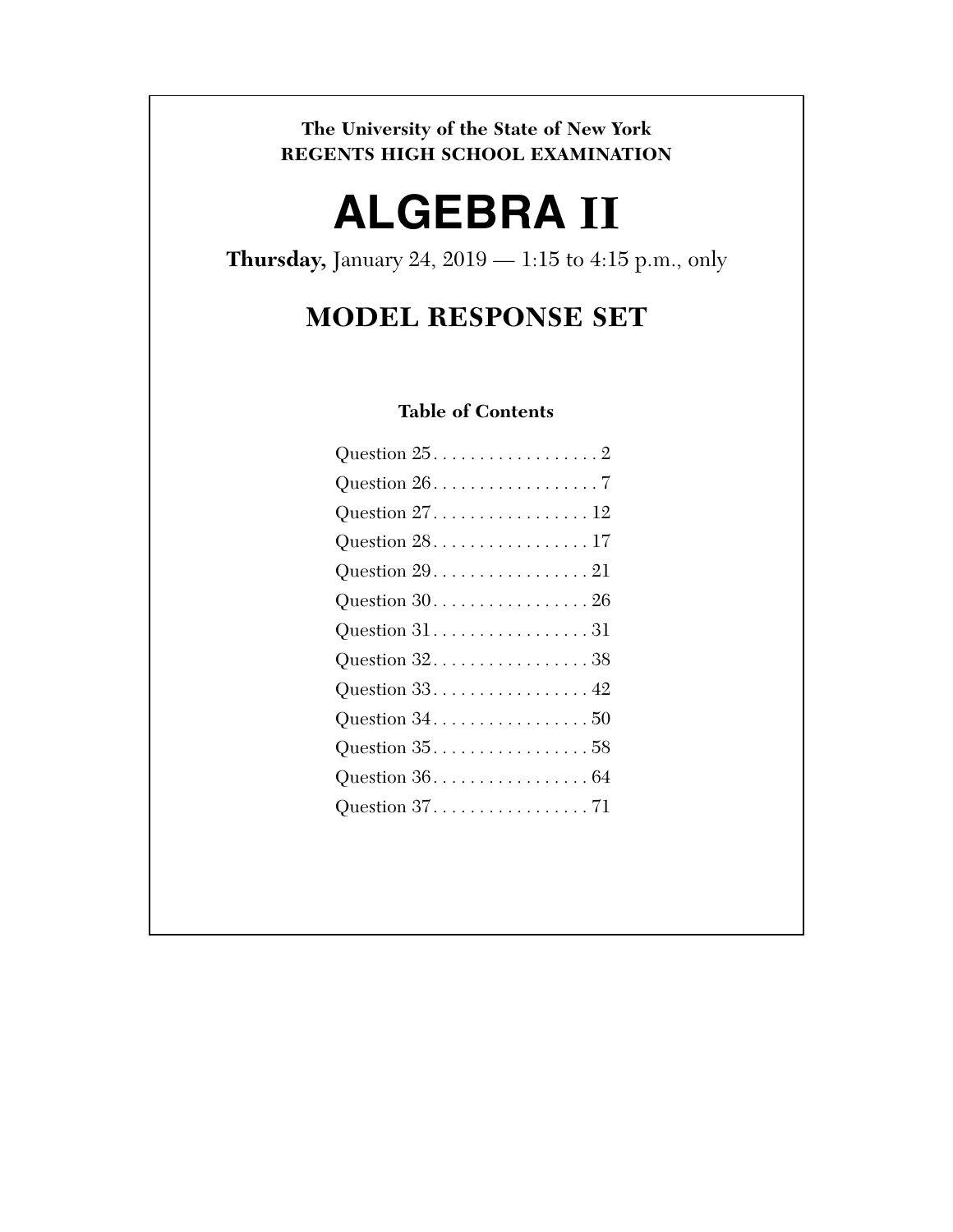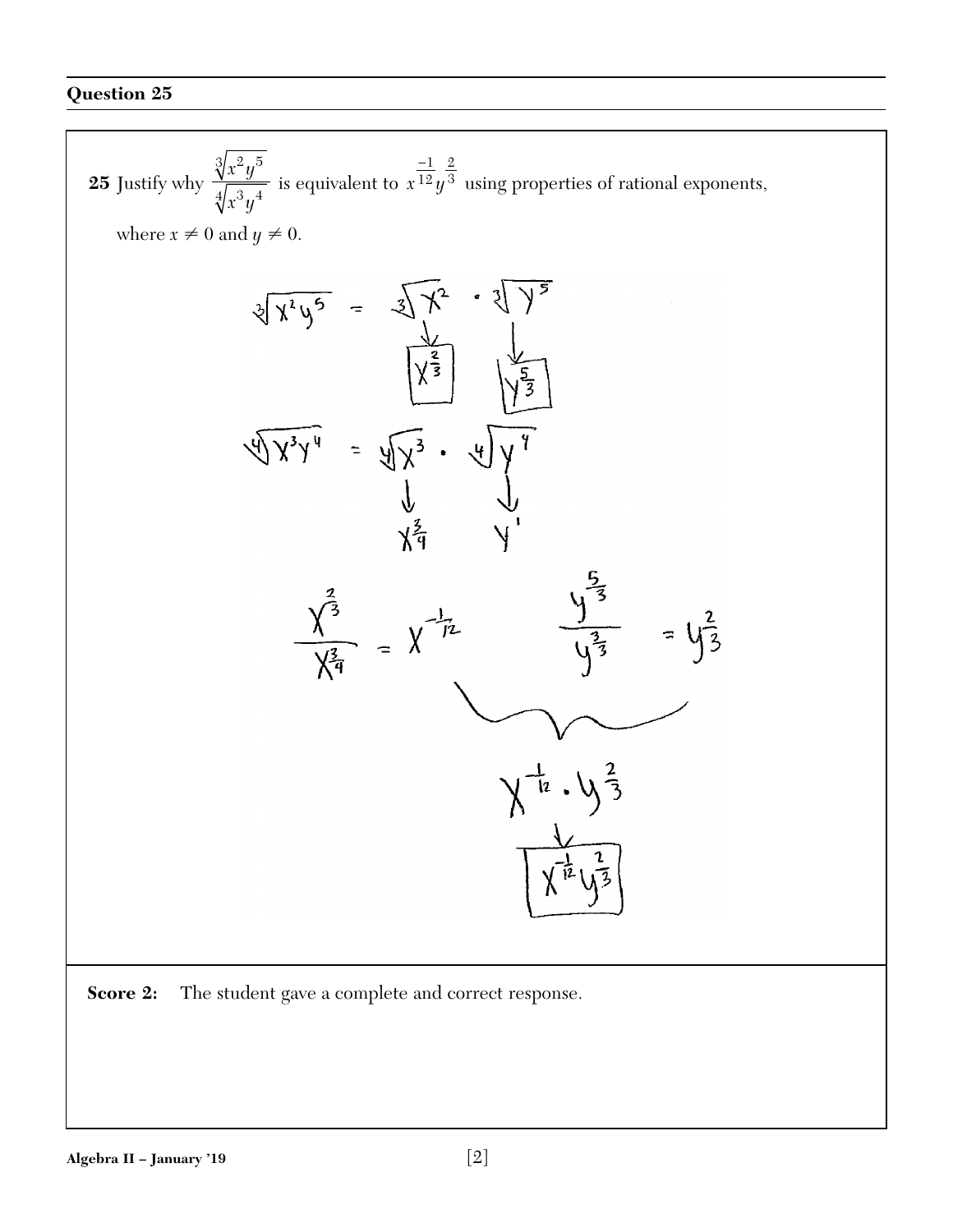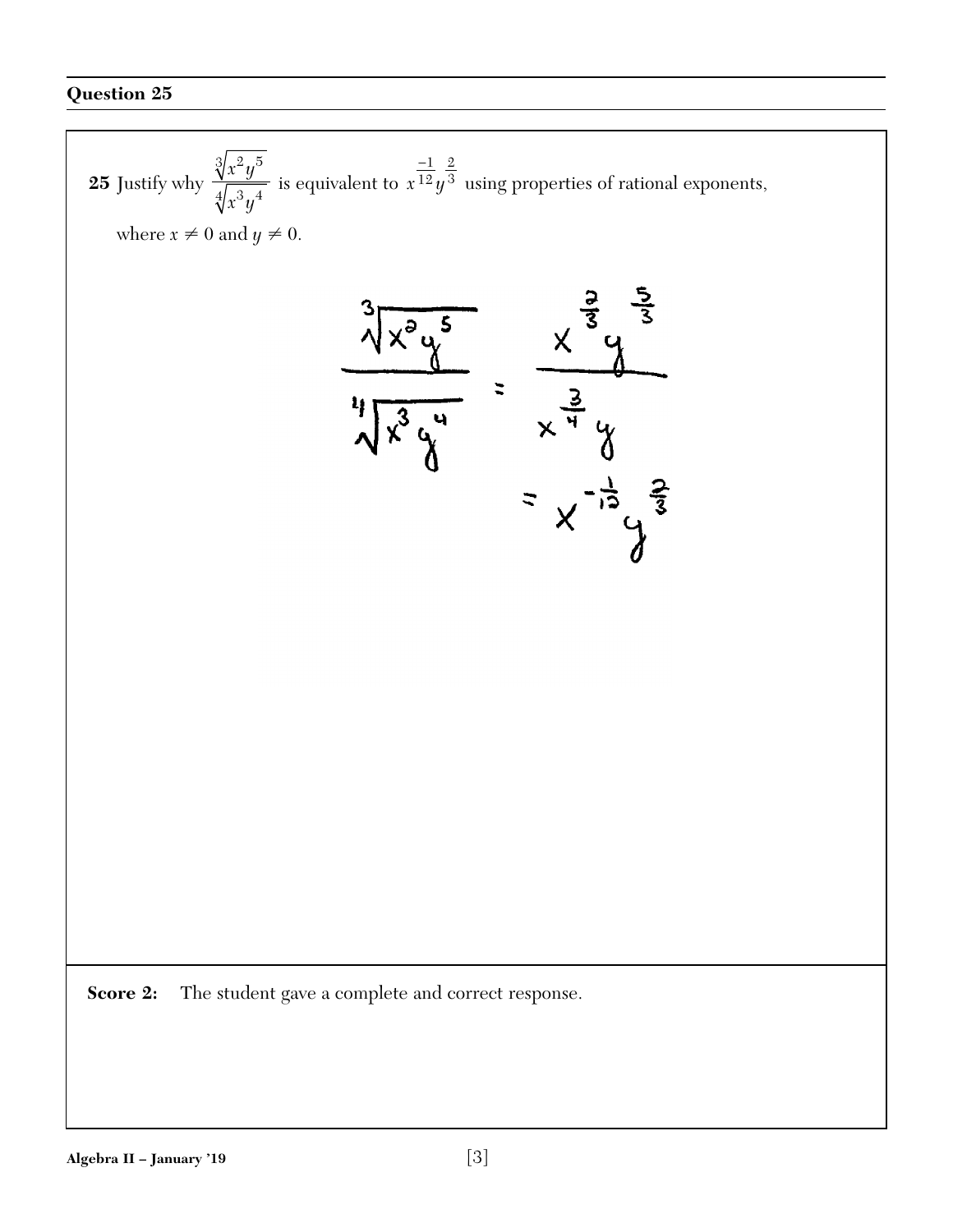25 Justify why 
$$
\frac{\sqrt[3]{x^2y^5}}{\sqrt[4]{x^3y^4}}
$$
 is equivalent to  $x^{\frac{-1}{2}}y^{\frac{2}{3}}$  using properties of rational exponents,  
\nwhere  $x \neq 0$  and  $y \neq 0$ .  
\n
$$
\frac{\sqrt[3]{x^2y^5}}{\sqrt[4]{x^3y^5}} = \frac{(x^2y^5)^{\frac{1}{2}}}{(x^3y^4)^{\frac{1}{4}}}
$$
\n
$$
\frac{\sqrt[3]{x^2y^5}}{\sqrt[4]{x^3y^4}}
$$
\n
$$
\frac{\sqrt[3]{x^2y^5}}{\sqrt[3]{x^2y^5}}
$$
\n
$$
\frac{\sqrt[3]{x^2y^5}}{\sqrt[3]{x^2y^5}}
$$
\n
$$
\frac{\sqrt[3]{x^2y^5}}{\sqrt[3]{x^2y^5}}
$$
\n
$$
\frac{\sqrt[3]{x^2y^5}}{\sqrt[3]{x^2y^5}}
$$
\n
$$
\frac{\sqrt[3]{x^2y^5}}{\sqrt[3]{x^2y^5}}
$$
\n
$$
\frac{\sqrt[3]{x^2y^5}}{\sqrt[3]{x^2y^5}}
$$
\n
$$
\frac{\sqrt[3]{x^2y^5}}{\sqrt[3]{x^2y^5}}
$$
\n
$$
\frac{\sqrt[3]{x^2y^5}}{\sqrt[3]{x^2y^5}}
$$
\n
$$
\frac{\sqrt[3]{x^2y^5}}{\sqrt[3]{x^2y^5}}
$$
\n
$$
\frac{\sqrt[3]{x^2y^5}}{\sqrt[3]{x^2y^5}}
$$
\n
$$
\frac{\sqrt[3]{x^2y^5}}{\sqrt[3]{x^2y^5}}
$$
\n
$$
\frac{\sqrt[3]{x^2y^5}}{\sqrt[3]{x^2y^5}}
$$
\n
$$
\frac{\sqrt[3]{x^2y^5}}{\sqrt[3]{x^2y^5}}
$$
\n
$$
\frac{\sqrt[3]{x^2y^5}}{\sqrt[3]{x^2y^5}}
$$
\n
$$
\frac{\sqrt[3]{x^2y^5}}{\sqrt[3]{x^2y^5}}
$$
\n
$$
\frac{\sqrt[3]{x^2y^5}}{\sqrt[3]{x^2y^5}}
$$
\n
$$
\frac{\sqrt[3]{x^2y^5}}{\
$$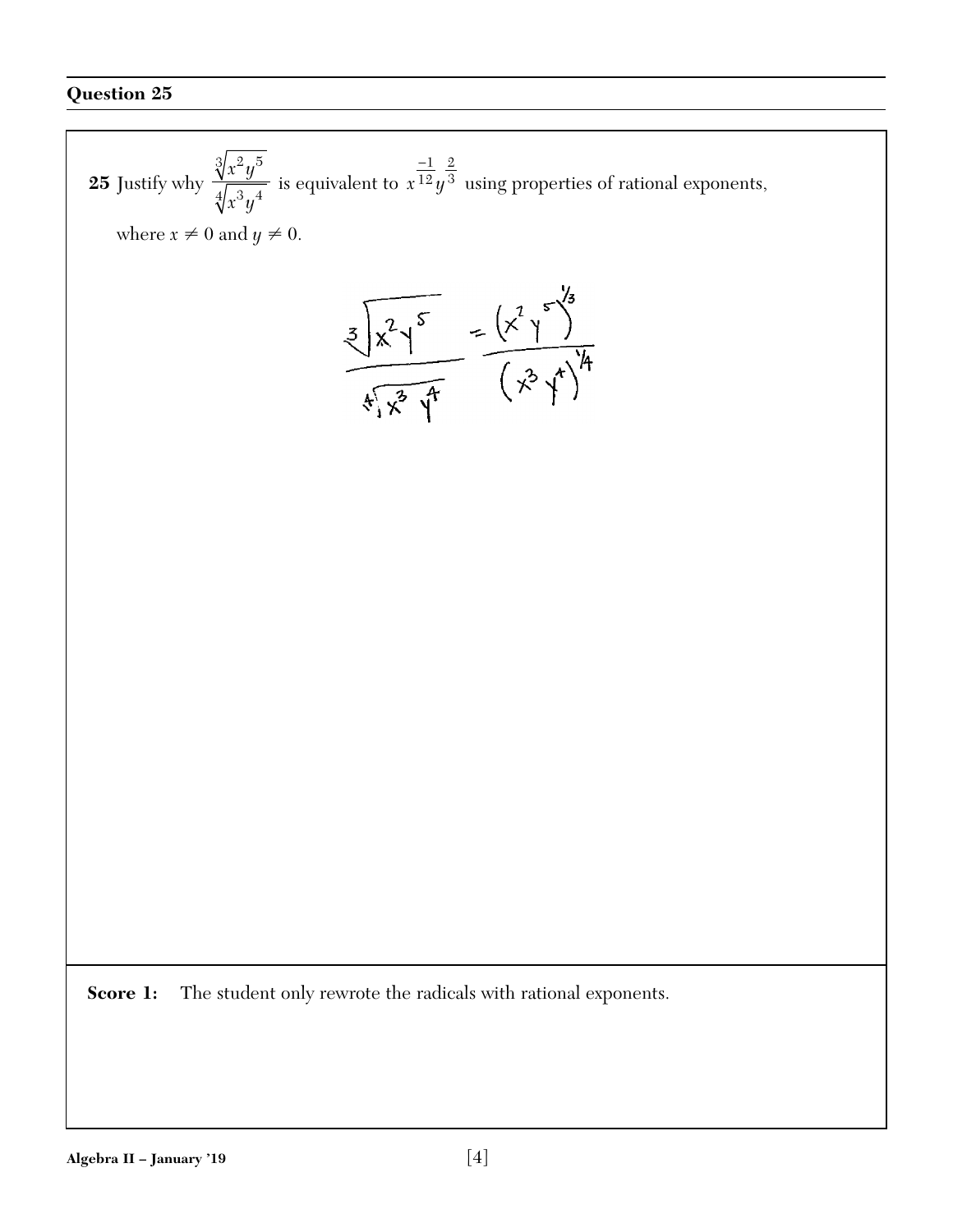25 Justify why 
$$
\frac{\sqrt[3]{x^2y^5}}{\sqrt[4]{x^3y^4}}
$$
 is equivalent to  $x^{\frac{-1}{2}}y^{\frac{2}{3}}$  using properties of rational exponents,  
\nwhere  $x \neq 0$  and  $y \neq 0$ .  
\n $\chi = 4$   
\n $\sqrt[3]{\frac{4}{3}y^3} = 1.855140012$   
\n $\sqrt[3]{\frac{4}{3}y^3} = 1.855140012$   
\n $\sqrt[3]{\frac{4}{3}y^3} = 1.855140012$   
\n $\sqrt[3]{\frac{4}{3}y^3} = 1.855140012$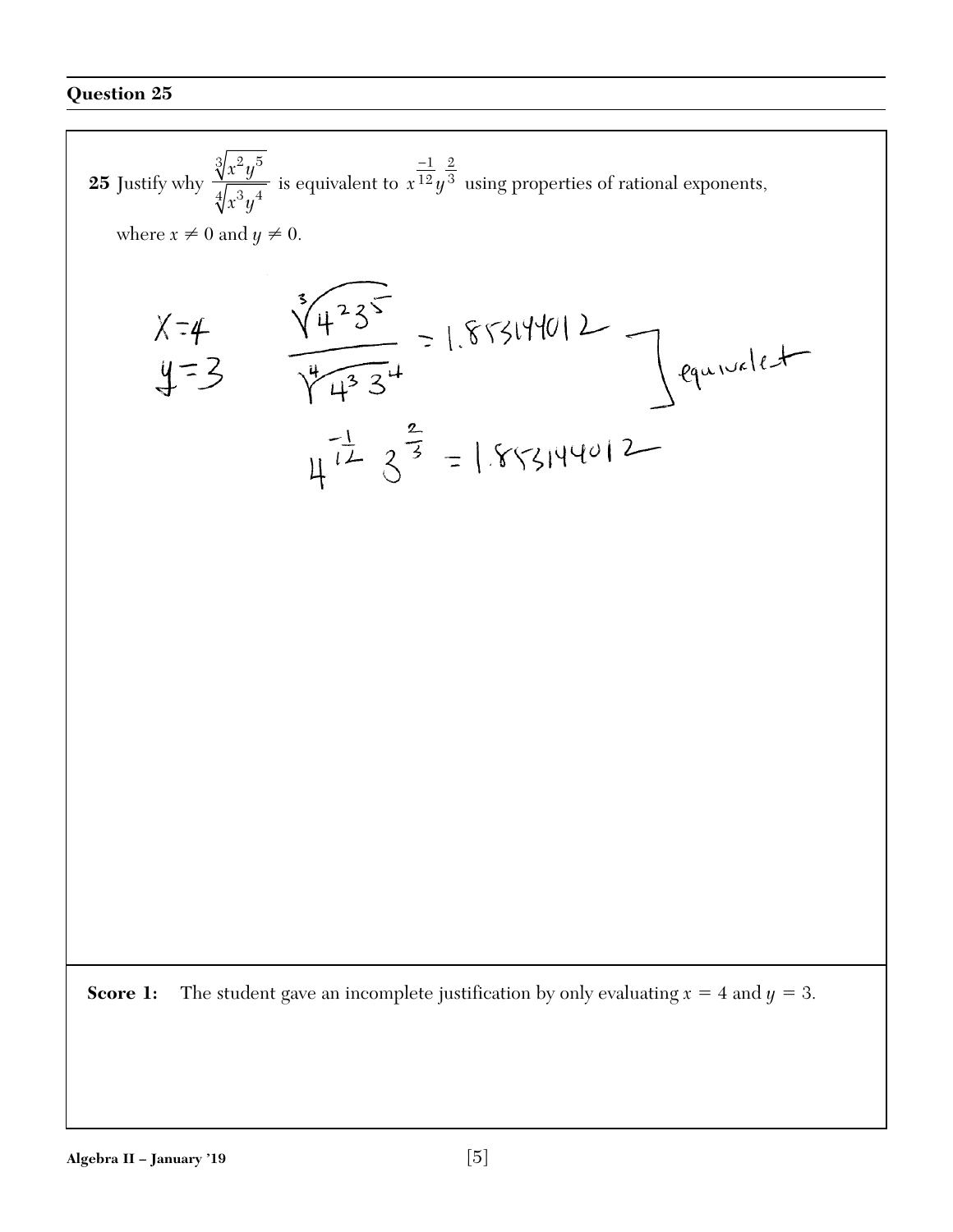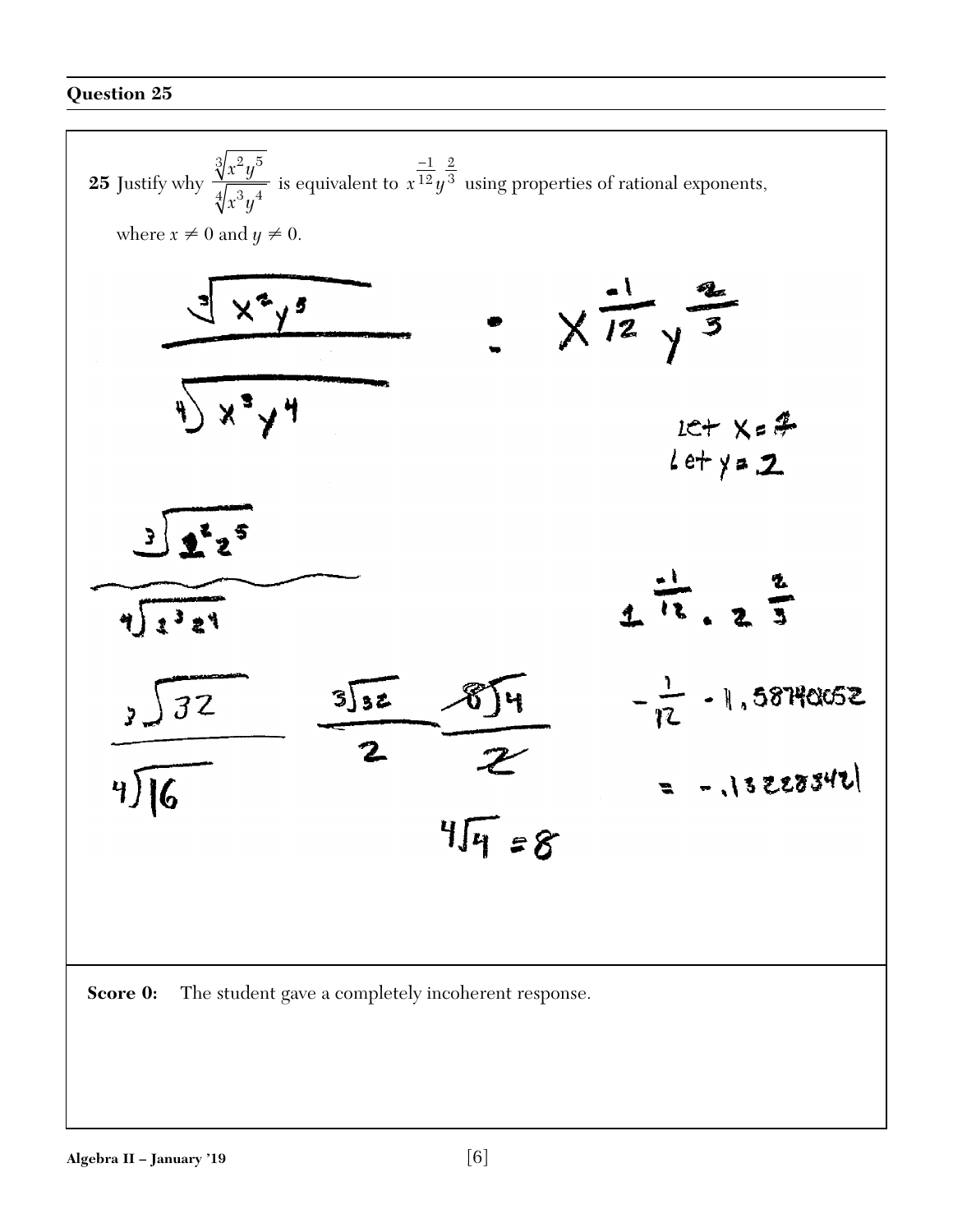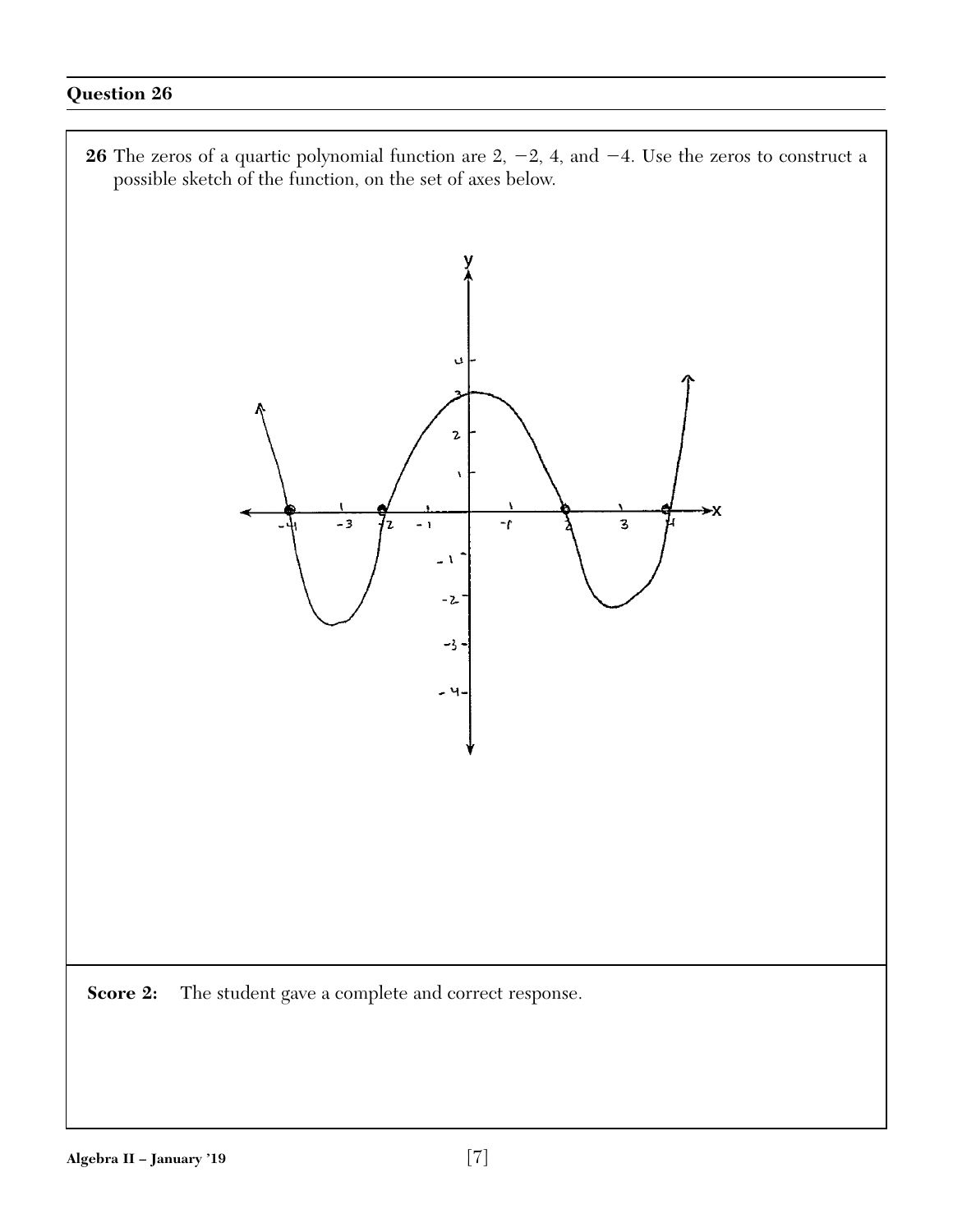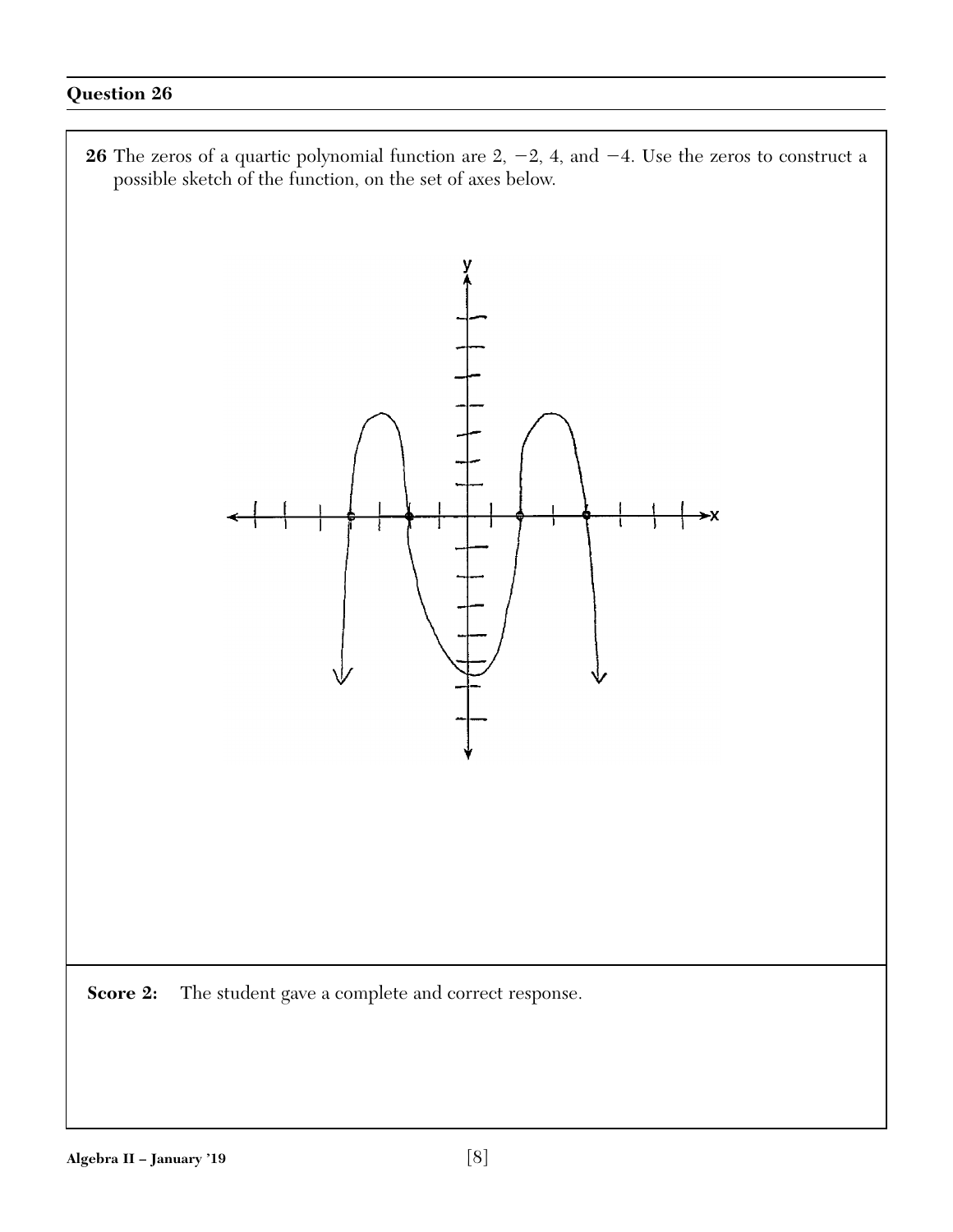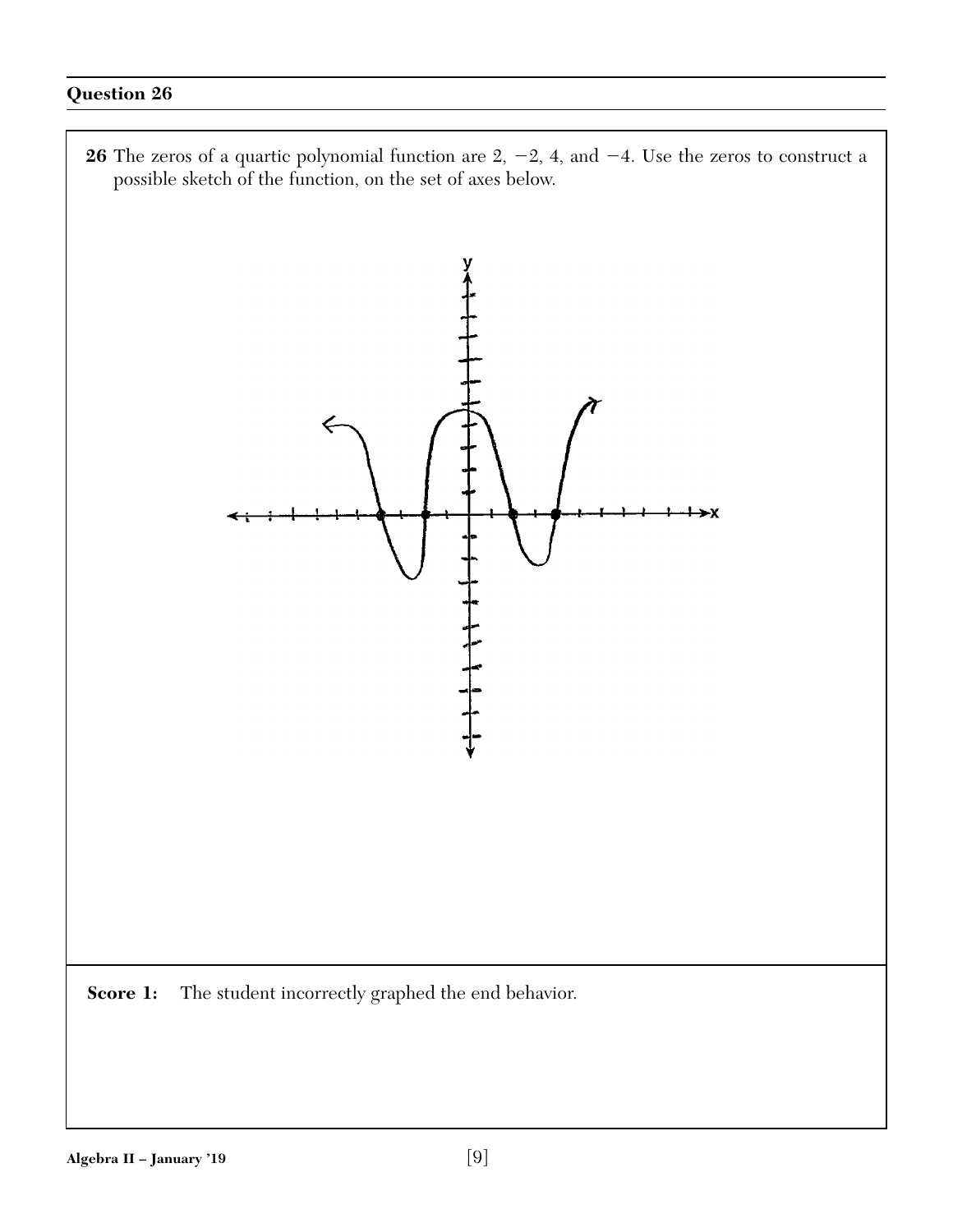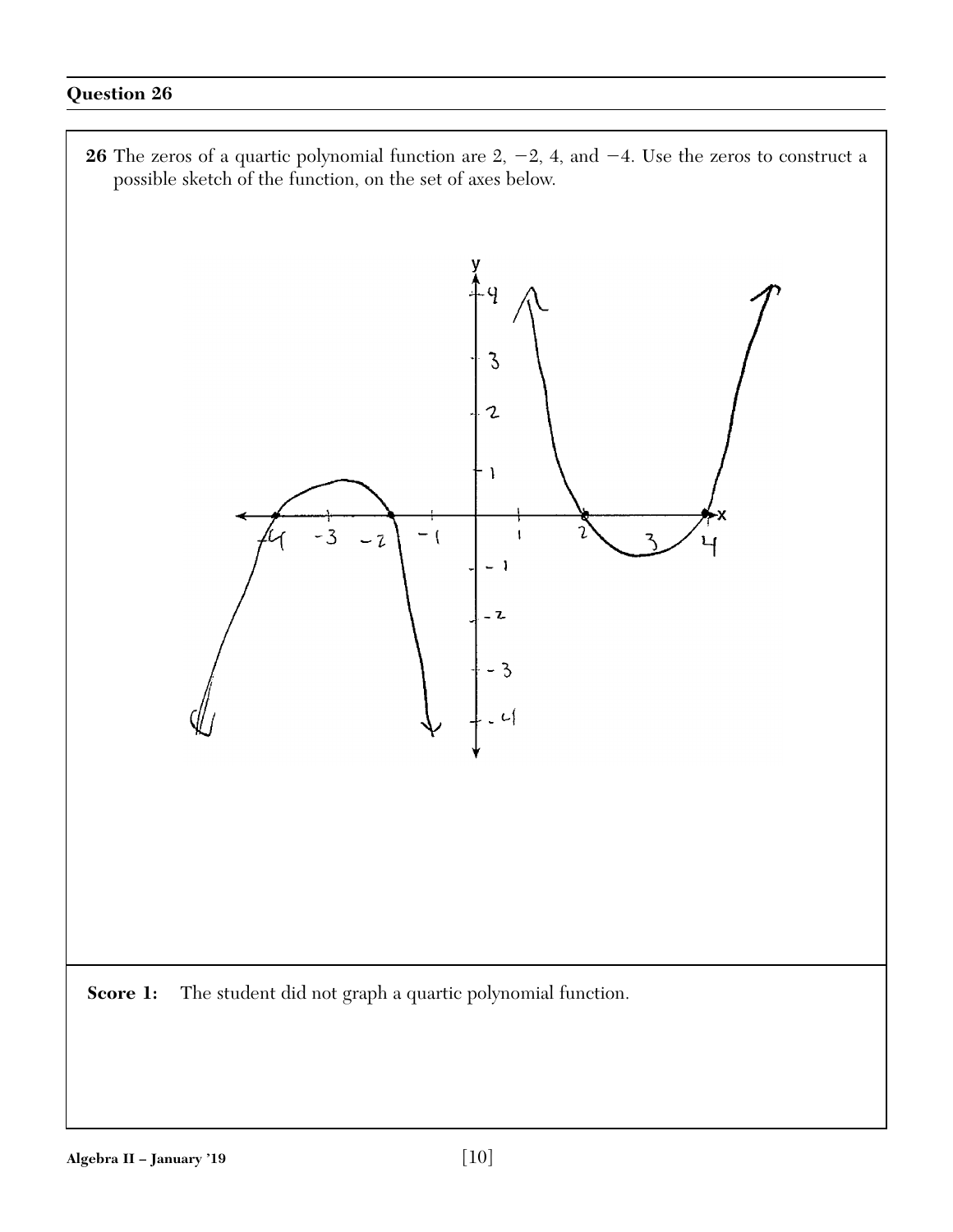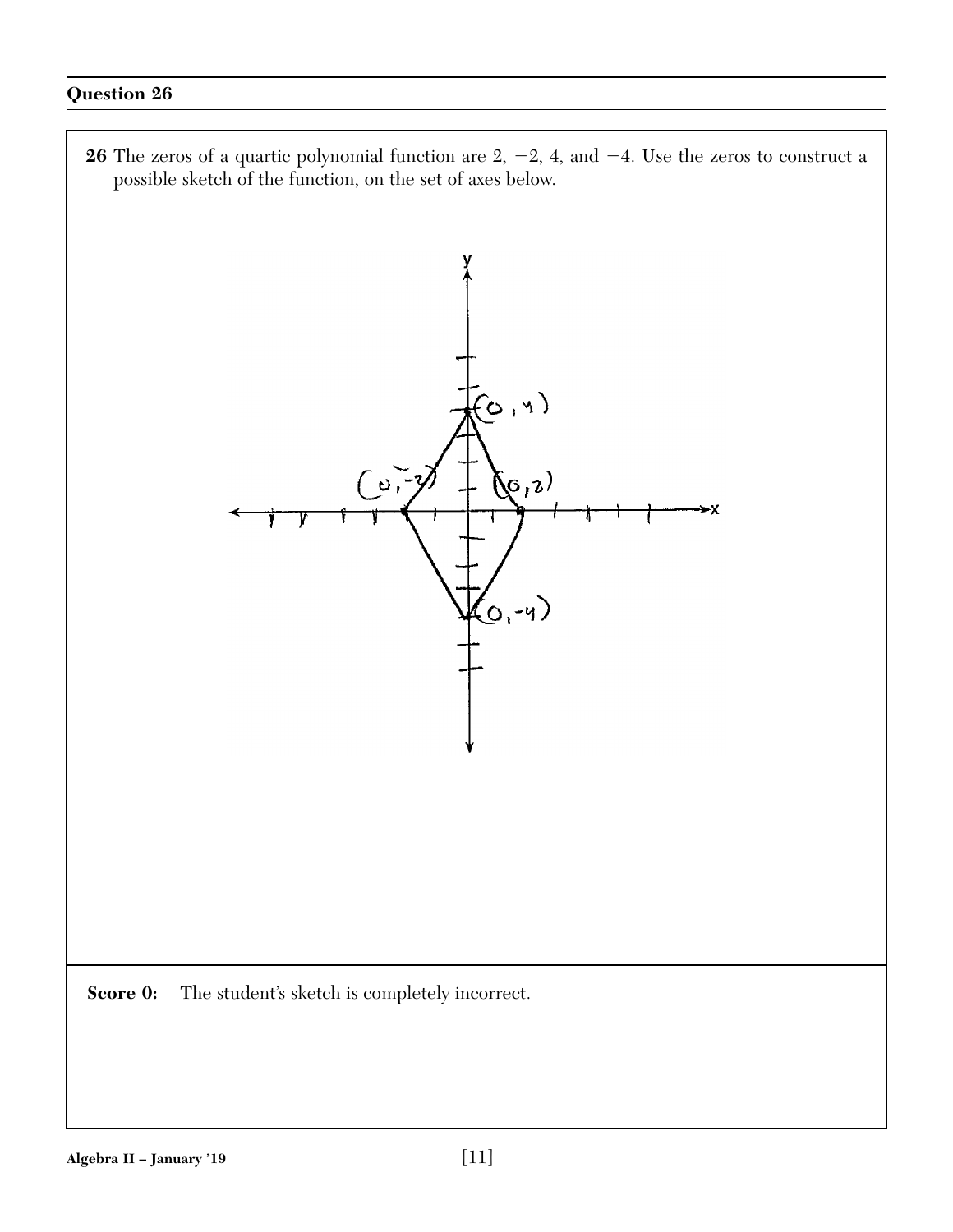$$
(a+b)^3 = a^3 + b^3
$$

Does Erin's shortcut always work? Justify your result algebraically.

$$
(a+b)(a+b)(a+b) = a^{3}+b^{3}
$$
  
\n
$$
(a^{2}+2ab+b^{2})(a+b)=a^{3}+b^{3}
$$
  
\n
$$
a^{3}+a^{2}b+2a^{2}b+2ab^{2}+ab^{2}+b^{3}
$$
  
\n
$$
a^{3}+3a^{2}b+3ab^{2}+b^{3}
$$
  
\n
$$
N0 \t\text{Erin's shortcut does not work.}
$$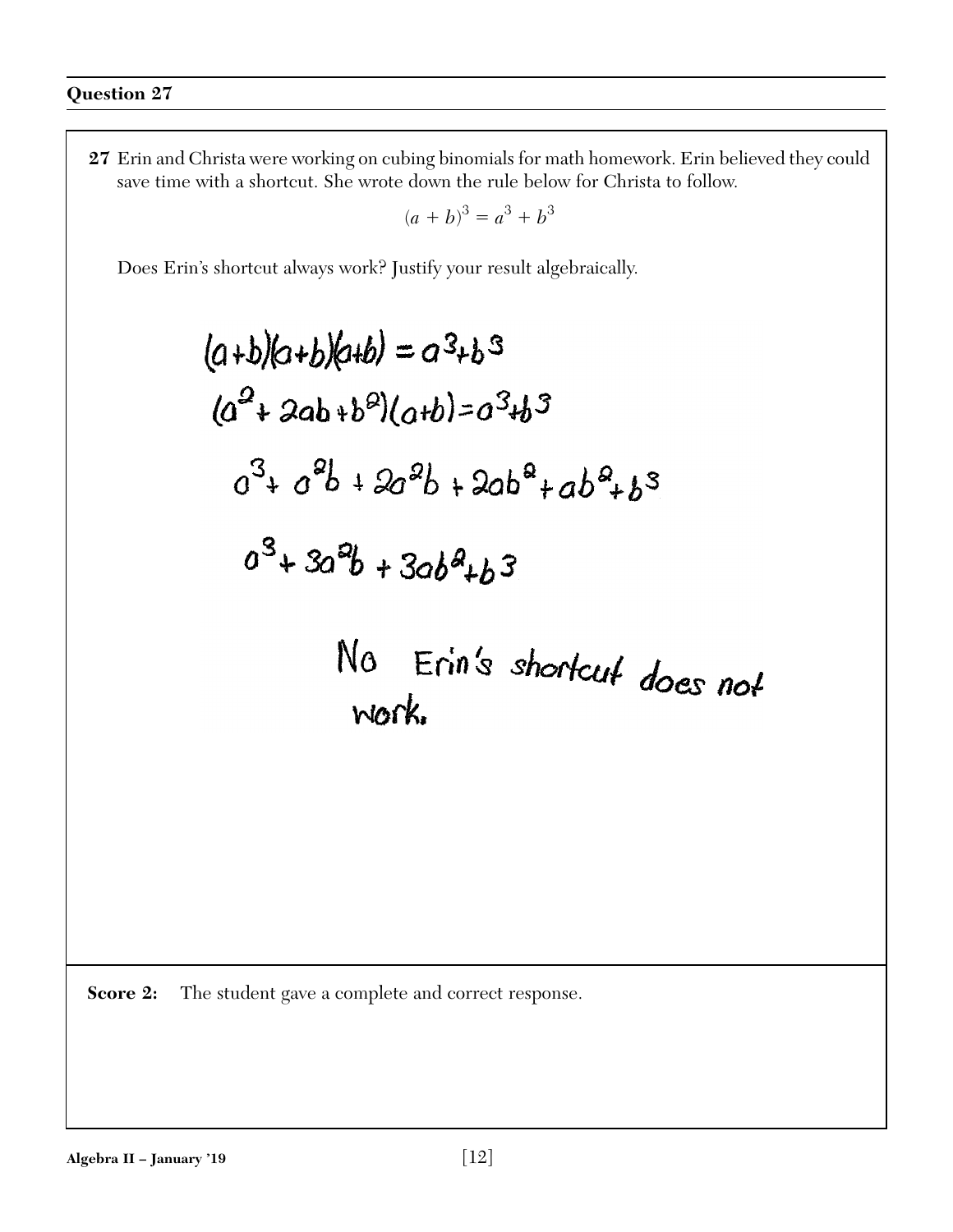$$
(a+b)^3 = a^3 + b^3
$$

Does Erin's shortcut always work? Justify your result algebraically.

$$
(a+b)(a+b)(a+b) = a^{3}+b^{3}
$$
  
\n
$$
(a^{2}+2ab+b^{2})(a+b) = a^{3}+b^{3}
$$
  
\n
$$
a^{3}+2a^{2}b+a^{2}+a^{2}b+2ab^{2}+b^{3}=a^{2}+b^{3}
$$
  
\n
$$
N_{d}
$$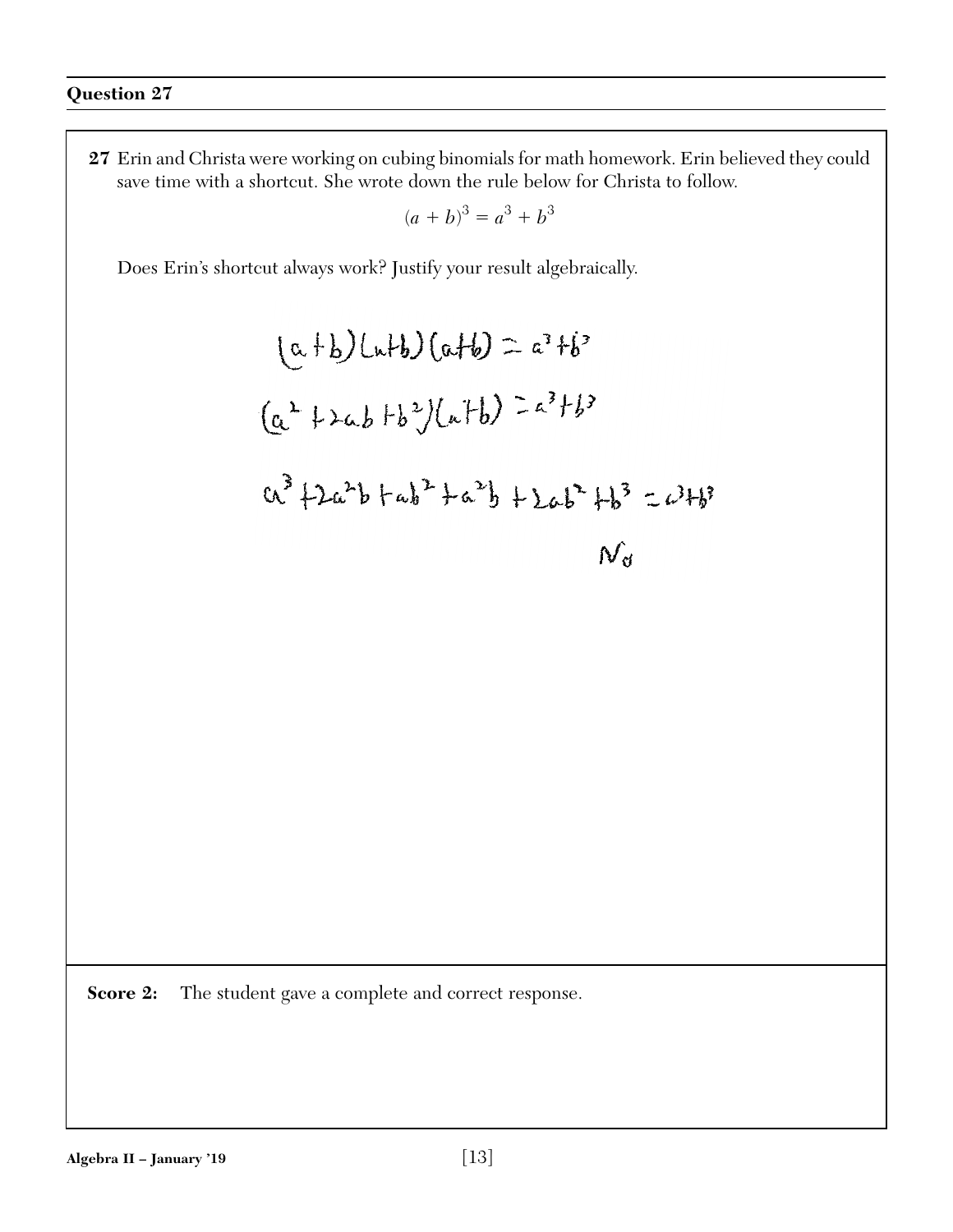$$
(a+b)^3 = a^3 + b^3
$$

Does Erin's shortcut always work? Justify your result algebraically.

 $N\nu$ 

$$
(A+B)^{3} \times a^{3}+e^{3}
$$
  
\n
$$
(A+B)^{3} = (A+B)^{2}+e^{3}
$$
  
\n
$$
= A^{2}+e^{3}+8a+e^{2}+4e^{2}+e^{2}+e^{2}
$$
  
\n
$$
= 2a^{2}+24e^{2}+28a+28^{2}
$$

Score 1: The student incorrectly distributed.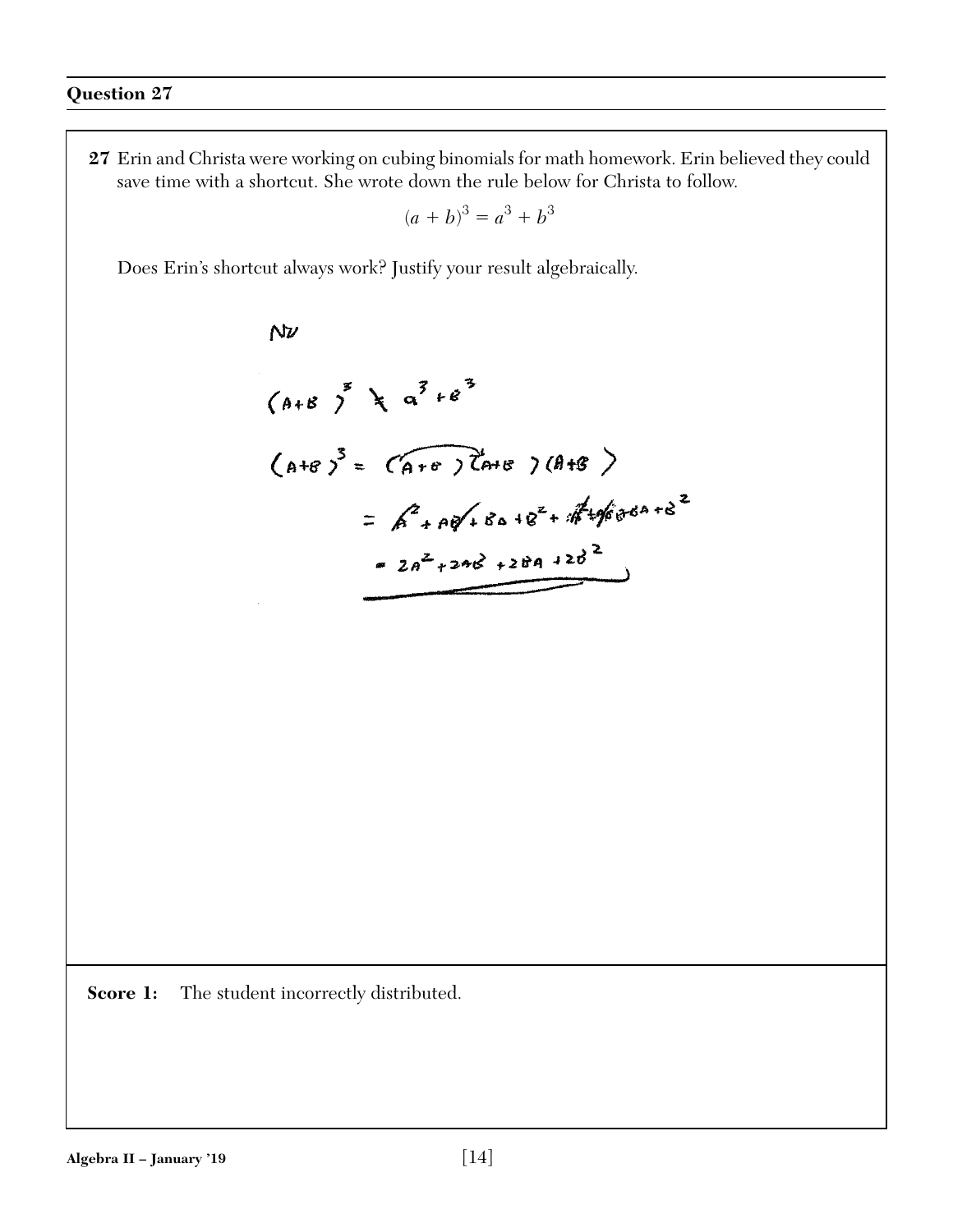$$
(a+b)^3 = a^3 + b^3
$$

Does Erin's shortcut always work? Justify your result algebraically.

$$
100, i+dees not always work\n $(9+19)^3=9^3+(19^3)$   
\n $(28)^3=729+6859$   
\n $(28)^3=729+6859$
$$

**Score 1:** The student used a method other than algebraic to justify.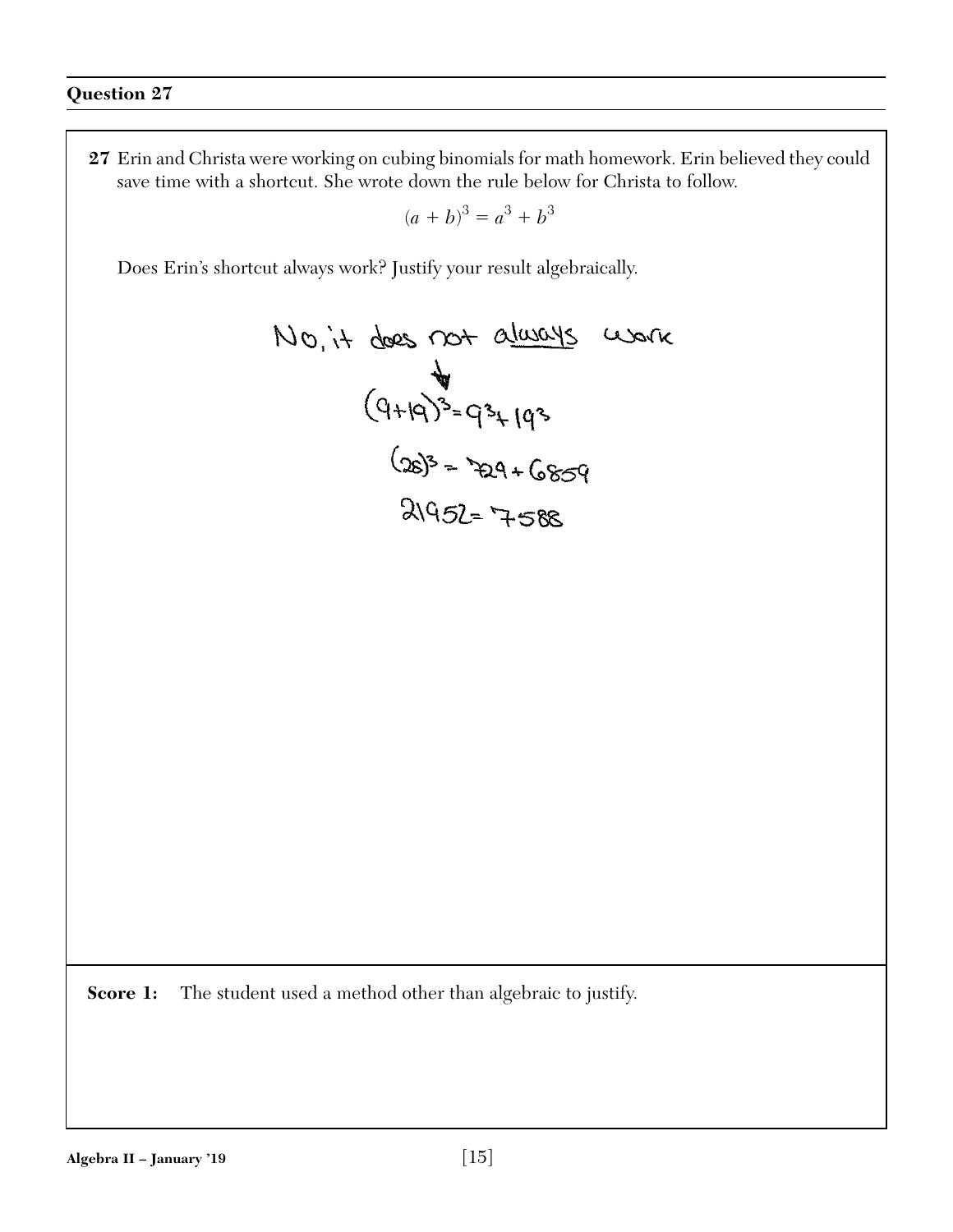$$
(a+b)^3 = a^3 + b^3
$$

Does Erin's shortcut always work? Justify your result algebraically.

$$
\sqrt{(a+b)^2} = \sqrt{a^3+b^3}
$$
  
Q+b =  $\sqrt{a^3+b^3}$   
No because you will not qc+ thx fixed  
value.

**Score 0:** The student stated No, but showed no further correct work.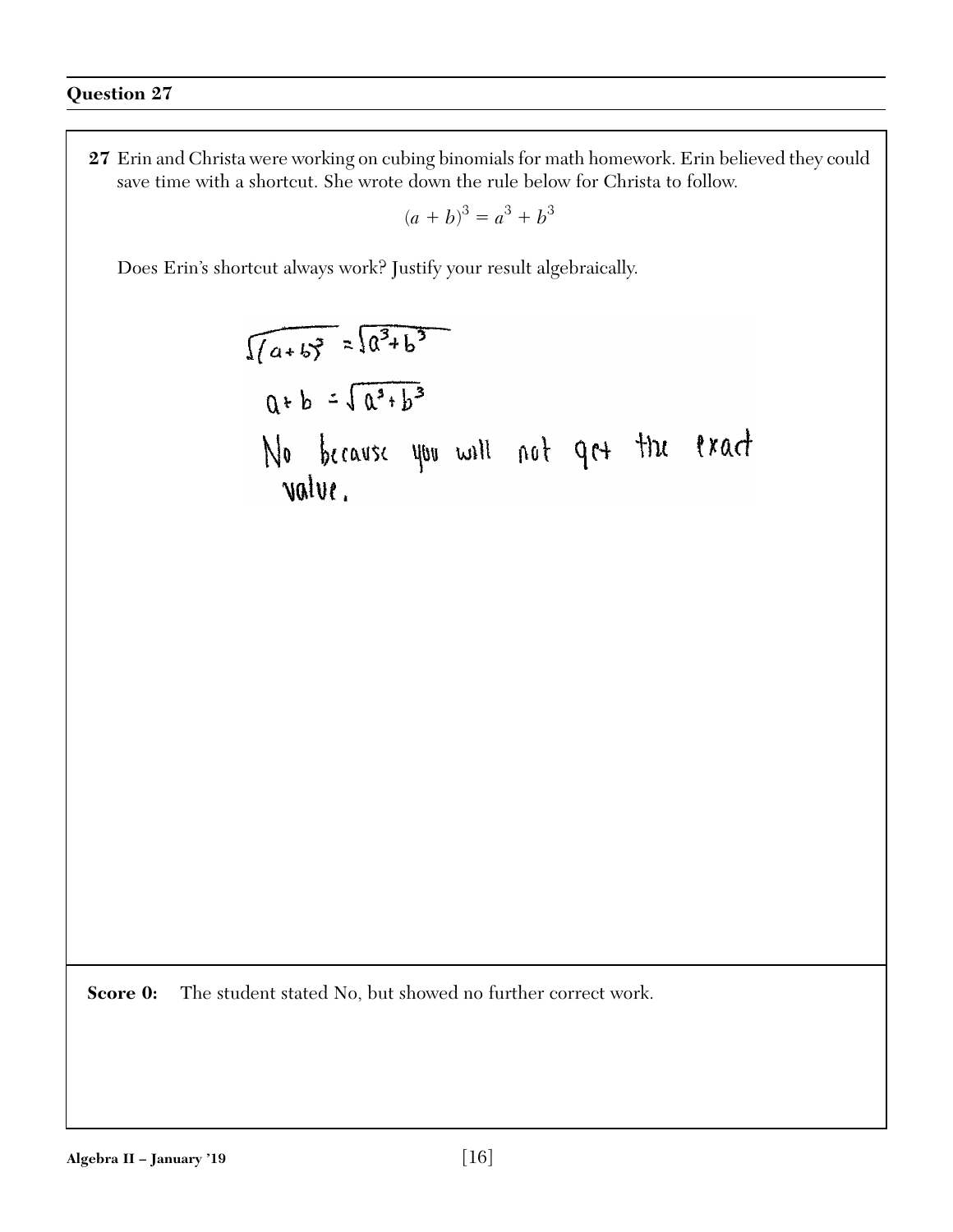**28** The probability that a resident of a housing community opposes spending money for community improvement on plumbing issues is 0.8. The probability that a resident favors spending money on improving walkways given that the resident opposes spending money on plumbing issues is 0.85. Determine the probability that a randomly selected resident opposes spending money on plumbing issues and favors spending money on walkways.

$$
\frac{P(HP \cap NP) = .68}{P(H \cup NP) = .85}
$$
\n
$$
\frac{P(HP) = .85}{P(H \cup NP) = .85}
$$
\n
$$
\frac{P(HP \cap NP)}{P(HP)} = .85
$$
\n
$$
\frac{P(HP \cap NP)}{P(HP)} = .85
$$
\n
$$
\frac{P(HP \cap NP)}{P(HP) = .68}
$$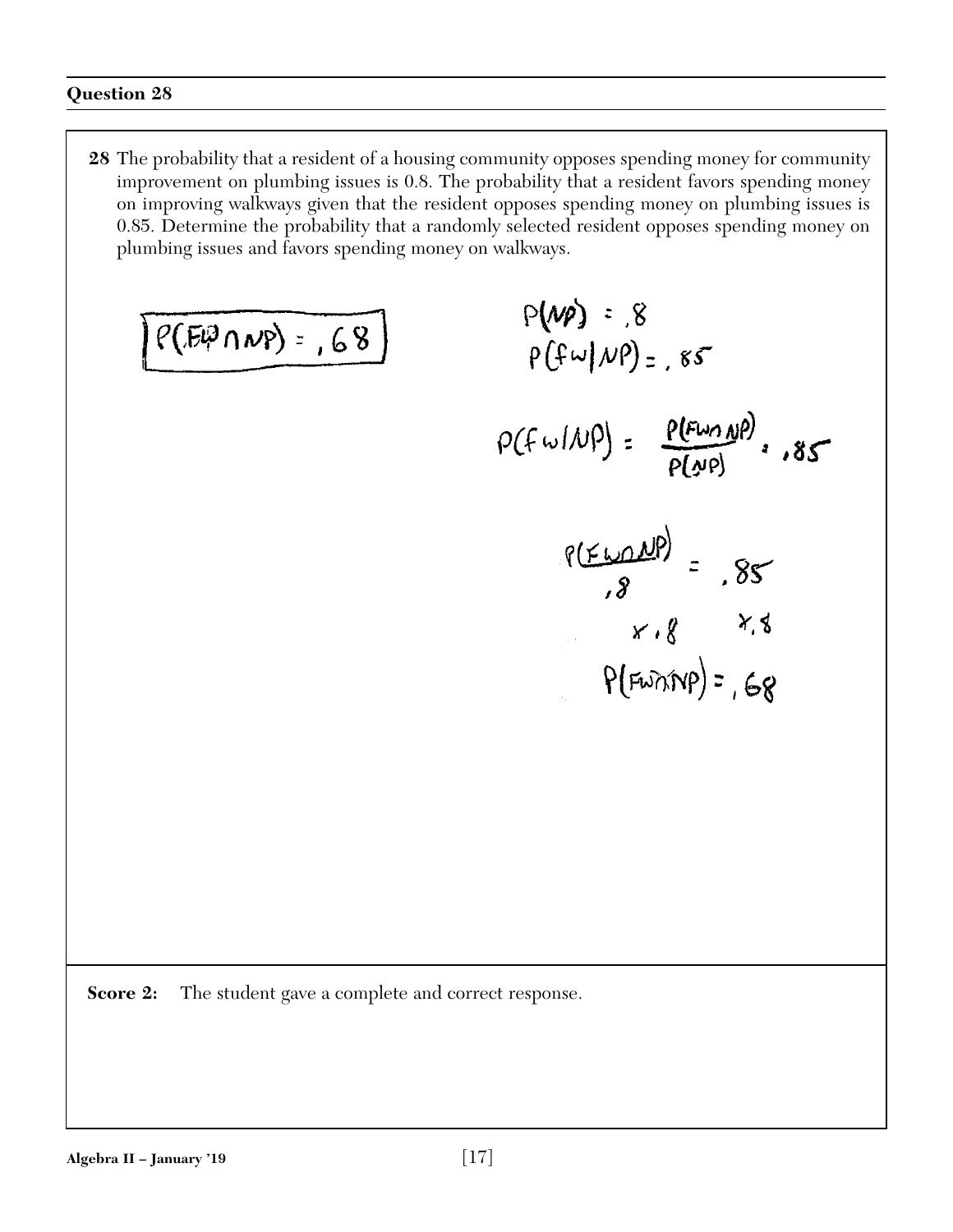**28** The probability that a resident of a housing community opposes spending money for community improvement on plumbing issues is 0.8. The probability that a resident favors spending money on improving walkways given that the resident opposes spending money on plumbing issues is 0.85. Determine the probability that a randomly selected resident opposes spending money on plumbing issues and favors spending money on walkways.

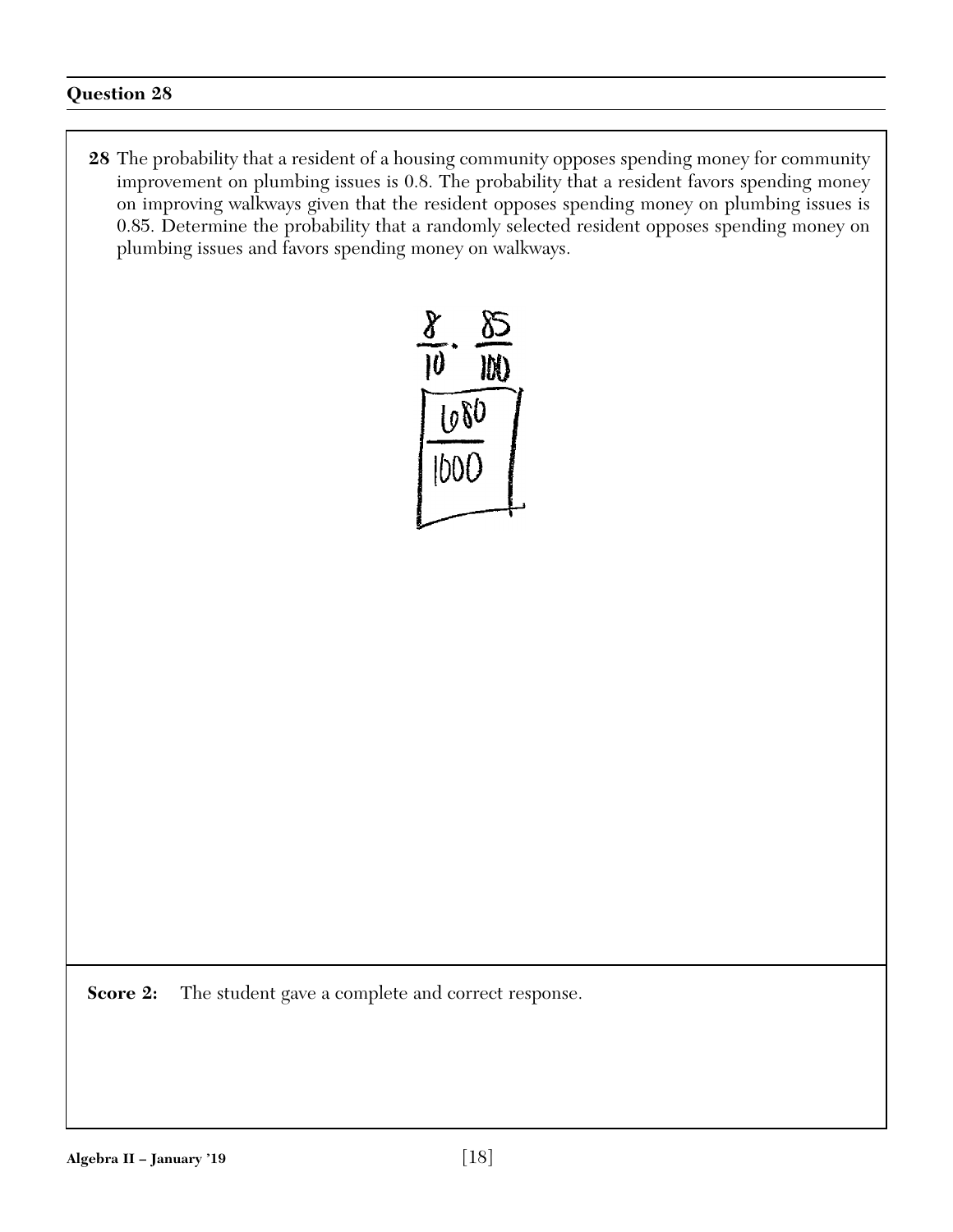**28** The probability that a resident of a housing community opposes spending money for community improvement on plumbing issues is 0.8. The probability that a resident favors spending money on improving walkways given that the resident opposes spending money on plumbing issues is 0.85. Determine the probability that a randomly selected resident opposes spending money on plumbing issues and favors spending money on walkways.



# Broke 09411764706

**Score 1:** The student divided rather than multiplied to determine the probability.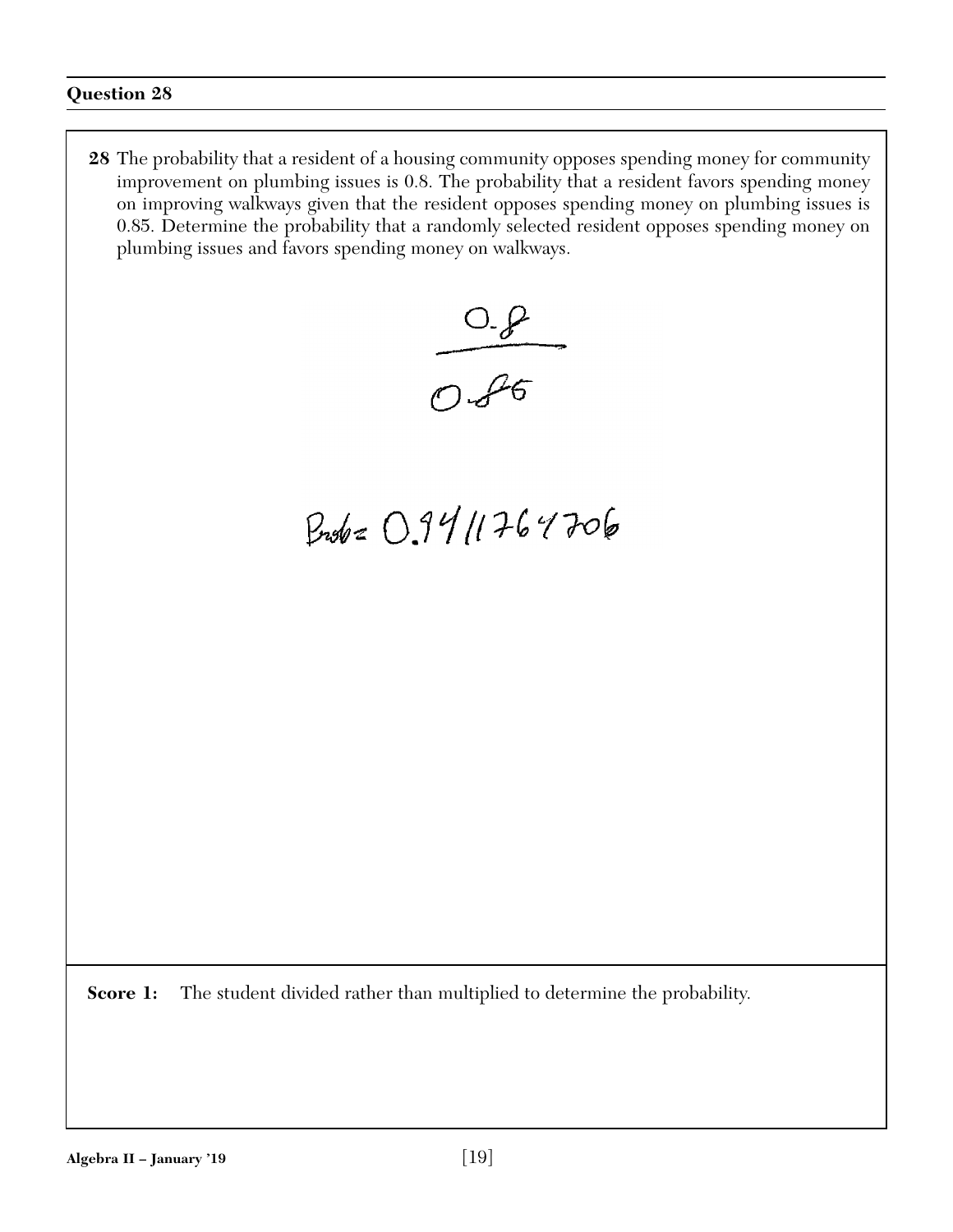**28** The probability that a resident of a housing community opposes spending money for community improvement on plumbing issues is 0.8. The probability that a resident favors spending money on improving walkways given that the resident opposes spending money on plumbing issues is 0.85. Determine the probability that a randomly selected resident opposes spending money on plumbing issues and favors spending money on walkways.

$$
() . 6 + 0 . 65 = 1.65
$$

$$
\frac{0.8}{1165} + \frac{0.85}{1165}
$$

**Score 0:** The student made multiple errors.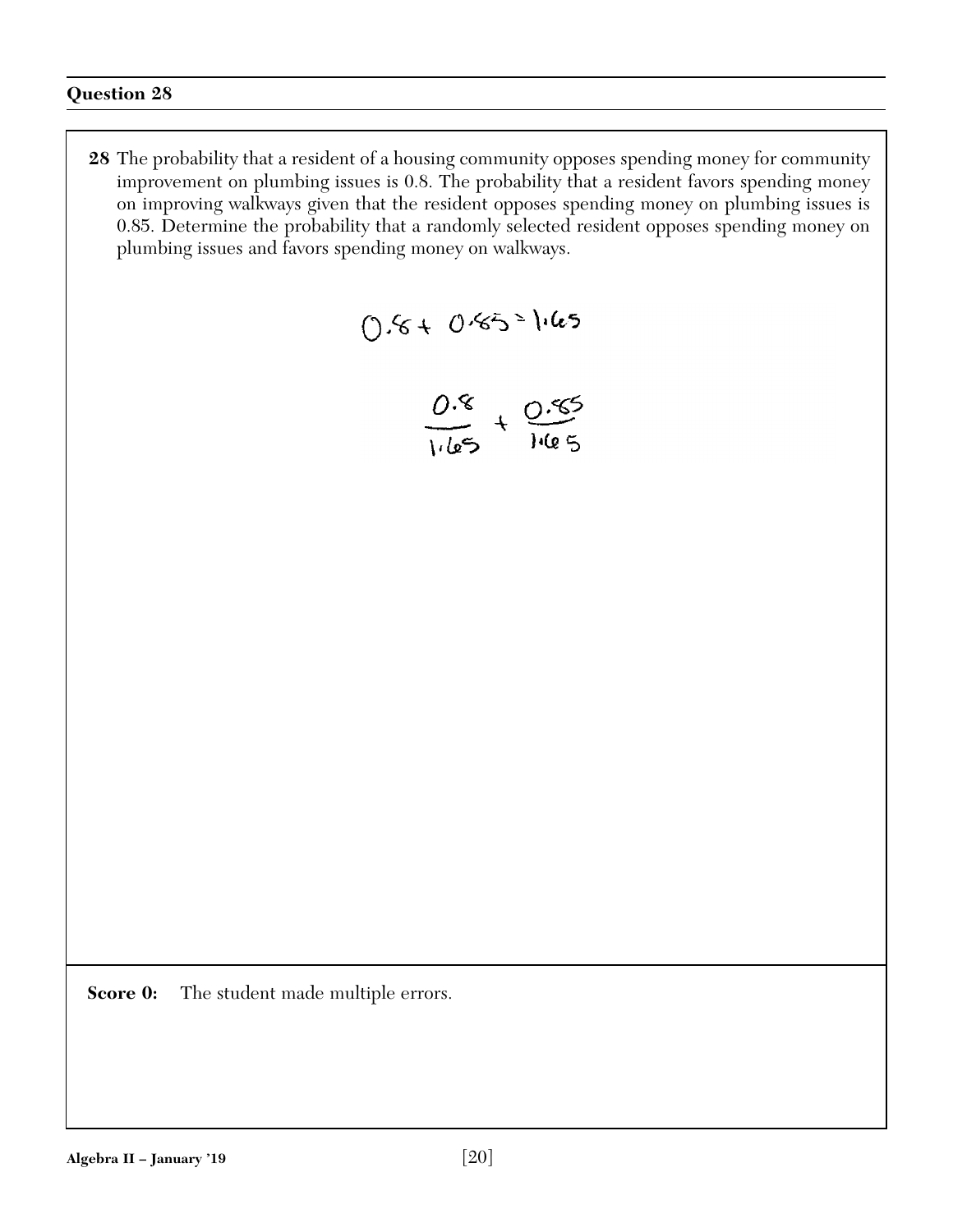**29** Rowan is training to run in a race. He runs 15 miles in the first week, and each week following, he runs 3% more than the week before. Using a geometric series formula, find the total number of miles Rowan runs over the first ten weeks of training, rounded to the *nearest thousandth*.

$$
S_{10} = \frac{a_1 - a_1 r^6}{1 - r}
$$
  

$$
S_{10} = \frac{15 - 15(1.03)^{10}}{1 - 1.03} = \boxed{171.958 \text{ miles}}
$$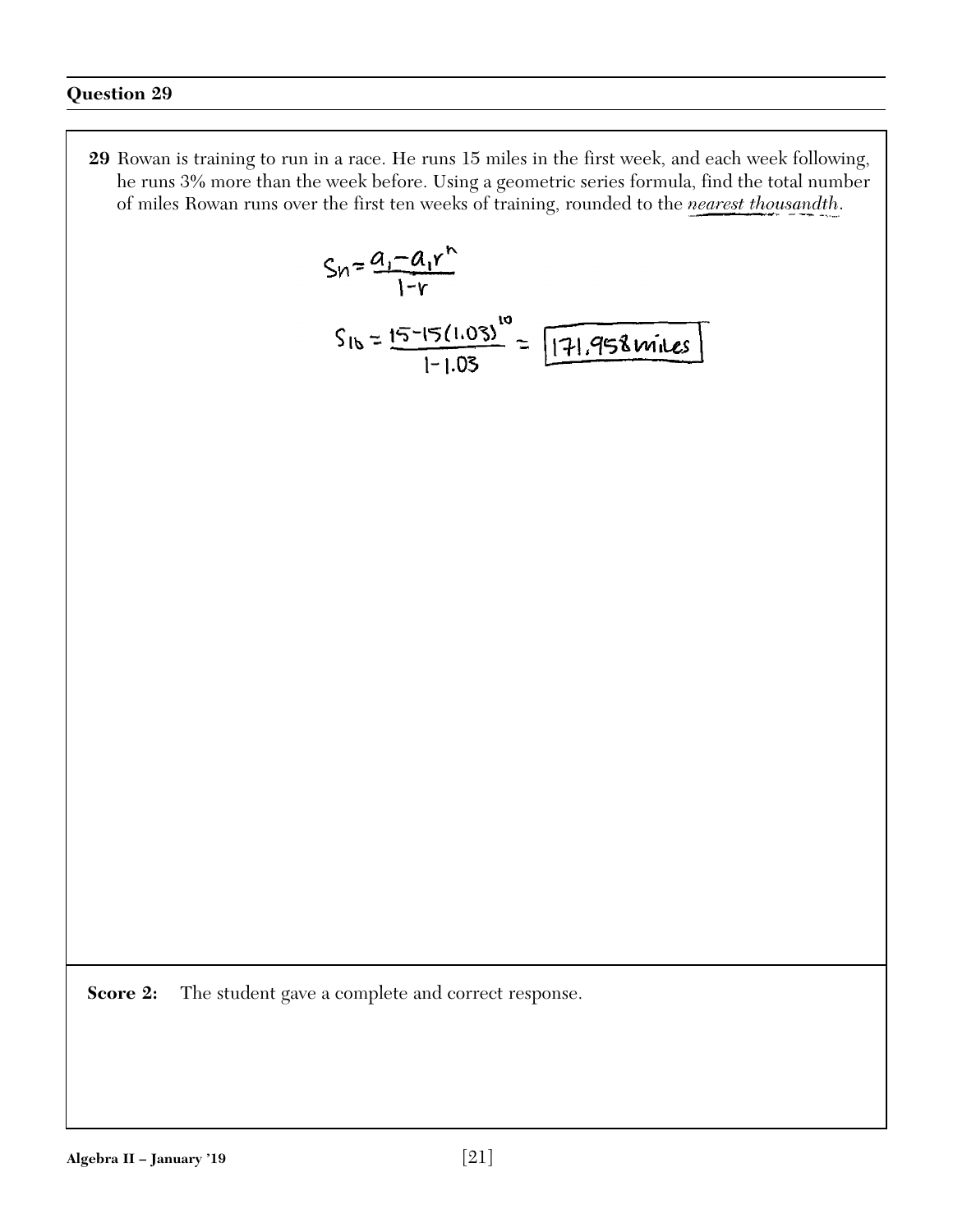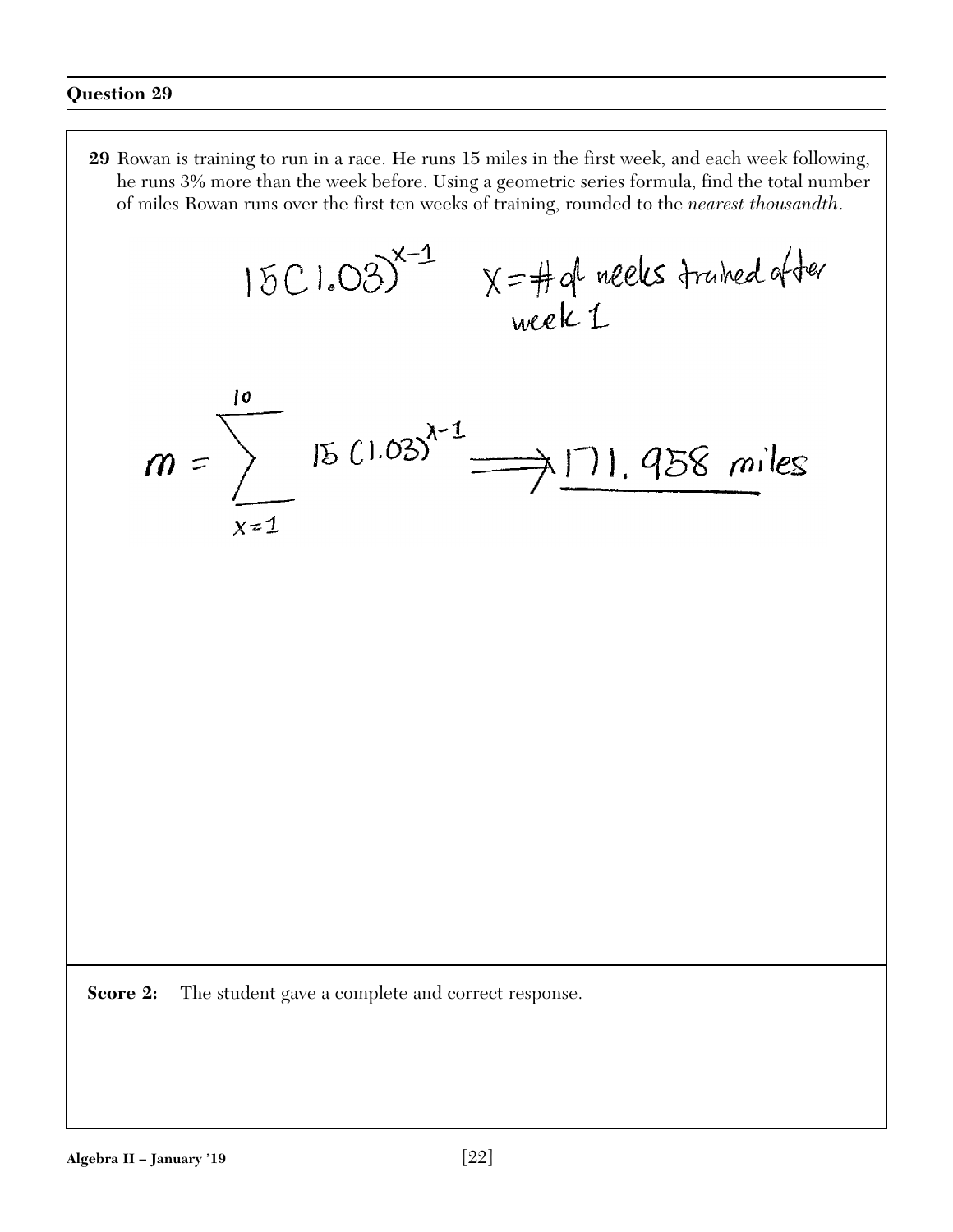**29** Rowan is training to run in a race. He runs 15 miles in the first week, and each week following, he runs 3% more than the week before. Using a geometric series formula, find the total number of miles Rowan runs over the first ten weeks of training, rounded to the *nearest thousandth*.  $0.03$  $Wlek$   $-15$ Week 2 - 15.45 Week 3 - 15.9135  $Wek - 16.390905$ Week 5 - 16.88263215 Week  $6 - 17.38911111$  $WuxX - 17.91078444$ Week  $\frac{1}{2}$  - 18.44810797  $Nuk9 - 19.00155121$  $Nllk$ <br> $Nllkl$  $0$  - 19.57159775  $\leftarrow$  $171.9581896$ The total number of miles Rowan runs<br>over the first for weeks of training is 171.958 miles.

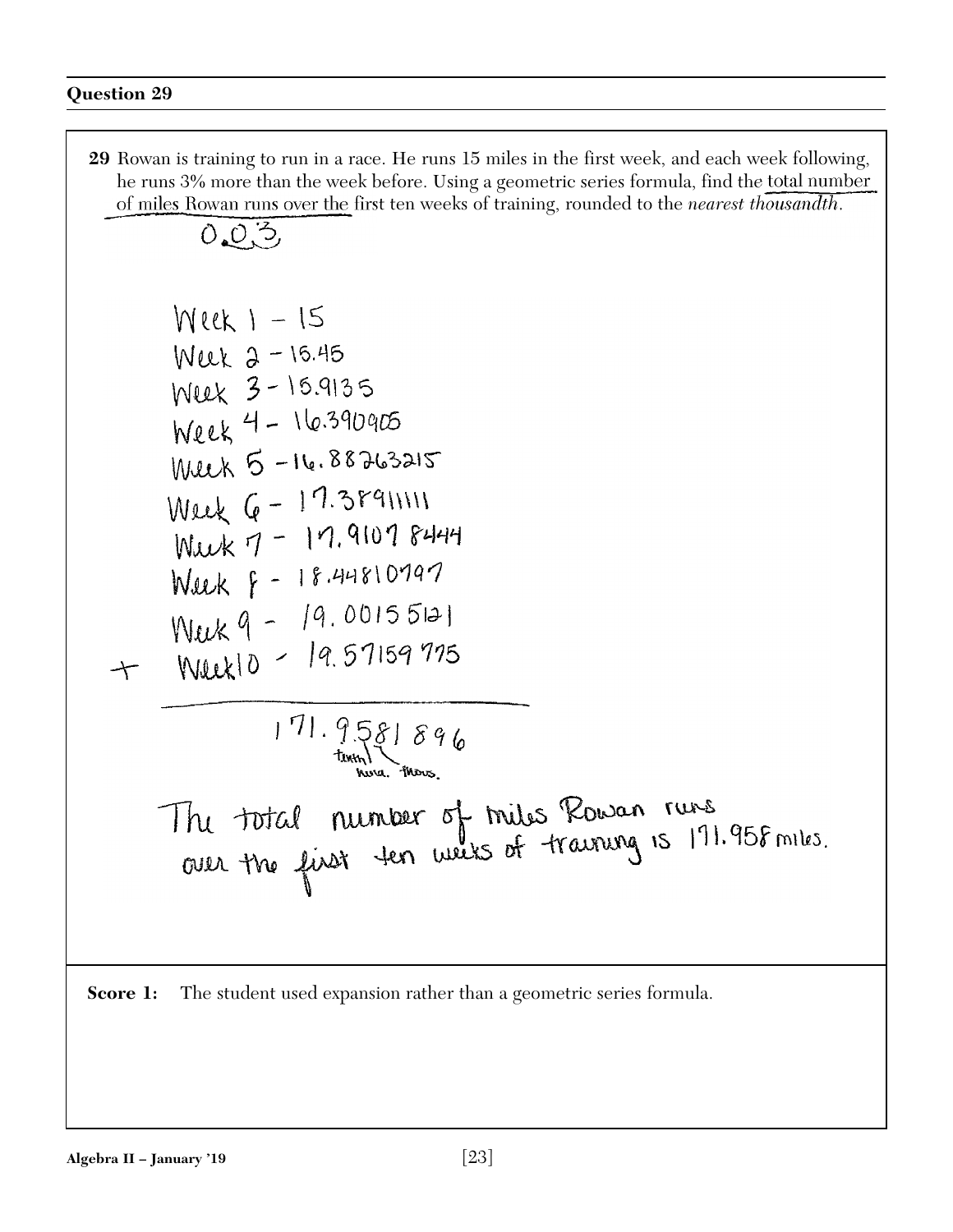**29** Rowan is training to run in a race. He runs 15 miles in the first week, and each week following, he runs 3% more than the week before. Using a geometric series formula, find the total number of miles Rowan runs over the first ten weeks of training, rounded to the *nearest thousandth*.

$$
S_n = \frac{Q_1 - Q_1 r^n}{1 - r}
$$
  

$$
\frac{15 - 15(.03)^{10}}{1 - .03} = \frac{15}{.91} = \sqrt{15.464}
$$

**Score 1:** The student incorrectly substituted for the ratio.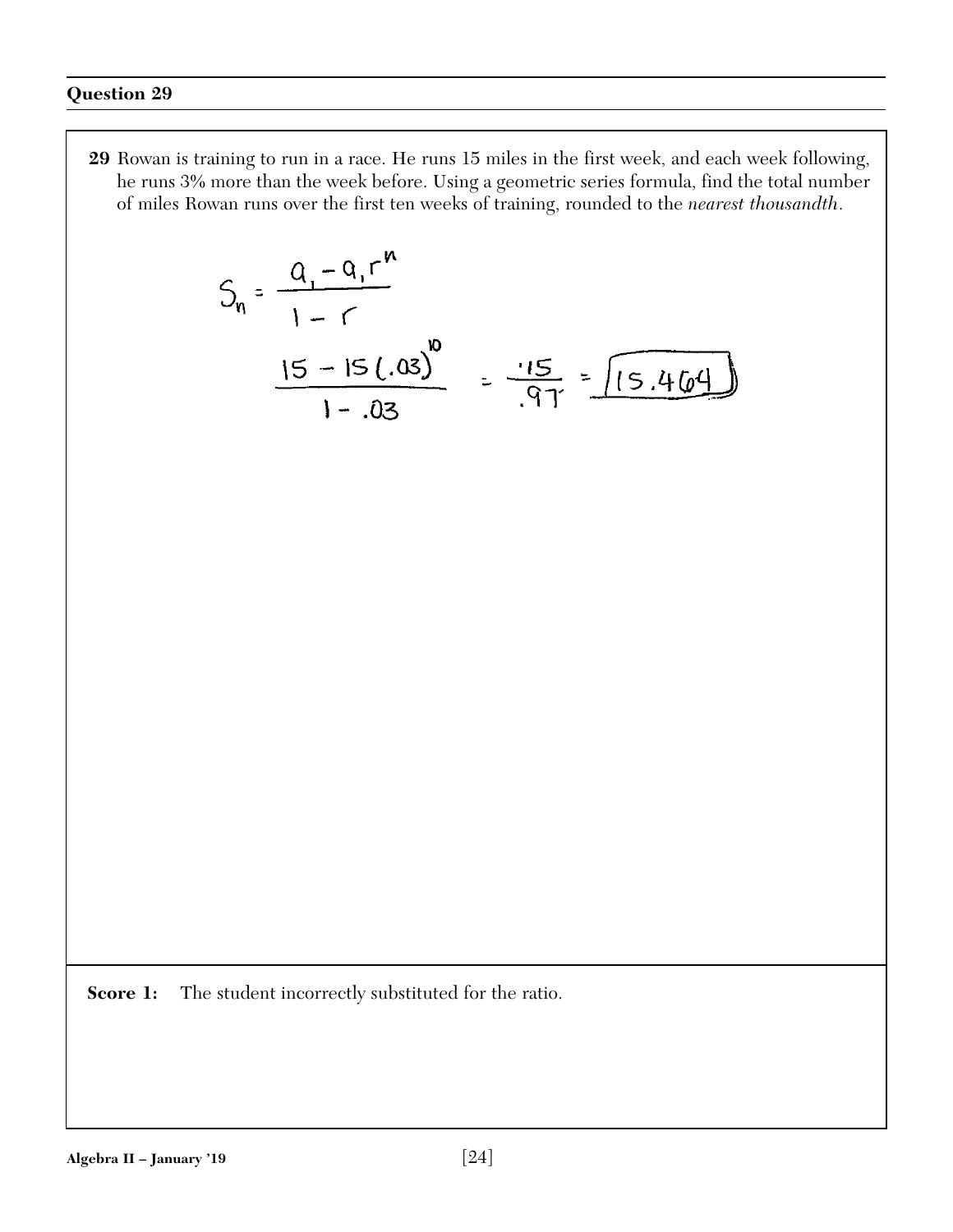**29** Rowan is training to run in a race. He runs 15 miles in the first week, and each week following, he runs 3% more than the week before. Using a geometric series formula, find the total number of miles Rowan runs over the first ten weeks of training, rounded to the *nearest thousandth*.

$$
S_{n} = \frac{a_{1} - a_{1}r^{2}}{1 - r}
$$
  
\n
$$
S_{n} = 15 - 15(0.03)^{n}
$$
  
\n
$$
1 - 0.03
$$
  
\n
$$
S_{10} = \frac{15 - 15(0.03)^{n}}{1 - 0.03}
$$
  
\n
$$
S_{10} = \frac{15 - 15(0.03)^{n}}{1 - 0.03}
$$
  
\n
$$
S_{10} = \frac{172.220}{172.220}
$$
  
\n
$$
S_{10} = \frac{172.220}{172.220}
$$

**Score 0:** The student made multiple errors.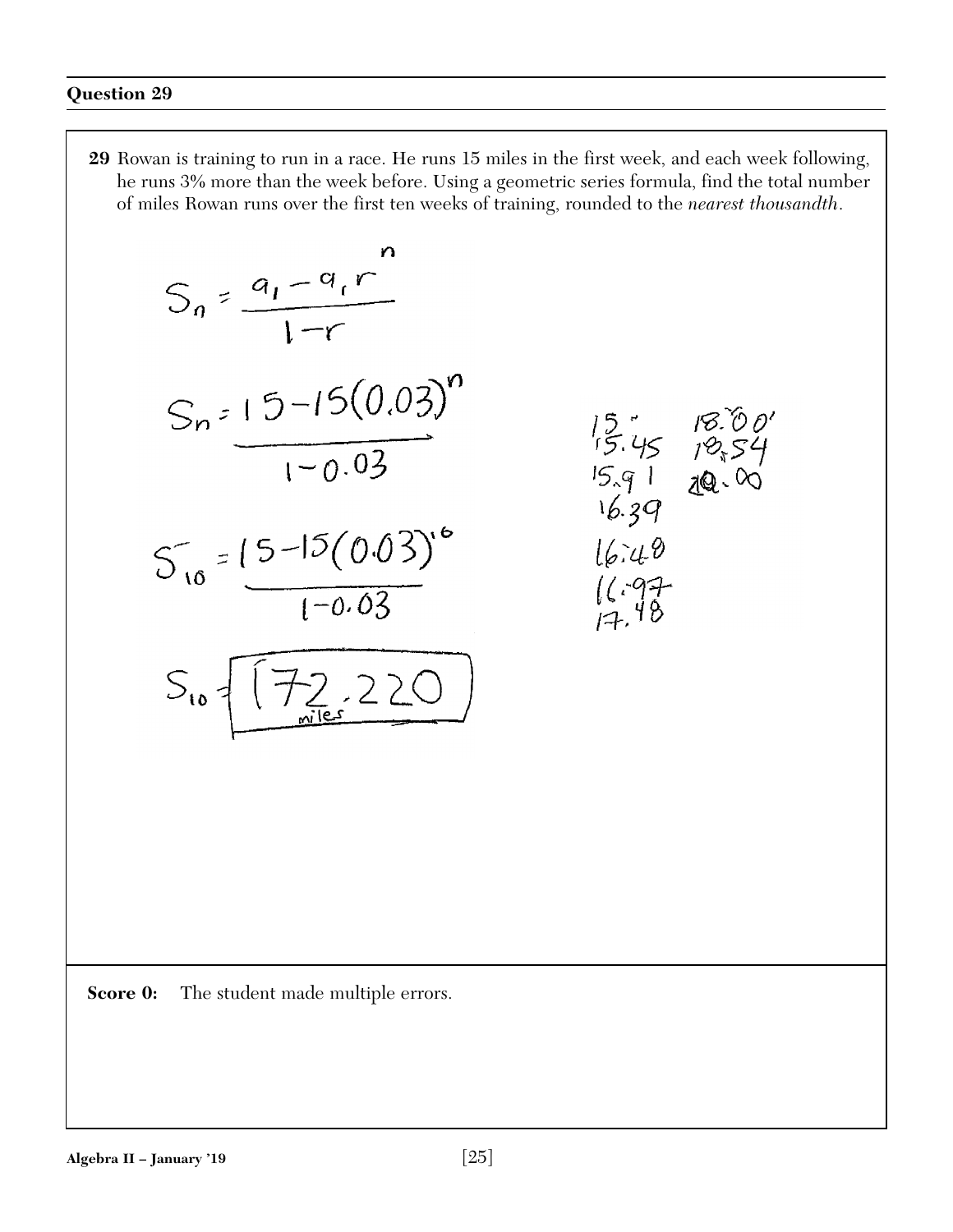**30** The average monthly high temperature in Buffalo, in degrees Fahrenheit, can be modeled by the function  $B(t) = 25.29\sin(0.4895t - 1.9752) + 55.2877$ , where *t* is the month number (January = 1). State, to the *nearest tenth*, the average monthly rate of temperature change between August and November.

Hugps1 = 8  
\n
$$
B(8) = 25.29 \sin(0.4895 \cdot 8 - 1.9752) + 55.2877
$$
  
\n $B(8) = 78.86622498$   
\nNacubear = 11  
\n $B(11) = 25.29 \sin(0.4895 \cdot 11 - 1.9752) + 55.2877$   
\n $B(11) = 48.59 + 96.025$   
\n $B(8) - B(11) = 10.86622998 - 98.59796025$   
\n $B(11) = 25.29 \sin(0.4895 \cdot 11 - 1.9752) + 55.2877$   
\n $B(11) = 48.59 + 96.025$   
\n $B(12) = 10.25826993$ 

Explain its meaning in the given context.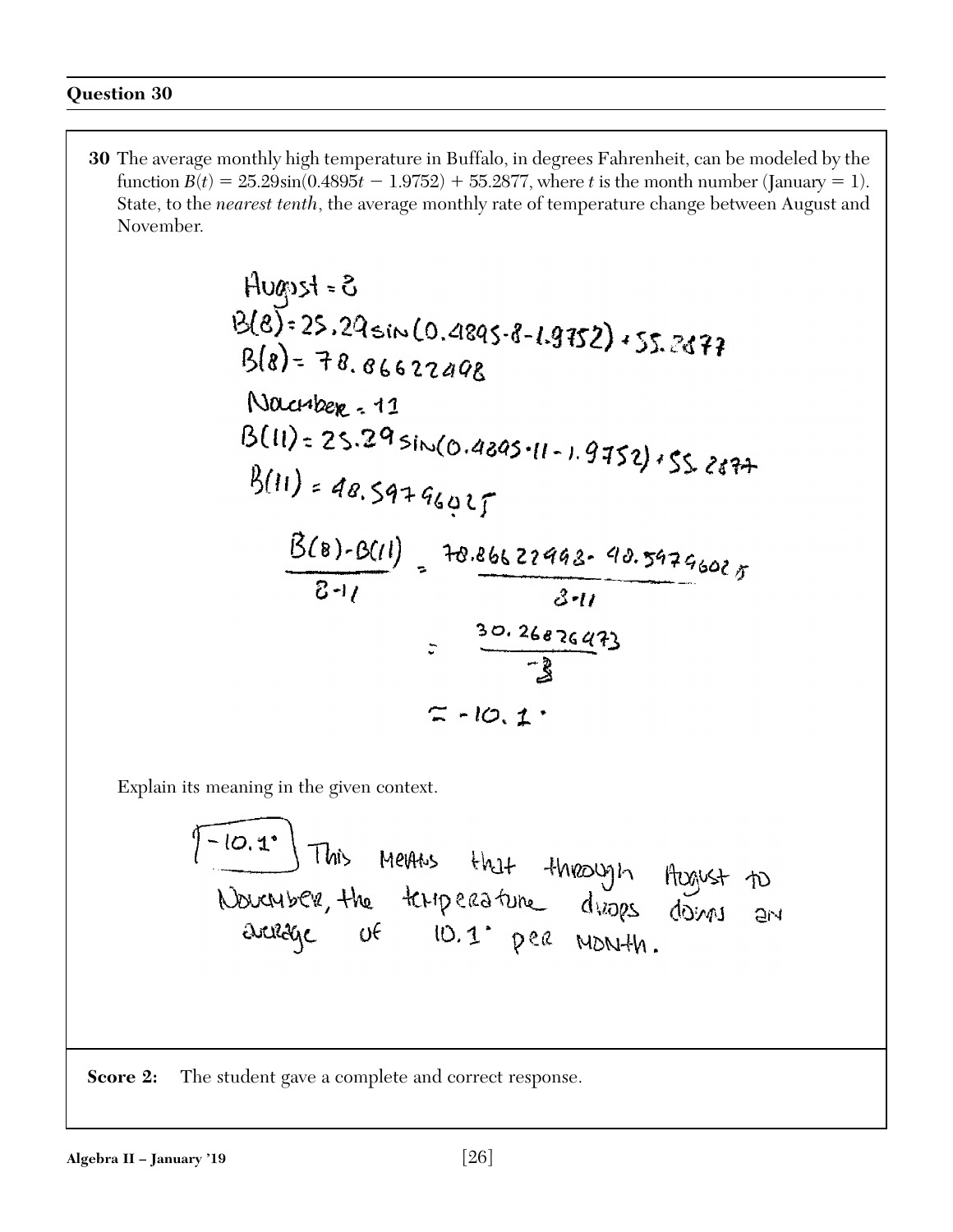$\prod$ 

**30** The average monthly high temperature in Buffalo, in degrees Fahrenheit, can be modeled by the function  $B(t) = 25.29\sin(0.4895t - 1.9752) + 55.2877$ , where *t* is the month number (January = 1). State, to the *nearest tenth*, the average monthly rate of temperature change between August and November. 8

$$
\beta(8) = 25.29s \cdot n (48958) - 19752 \cdot 55.287
$$
  
\n $\beta(8) = 78.9^\circ$   
\n $\beta(1) = 25.29s \cdot n (4895(1)) - 1.9752 \cdot 55.287$   
\n $\beta(1) = 48.6^\circ$   
\n $\frac{48.6 - 78.9}{11 - 8} = \frac{-50.3}{3} = -10.3$ 

Explain its meaning in the given context.

The Overage monthy rale of temperature change between<br>Avenust and November 15 -10.30, Given the context, this<br>means the Overage monthly high temperature in Buffalo changes<br>by an Overage of -10.30 each month between August

**Score 1:** The student made a division error.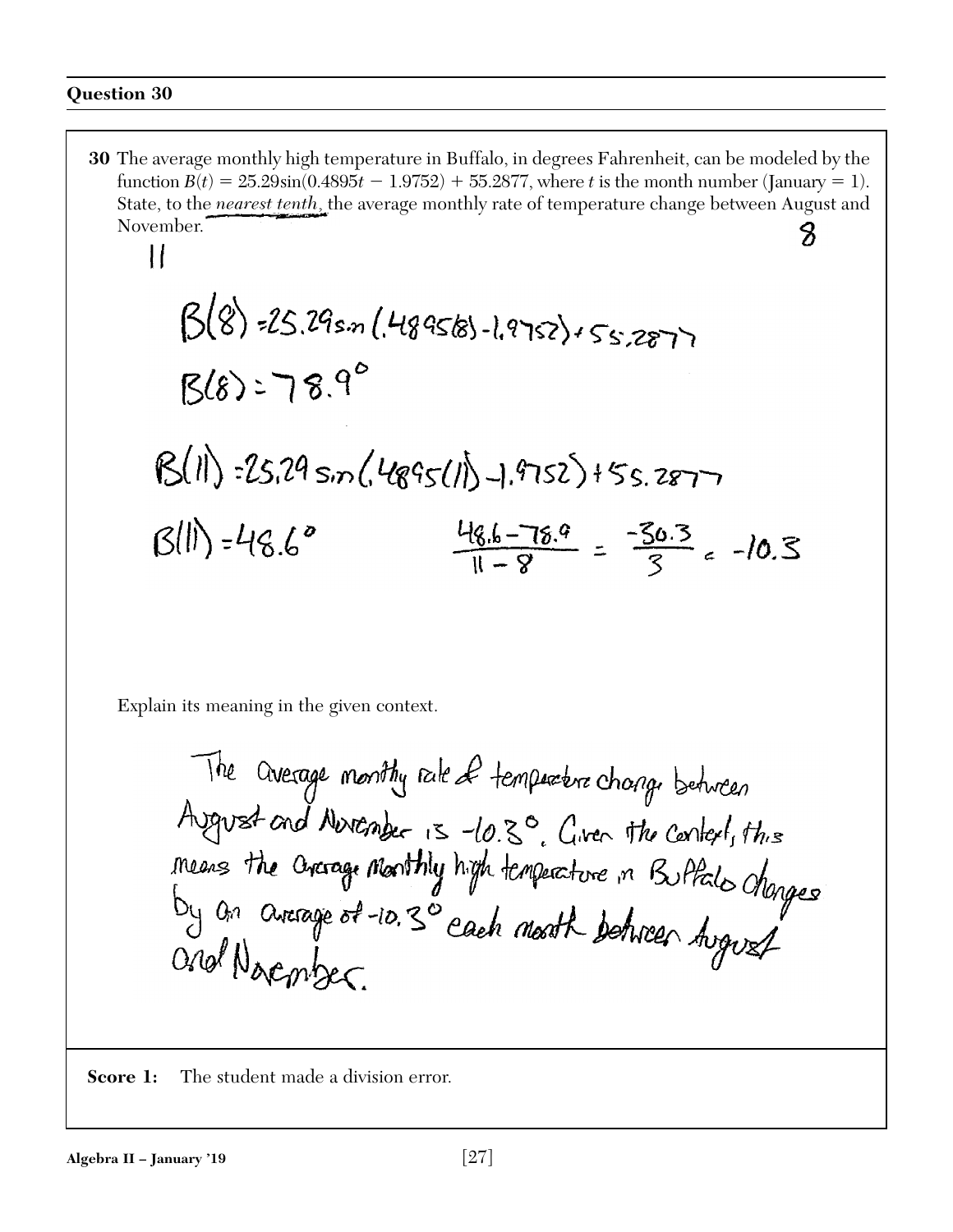**30** The average monthly high temperature in Buffalo, in degrees Fahrenheit, can be modeled by the function  $B(t) = 25.29\sin(0.4895t - 1.9752) + 55.2877$ , where *t* is the month number (January = 1). State, to the *nearest tenth*, the average monthly rate of temperature change between August and November.

$$
\delta
$$
  $\kappa$ 

$$
(8hmm^{th})_{\text{AugLSS}^+} \cdot 25.29 \sin (0.48956) - 1.9752) + 55.2877
$$
\n
$$
(11hmm^{th})_{\text{ValueMSE} \approx 25.29 \sin(0.4895(11)) - 1.9752} + 55.2877
$$
\n
$$
(0.4995(11) - 1.9752) + 55.2877
$$
\n
$$
(0.4995(11) - 1.9752) = 56.36
$$
\n
$$
(0.4995(11) - 1.9752) = 56.36
$$
\n
$$
0.4995(11) = 56.36
$$
\n
$$
0.4995(11) = 56.38
$$

Explain its meaning in the given context.

$$
\frac{56.79}{\frac{66.14}{0.45}} = \frac{61}{\frac{61.45}{\frac{61.45}{\frac{61.45}{\frac{61.45}{\frac{61.45}{\frac{61.45}{\frac{61.45}{\frac{61.45}{\frac{61.45}{\frac{61.45}{\frac{61.45}{\frac{61.45}{\frac{61.45}{\frac{61.45}{\frac{61.45}{\frac{61.45}{\frac{61.45}{\frac{61.45}{\frac{61.45}{\frac{61.45}{\frac{61.45}{\frac{61.45}{\frac{61.45}{\frac{61.45}{\frac{61.45}{\frac{61.45}{\frac{61.45}{\frac{61.45}{\frac{61.45}{\frac{61.45}{\frac{61.45}{\frac{61.45}{\frac{61.45}{\frac{61.45}{\frac{61.45}{\frac{61.45}{\frac{61.45}{\frac{61.45}{\frac{61.45}{\frac{61.45}{\frac{61.45}{\frac{61.45}{\frac{61.45}{\frac{61.45}{\frac{61.45}{\frac{61.45}{\frac{61.45}{\frac{61.45}{\frac{61.45}{\frac{61.45}{\frac{61.45}{\frac{61.45}{\frac{61.45}{\frac{61.45}{\frac{61.45}{\frac{61.45}{\frac{61.45}{\frac{61.45}{\frac{61.45}{\frac{61.45}{\frac{61.45}{\frac{61.45}{\frac{61.45}{\frac{61.45}{\frac{61.45}{\frac{61.45}{\frac{61.45}{\frac{61.45}{\frac{61.45}{\frac{61.45}{\frac{61.45}{\frac{61.45}{\frac{61.45}{\frac{61.45}{\frac{61.45}{\frac{61.45}{\frac{61.45}{\frac{61.45}{\frac{61.45}{\frac{61.45}{\frac{61.45}{\
$$

**Score 1:** The student was incorrectly in degree mode.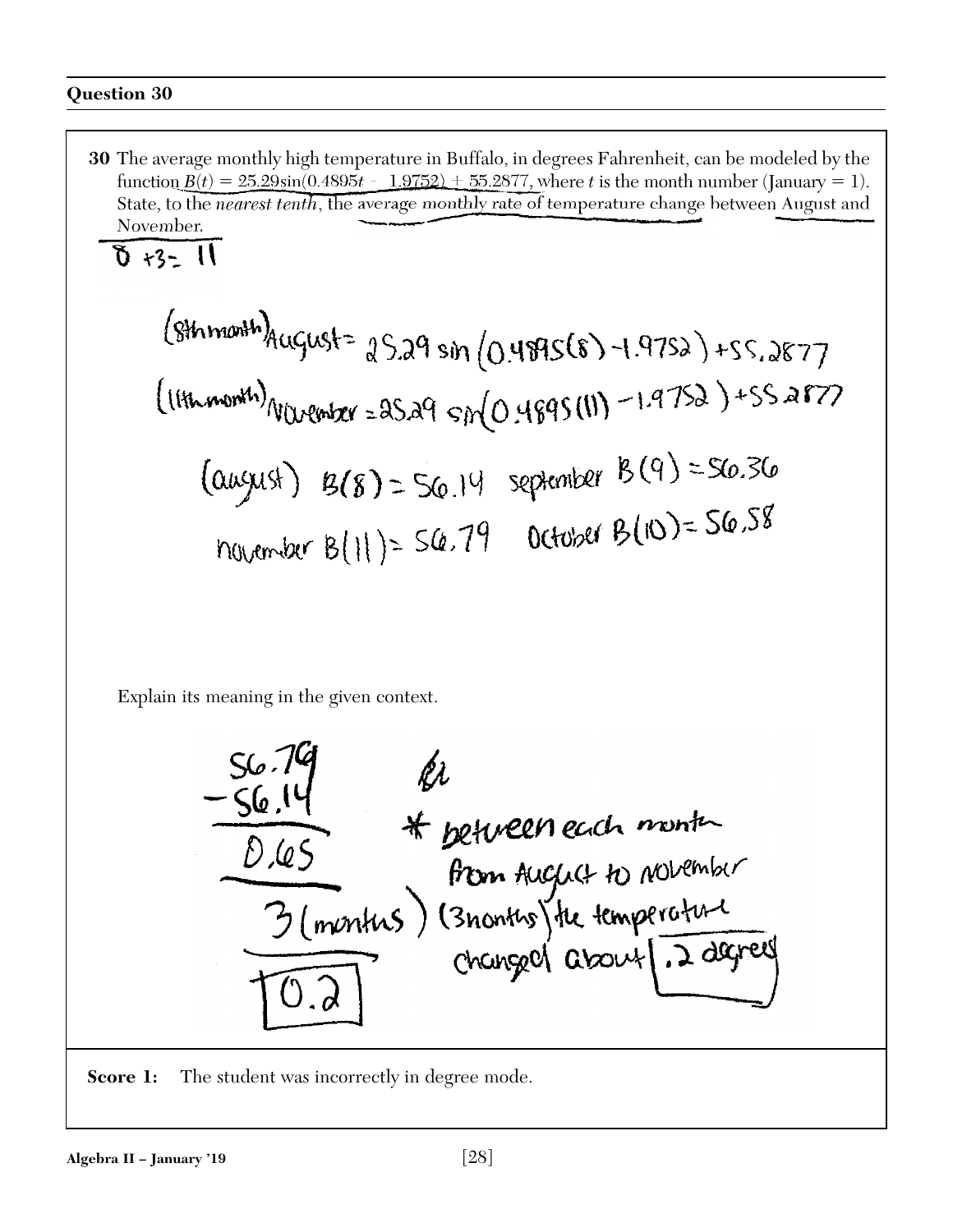**30** The average monthly high temperature in Buffalo, in degrees Fahrenheit, can be modeled by the function  $B(t) = 25.29\sin(0.4895t - 1.9752) + 55.2877$ , where *t* is the month number (January = 1). State, to the *nearest tenth*, the average monthly rate of temperature change between August and November.

Explain its meaning in the given context.

**Score 0:** The student used an incorrect formula and gave no explanation.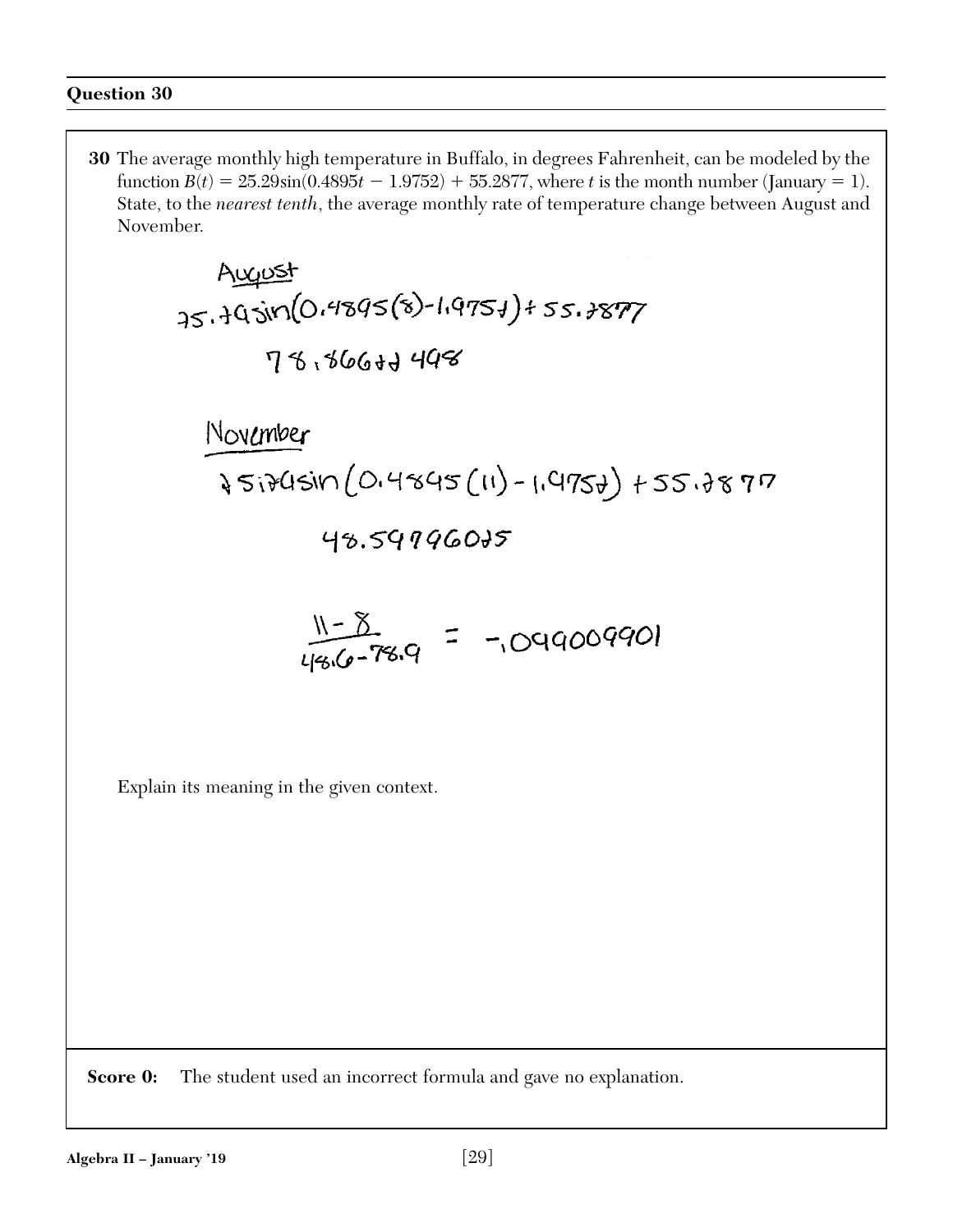**30** The average monthly high temperature in Buffalo, in degrees Fahrenheit, can be modeled by the function  $B(t) = 25.29\sin(0.4895t - 1.9752) + 55.2877$ , where *t* is the month number (January = 1). State, to the *nearest tenth*, the average monthly rate of temperature change between August and November.<br>A  $8\phantom{1}$ 

$$
3(8) = 25.29 \sin (0.4895(8) - 1.9752) + 55.2877
$$
  
\n
$$
= 25.29 \sin (1.9408) + 55.2877
$$
  
\n
$$
= 23.57852498 + 55.2877
$$
  
\n
$$
= 78.86622498
$$
  
\n
$$
6(11) = 25.29 \sin (0.4895(11) - 1.9752) + 65.2877
$$
  
\n
$$
= 25.29 \sin (3.4095)(11) - 1.9752) + 65.2877
$$
  
\n
$$
= 16.68976025
$$
  
\n
$$
= 16.68976025
$$
  
\n
$$
= 48.5976025
$$
  
\n
$$
= 63.73209261
$$
  
\nExplain its meaning in the given context.  
\n
$$
= 63.71 \sin 100 = 64.7 \sin 100 = 64.7 \sin 100 = 64.7 \sin 100 = 64.7 \sin 100 = 64.7 \sin 100 = 64.7 \sin 100 = 64.7 \sin 100 = 64.7 \sin 100 = 64.7 \sin 100 = 64.7 \sin 100 = 64.7 \sin 100 = 64.7 \sin 100 = 64.7 \sin 100 = 64.7 \sin 100 = 64.7 \sin 100 = 64.7 \sin 100 = 64.7 \sin 100 = 64.7 \sin 100 = 64.7 \sin 100 = 64.7 \sin 100 = 64.7 \sin 100 = 64.7 \sin 100 = 64.7 \sin 100 = 64.7 \sin 100 = 64.7 \sin 100 = 64.7 \sin 100 = 64.7 \sin 100 = 64.7 \sin 100 = 64.7 \sin 100 = 64.7 \sin 100 = 64.7 \sin 100 = 64.7 \sin
$$

**Score 0:** The student incorrectly calculated the rate of change and gave an incorrect explanation.

empera

براح

ح ۲

 $3.7$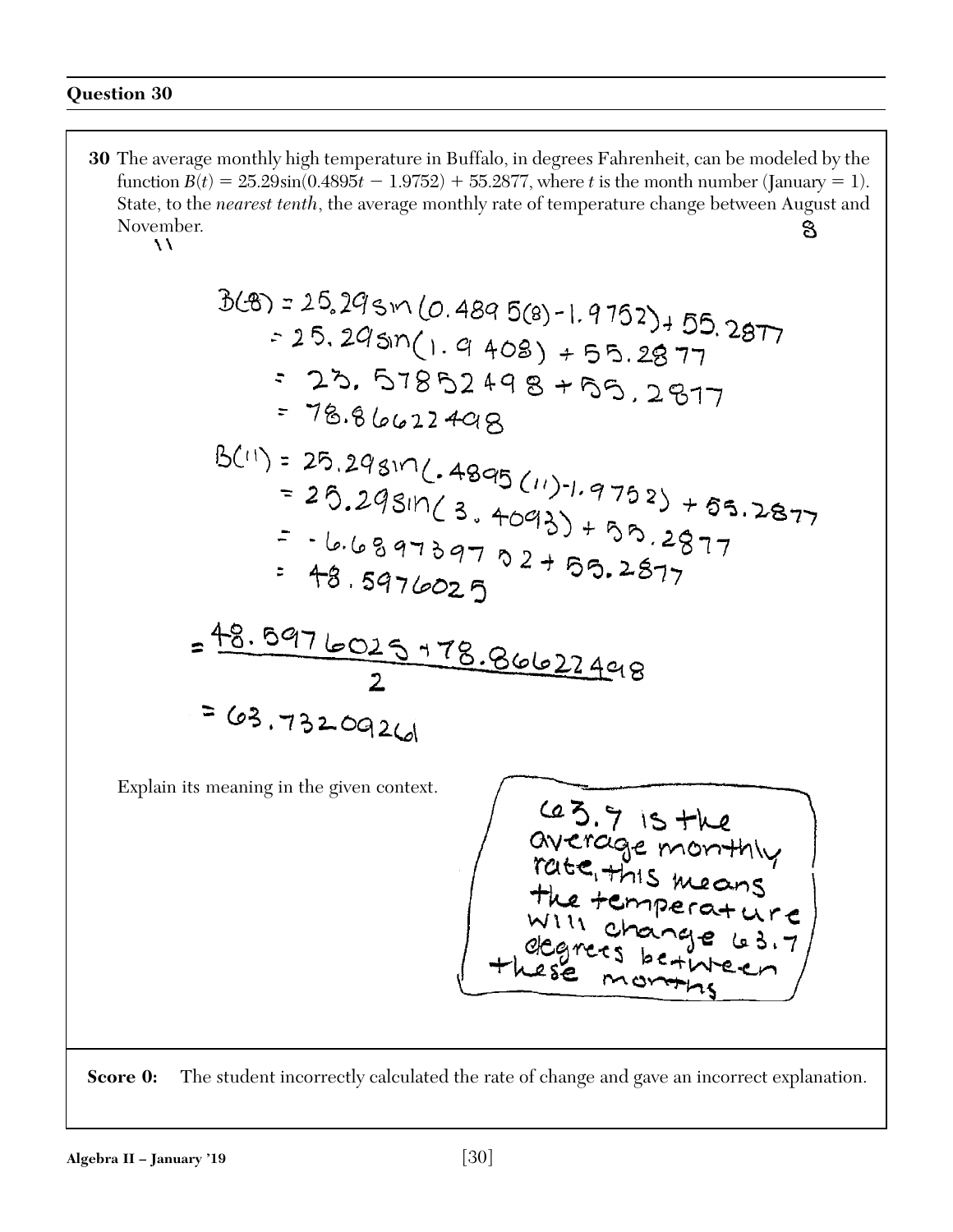**31** Point *M*  $\left(t, \frac{4}{7}\right)$  is located in the second quadrant on the unit circle. Determine the exact value of *t*.

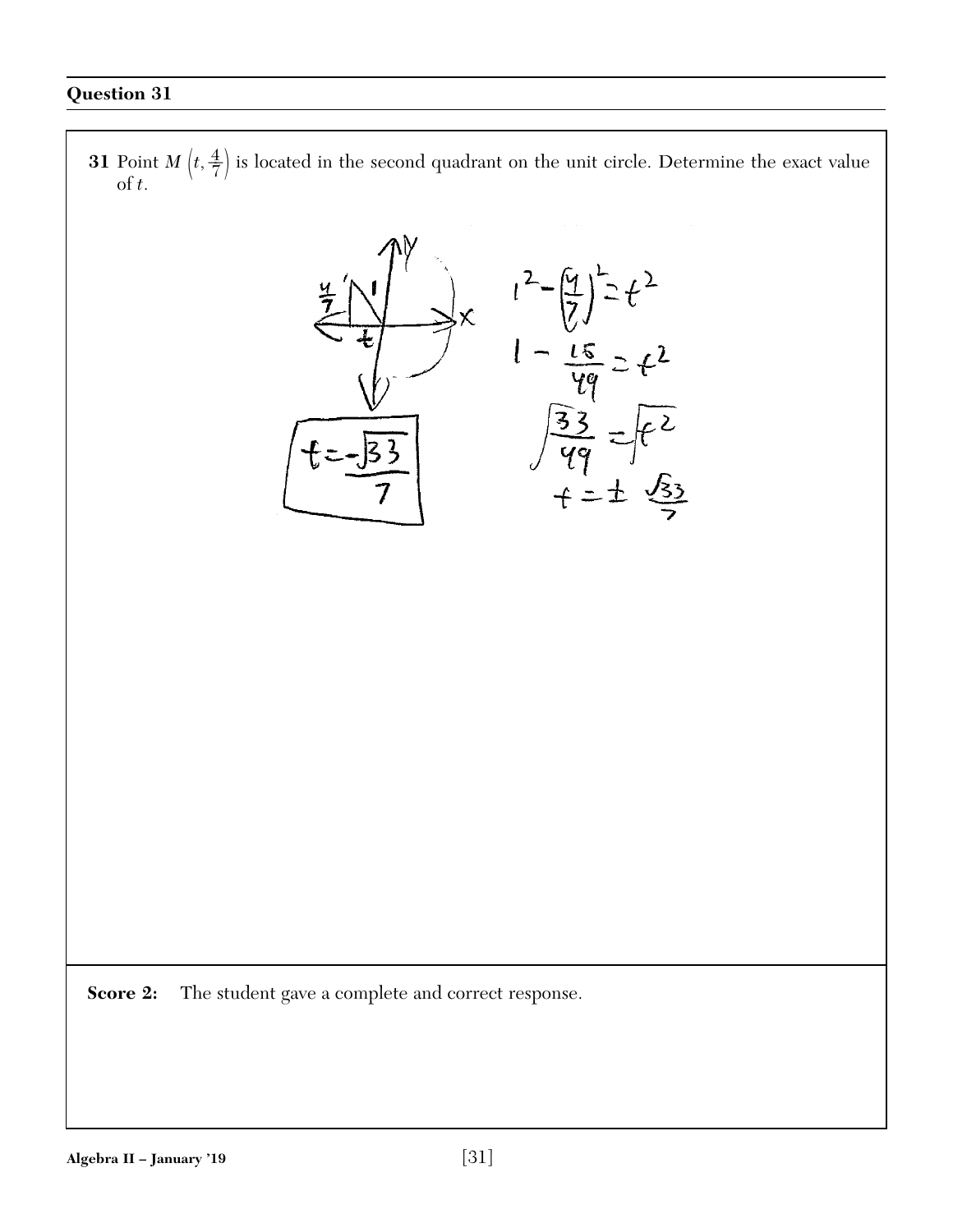**31** Point *M*  $\left(t, \frac{4}{7}\right)$  is located in the second quadrant on the unit circle. Determine the exact value of *t*.  $(f, \frac{\pi}{7})$  siny  $+ = \cos \theta$ 173  $\sqrt{32}$ **Score 2:** The student gave a complete and correct response.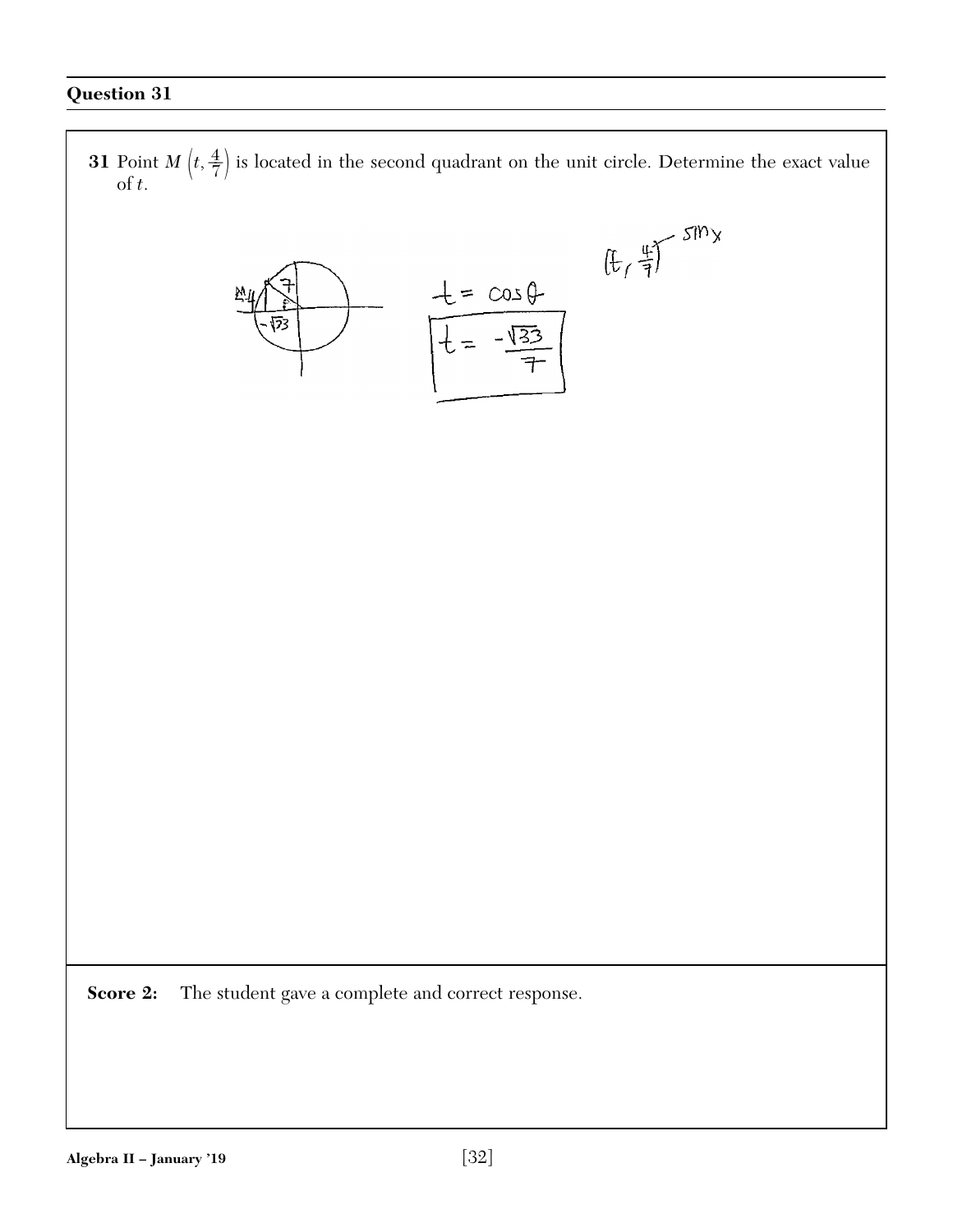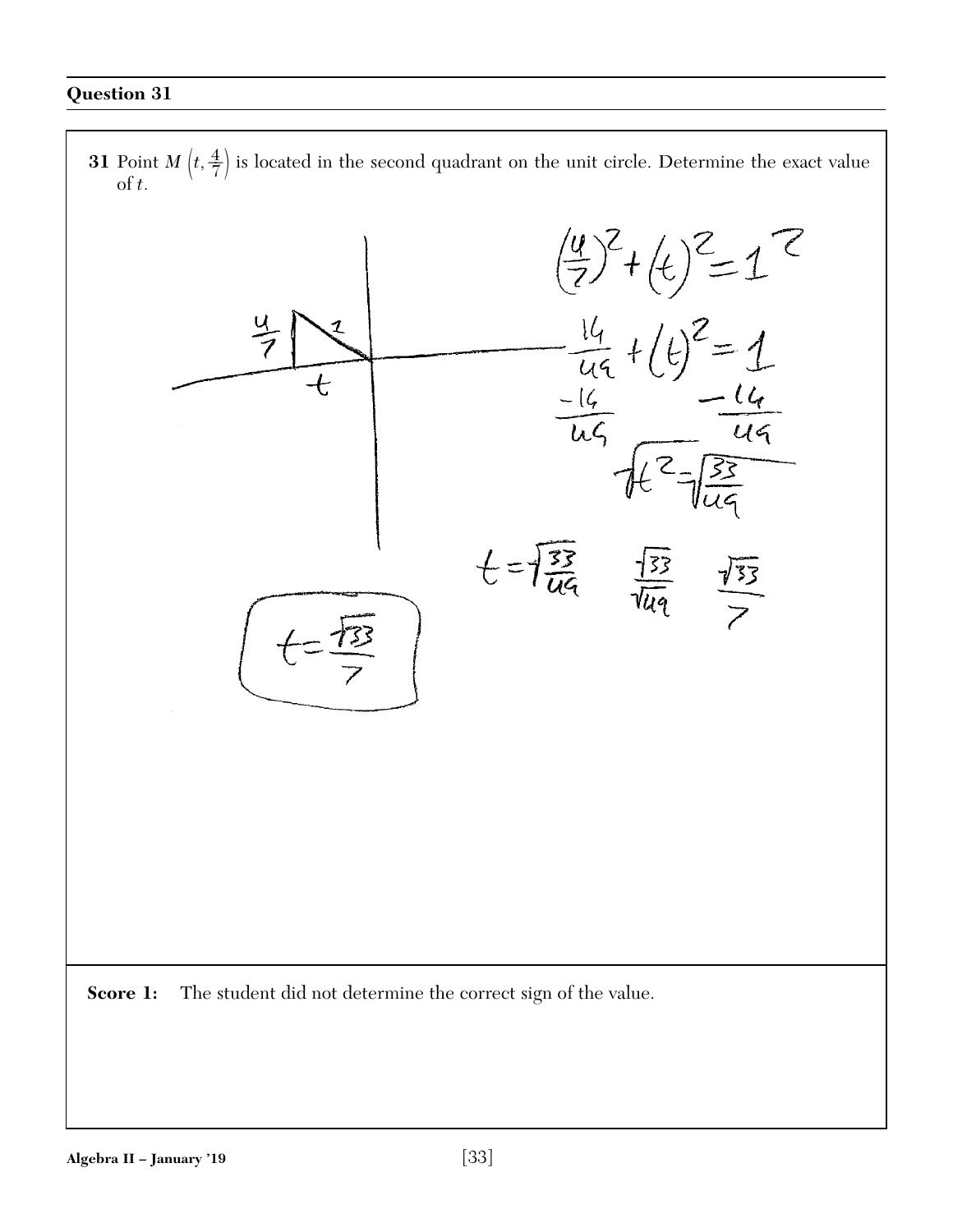**31** Point *M*  $\left(t, \frac{4}{7}\right)$  is located in the second quadrant on the unit circle. Determine the exact value of *t*.

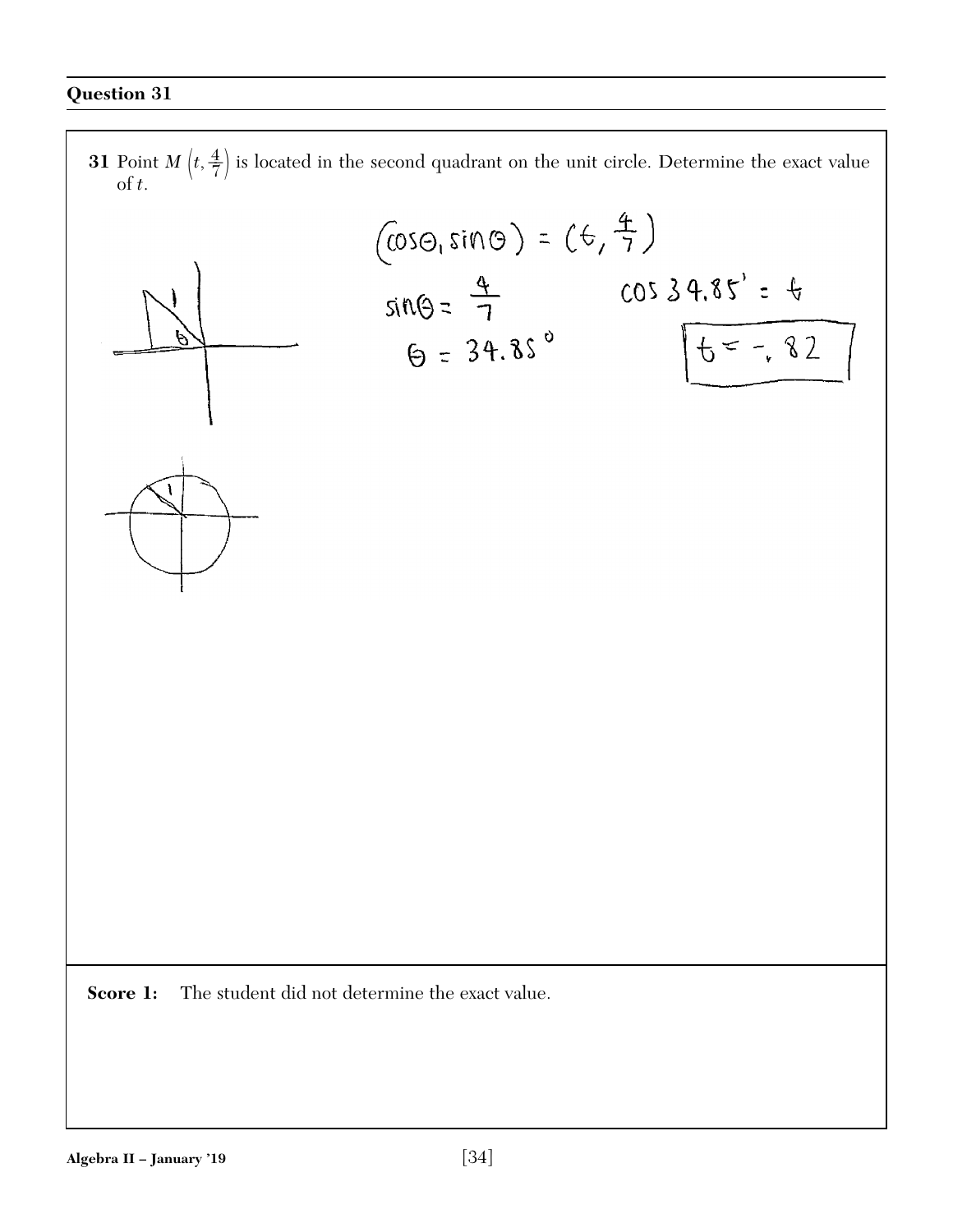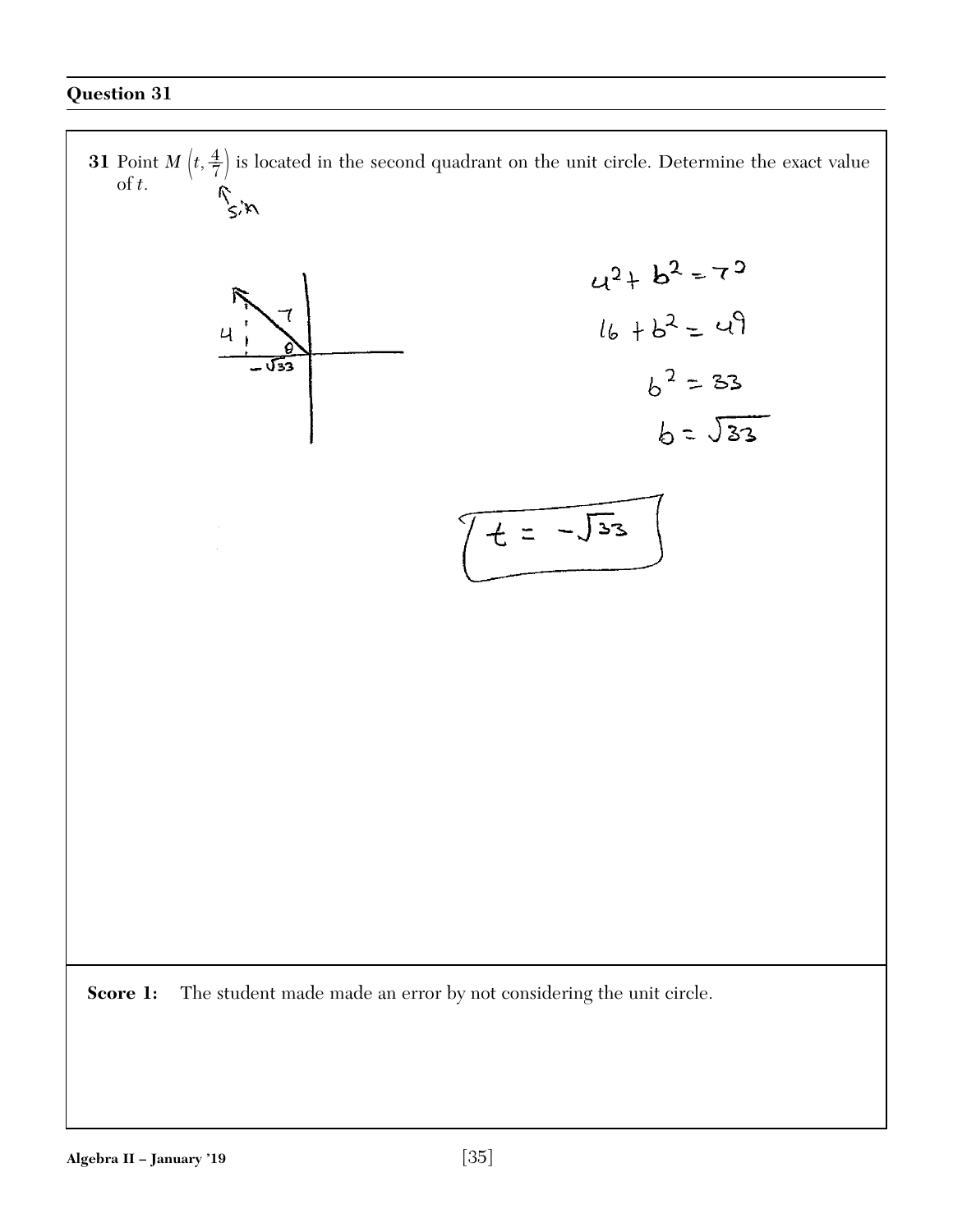**31** Point *M*  $\left(t, \frac{4}{7}\right)$  is located in the second quadrant on the unit circle. Determine the exact value of *t*.



**Score 0:** The student made multiple errors.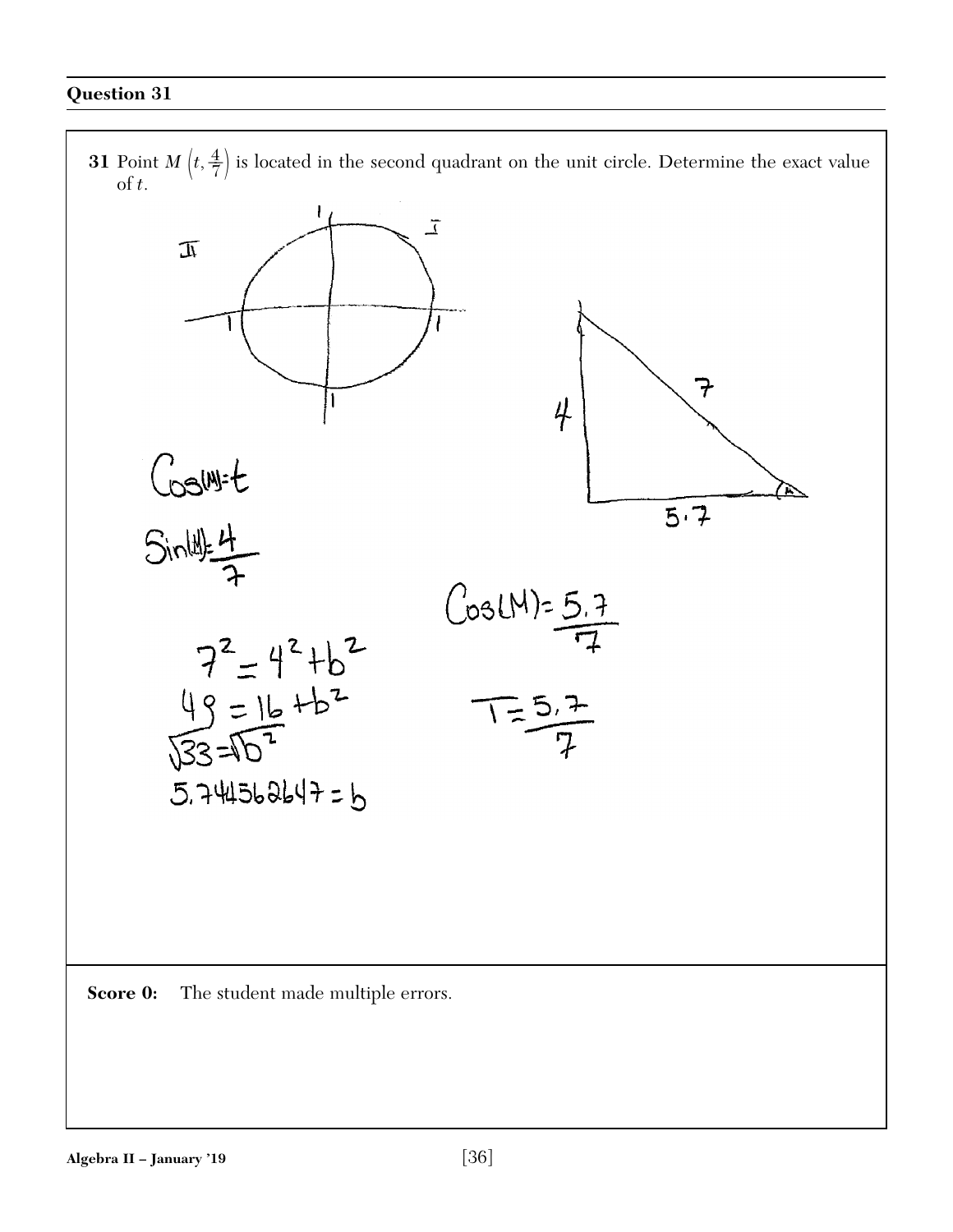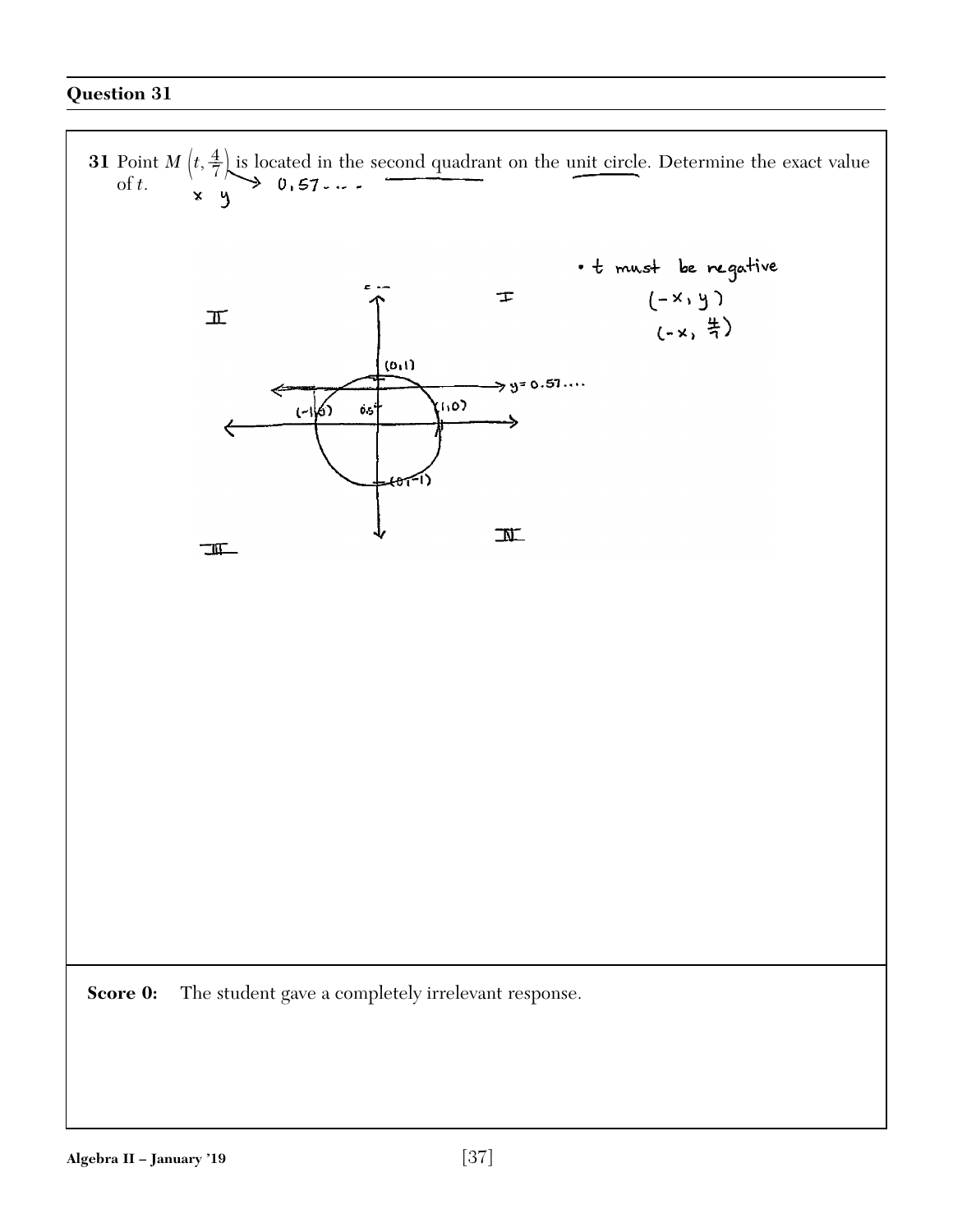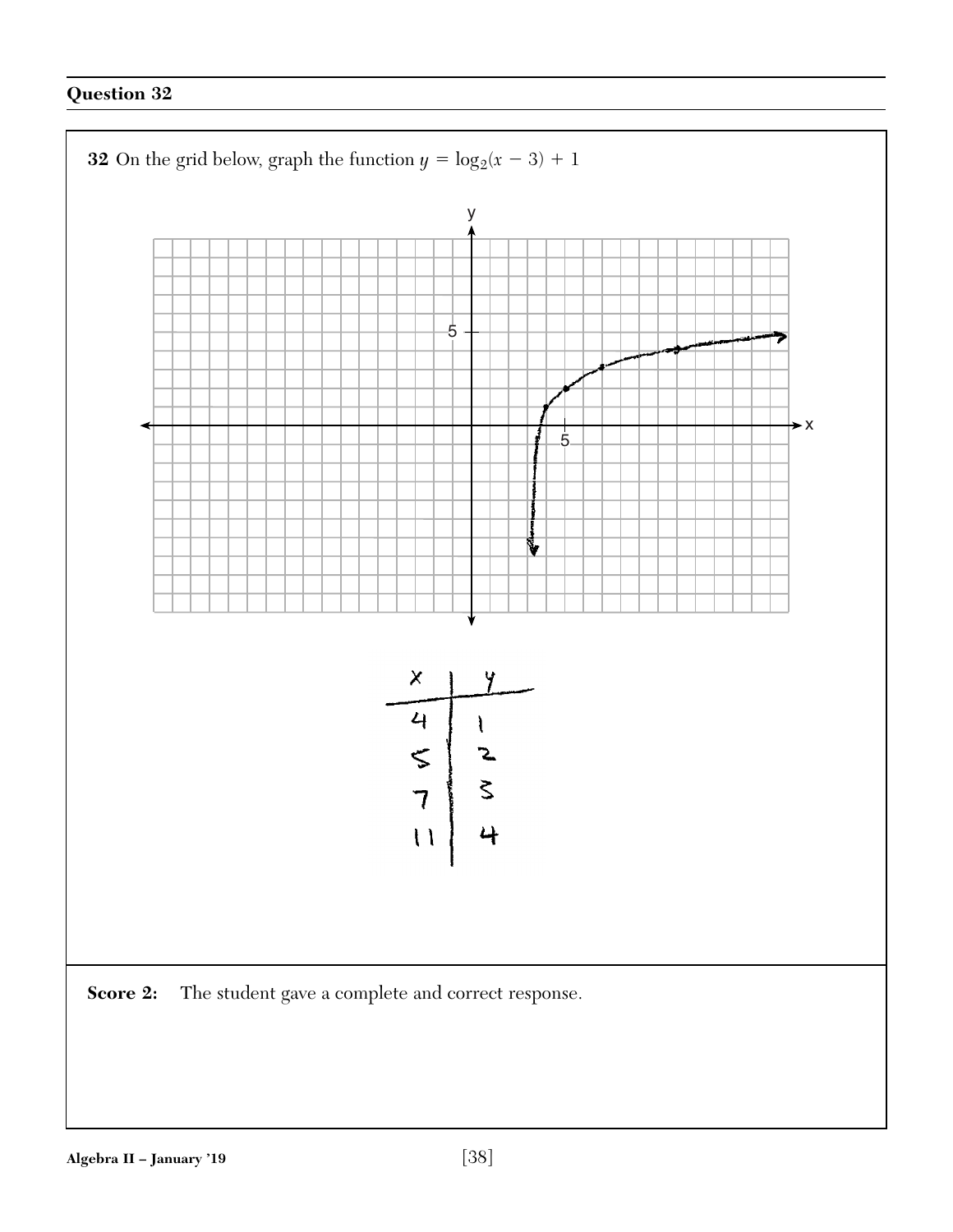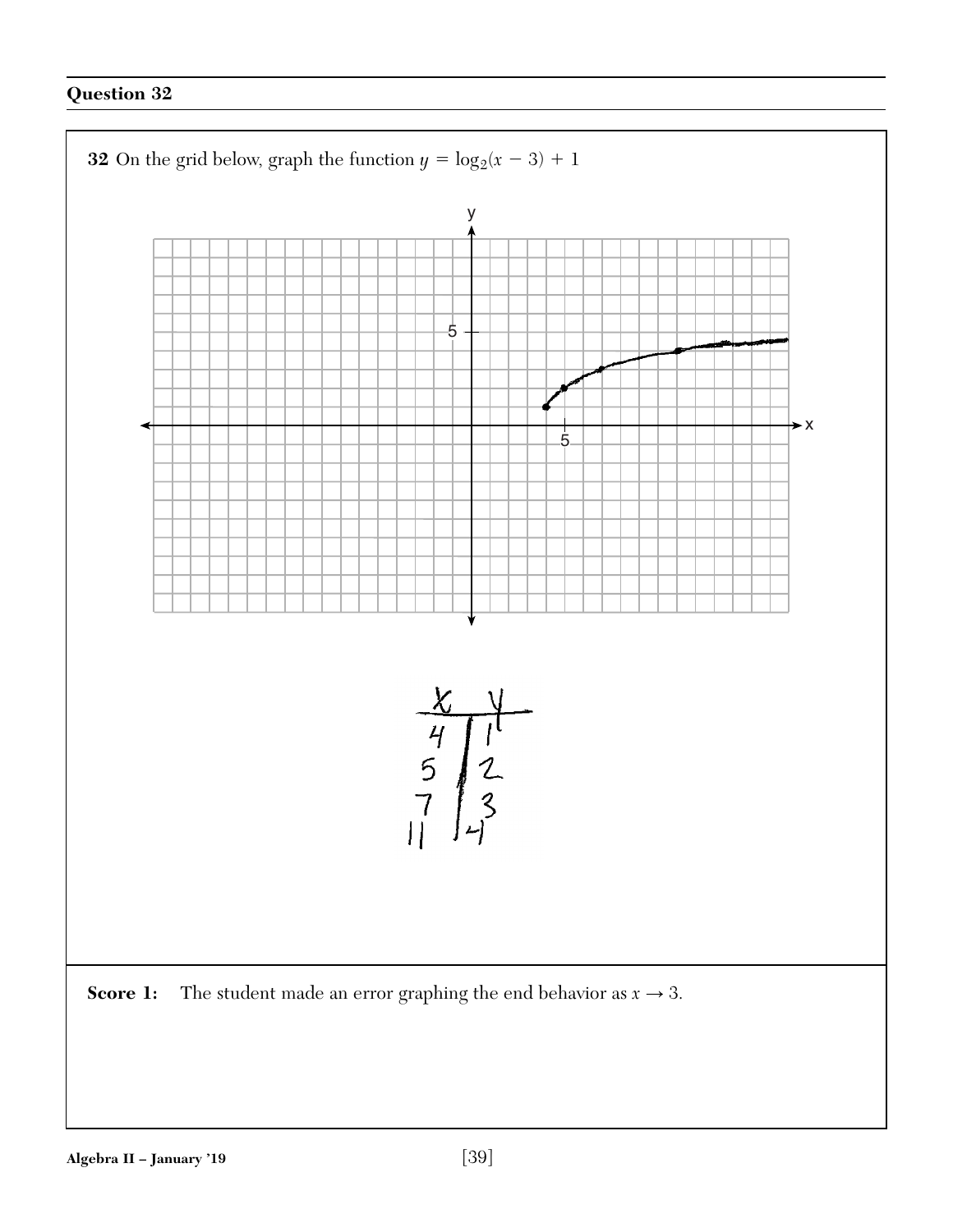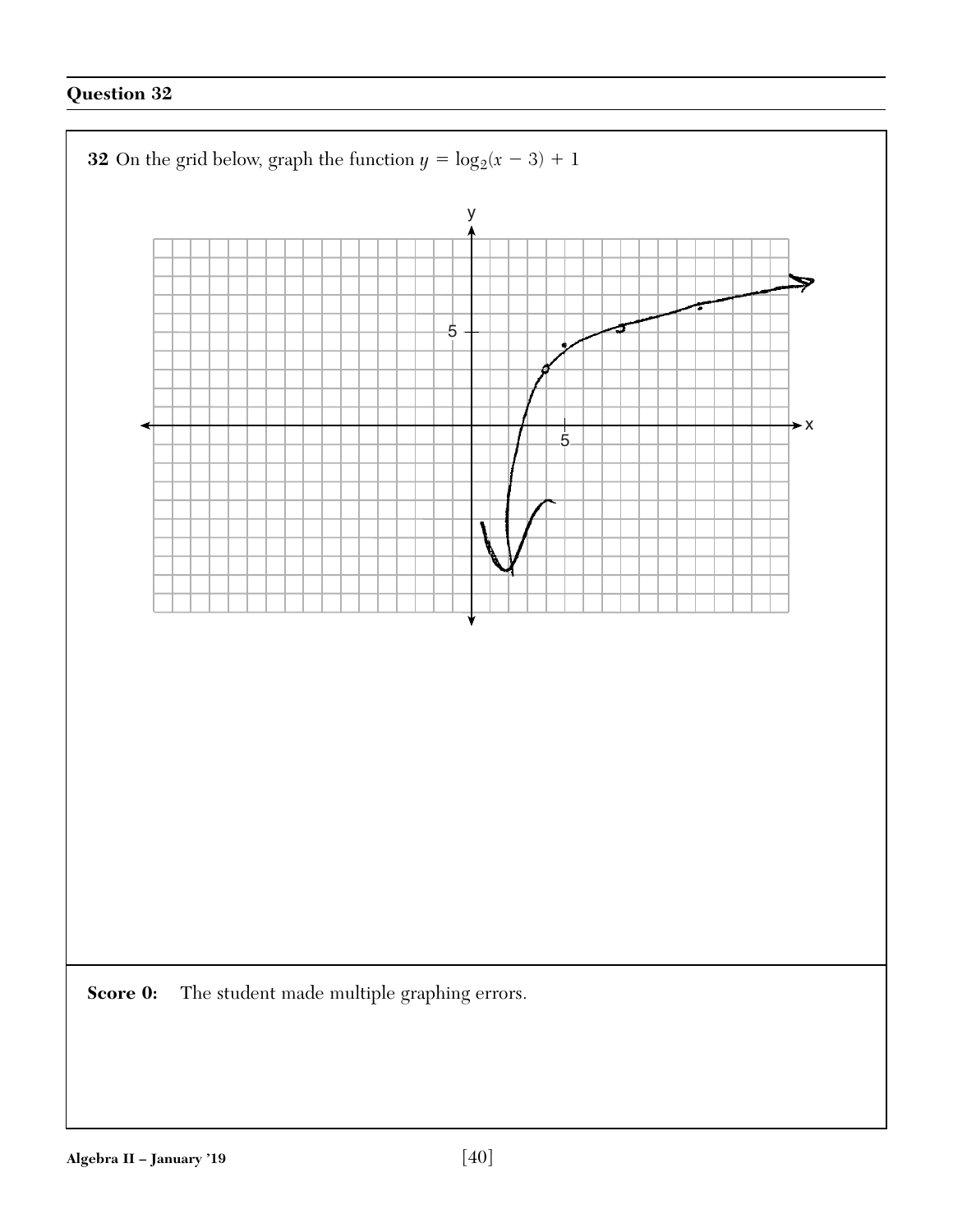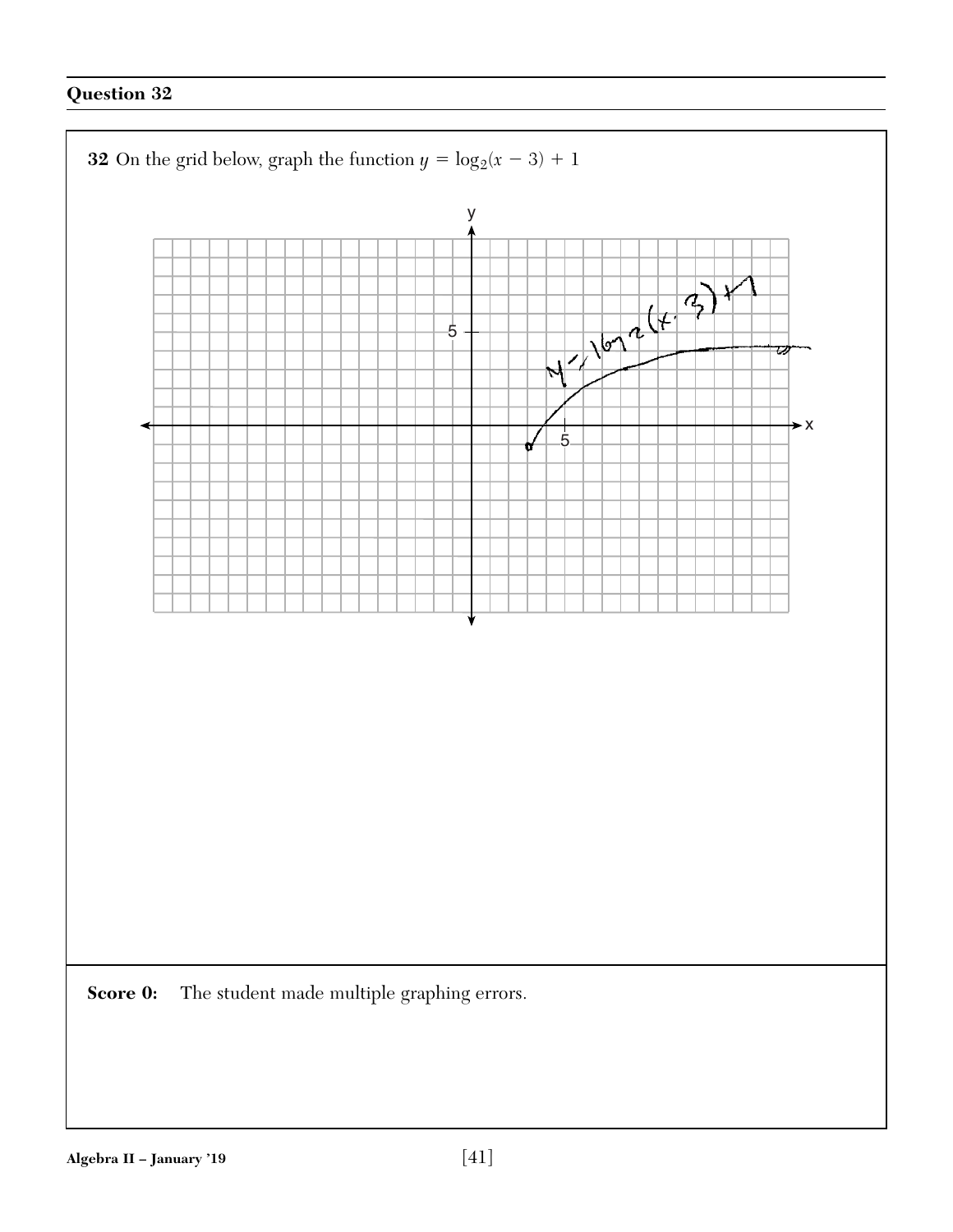

**Score 4:** The student gave a complete and correct response.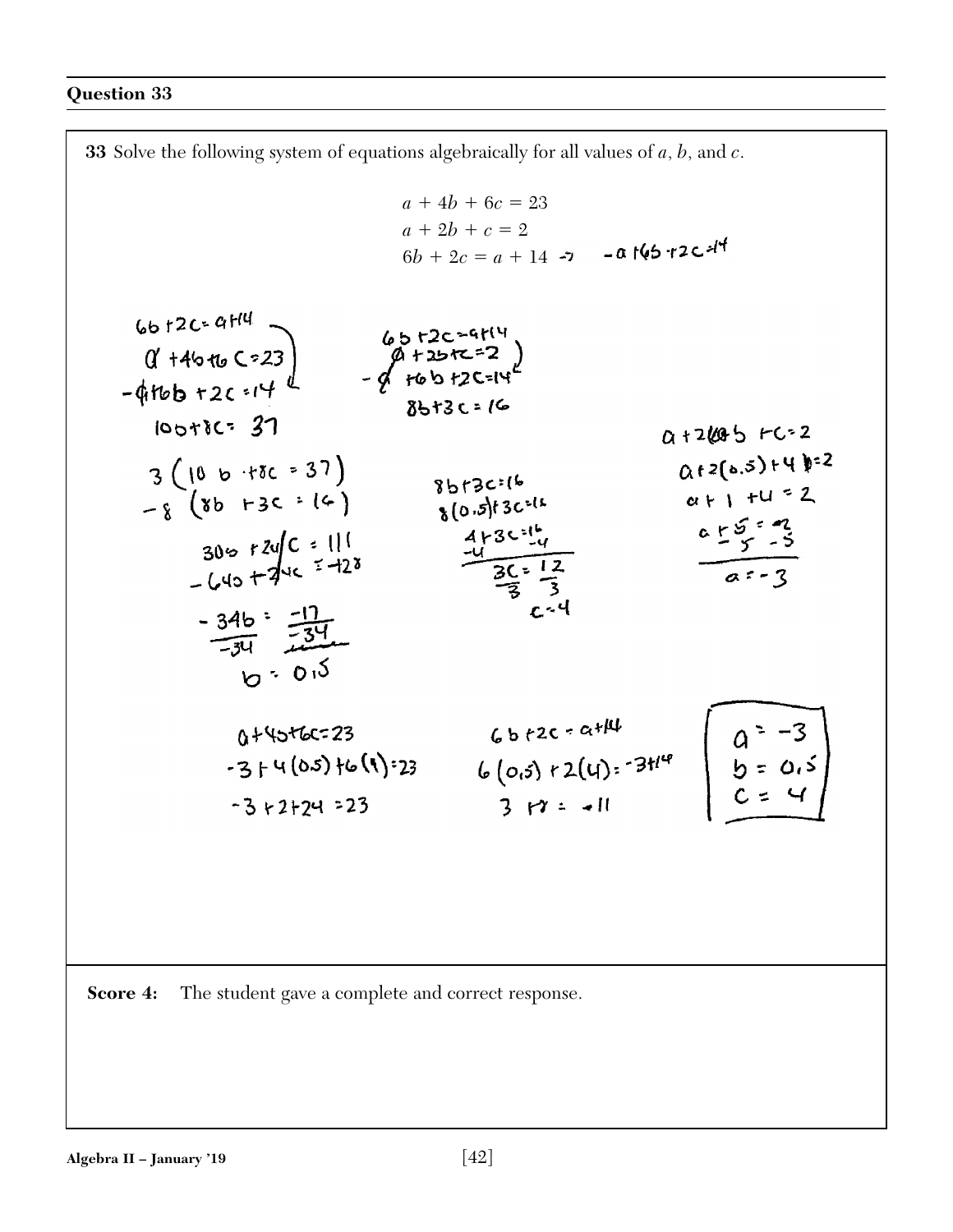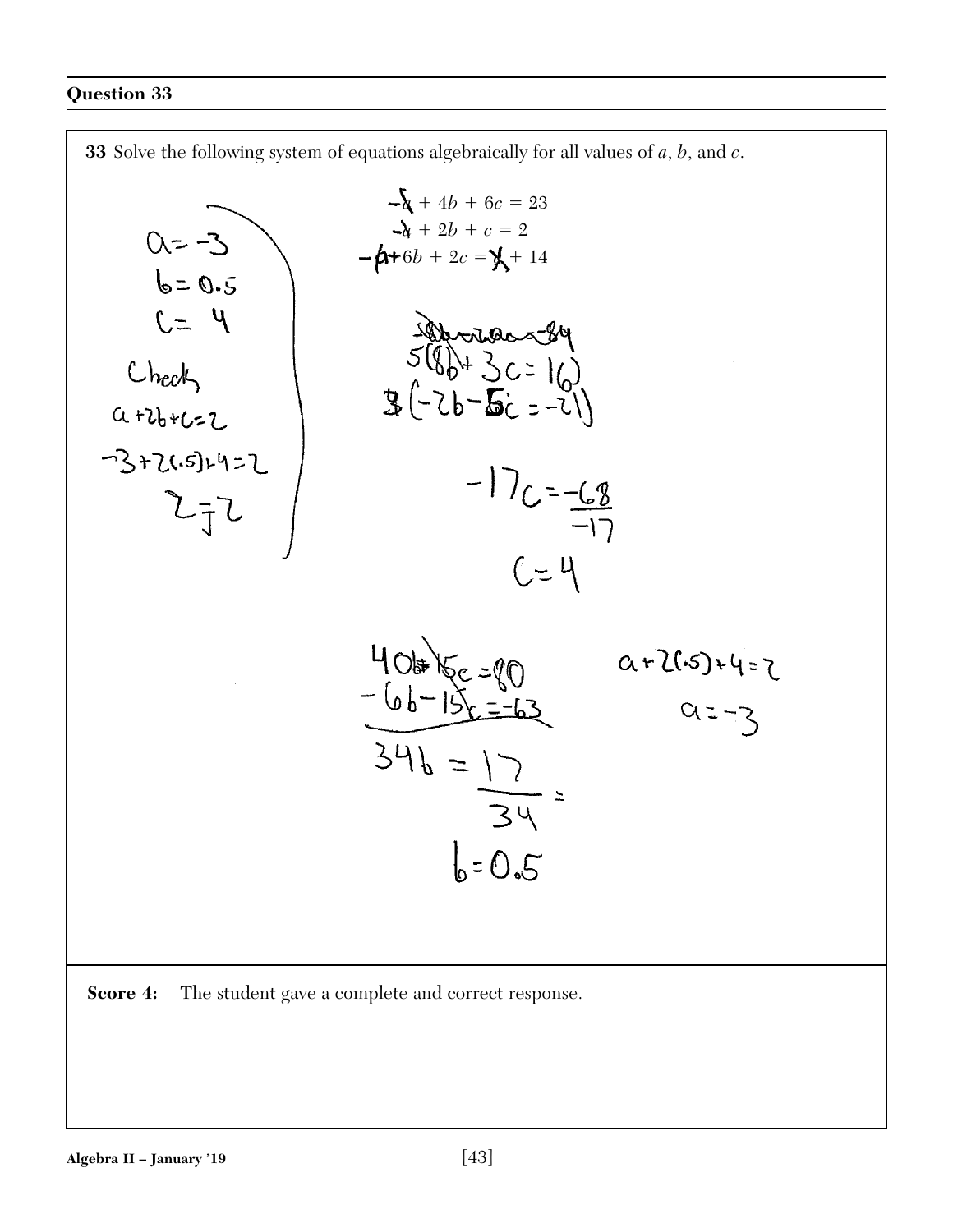**33** Solve the following system of equations algebraically for all values of *a*, *b*, and *c*.  $a + 4b + 6c = 23$  $a + 2b + c = 2$  $6b + 2c = a + 14$  $3) -a + b b + 2c = 14$  $-a + 4b + 4c = 14$ <br>  $-a + 2b + c = 2$ <br>  $c + 3c = 16$ <br>  $d + 4b + 6c = 23$ <br>  $d - 2b - c = -2$ <br>  $e - 3b - c = -2$ <br>  $e - 3b - c = -2$  $-4(a b + 5c = 21)$  $-86 - 20c = -84$  $86 + 36 = 16$ <br>-8b -20c = 84  $\frac{80 - 771 - 7}{71 - 71}$  $ab + 5c = 21$  $ab + f(y) = 21$  $\overline{(c=4)}$  $ab + ac = 21$  $\begin{array}{c} a b = 1 \\ \hline (b = 2) \end{array}$  $\alpha + 2b + c = 2$  $a + a(1) + 4 = 2$  $a + 4 + 4 = 2$  $a + 8 = 2$ <br> $-8 = -6$ 

**Score 3:** The student made a mistake when evaluating *b*.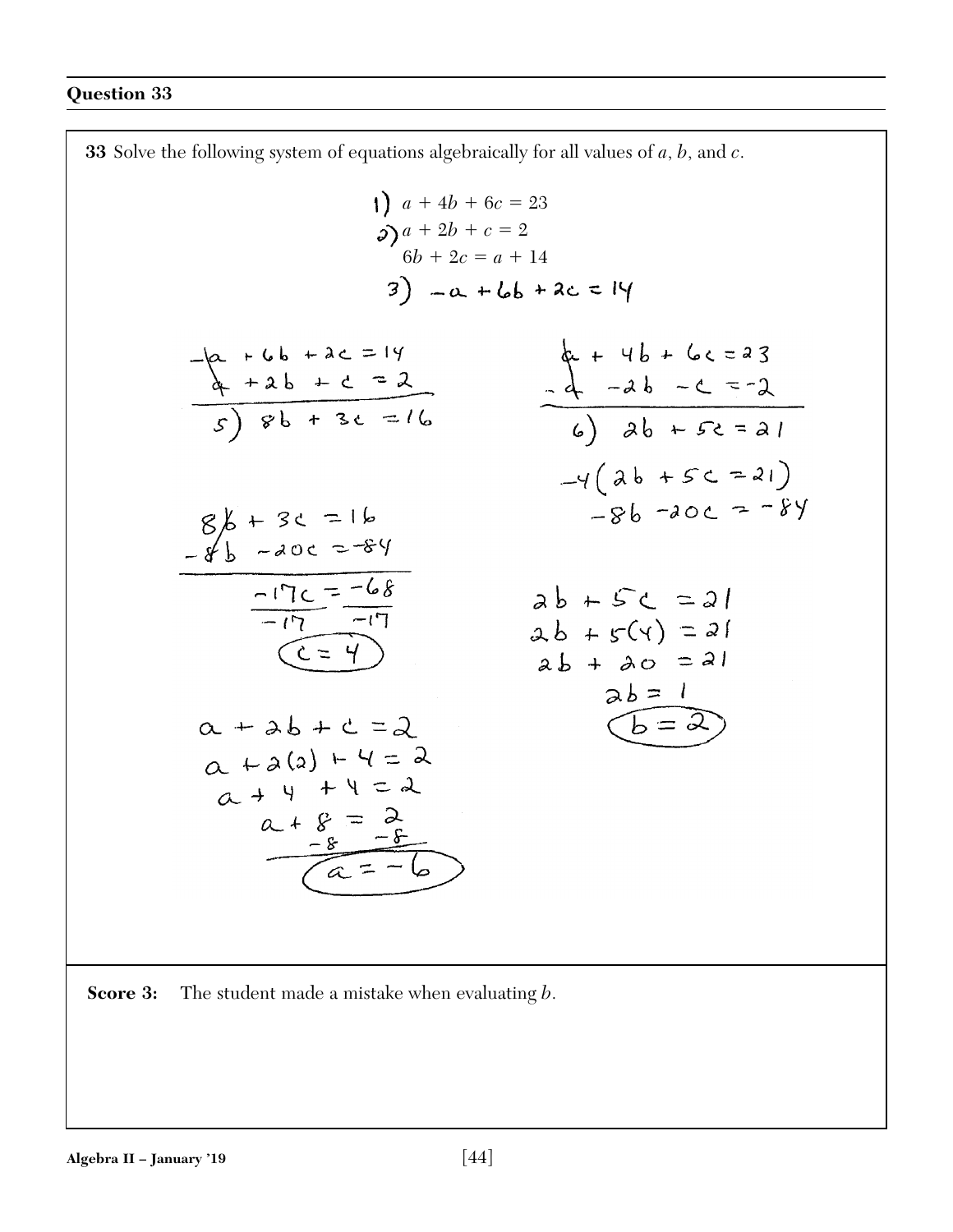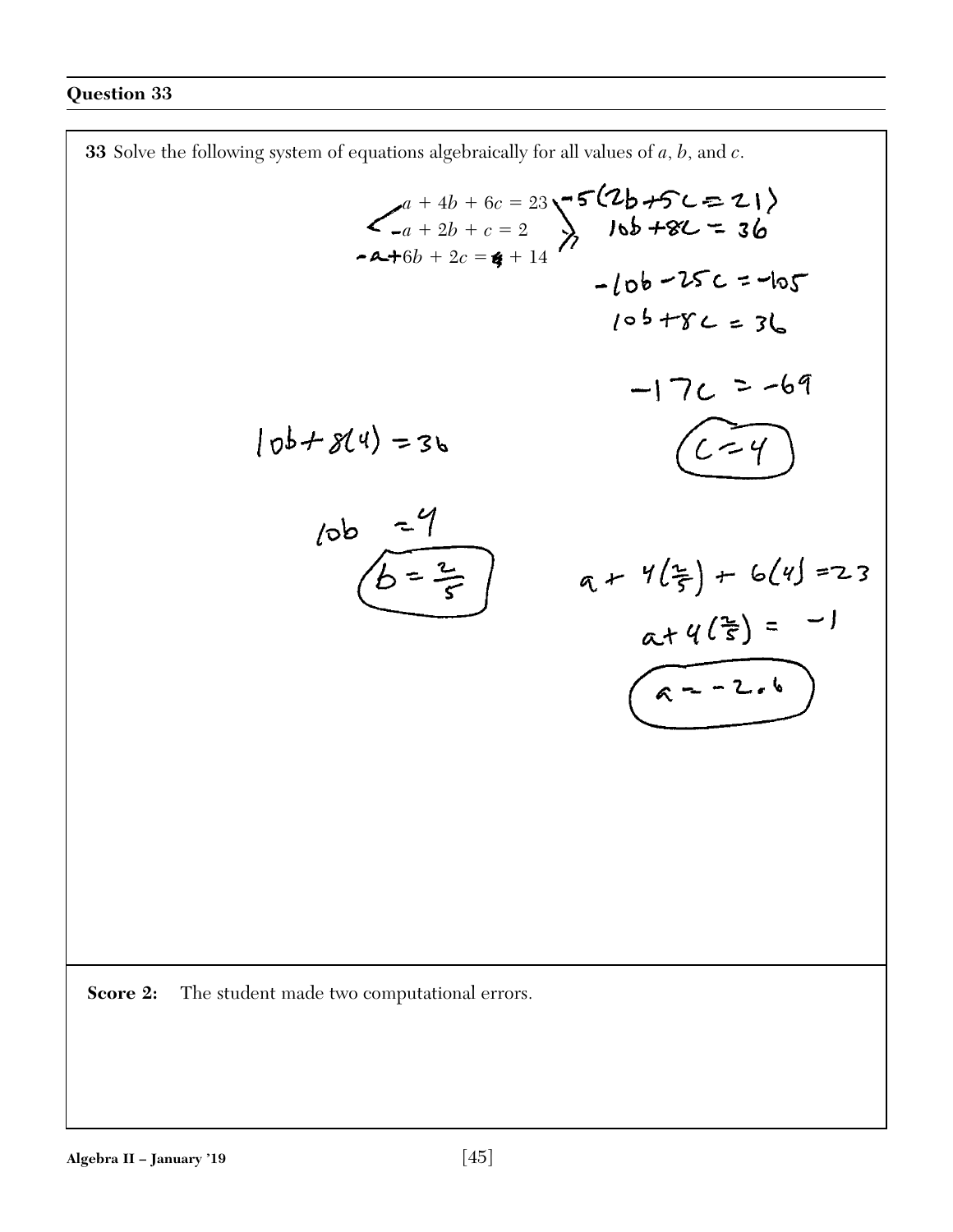

**Score 2:** The student made one computational error and one rounding error.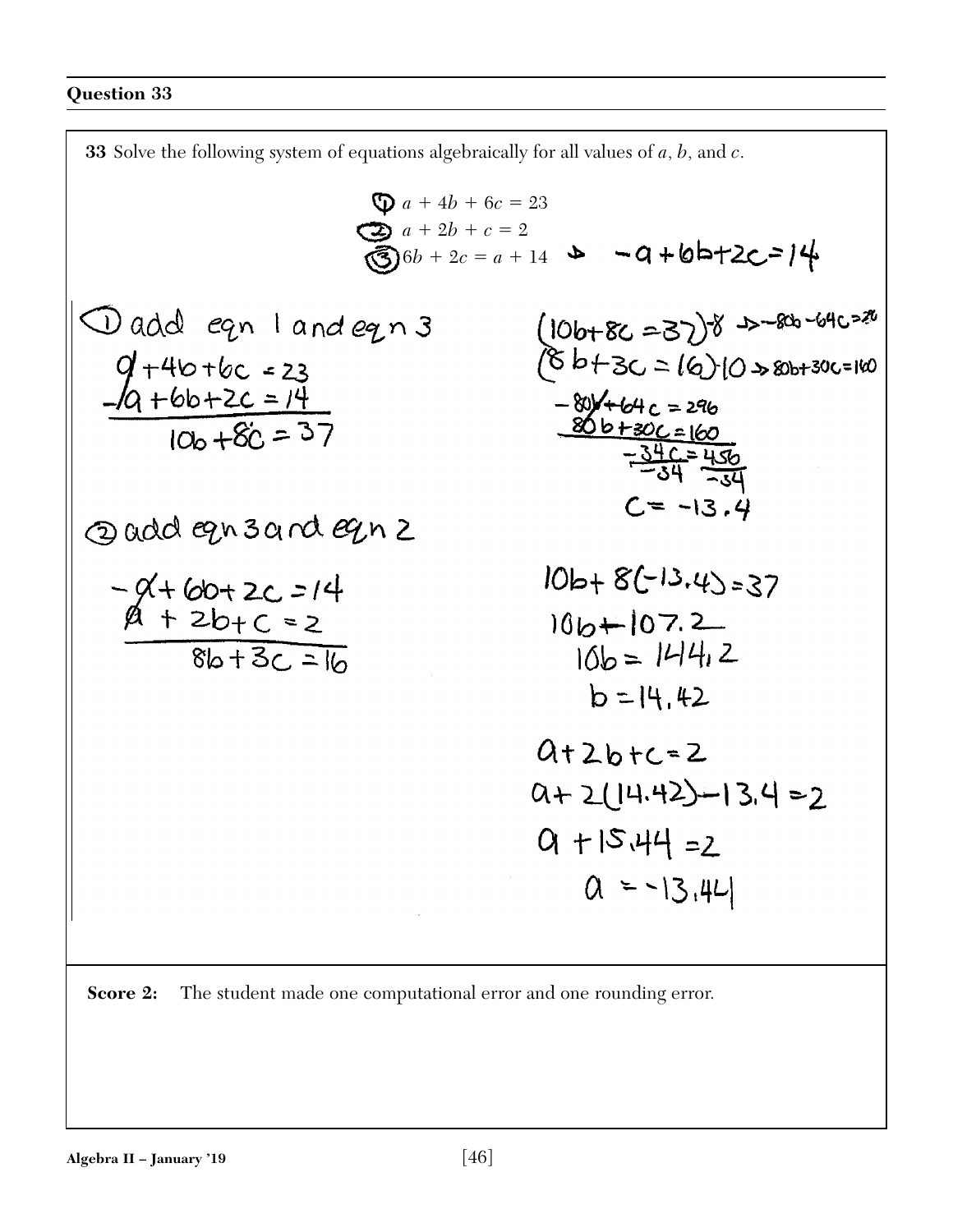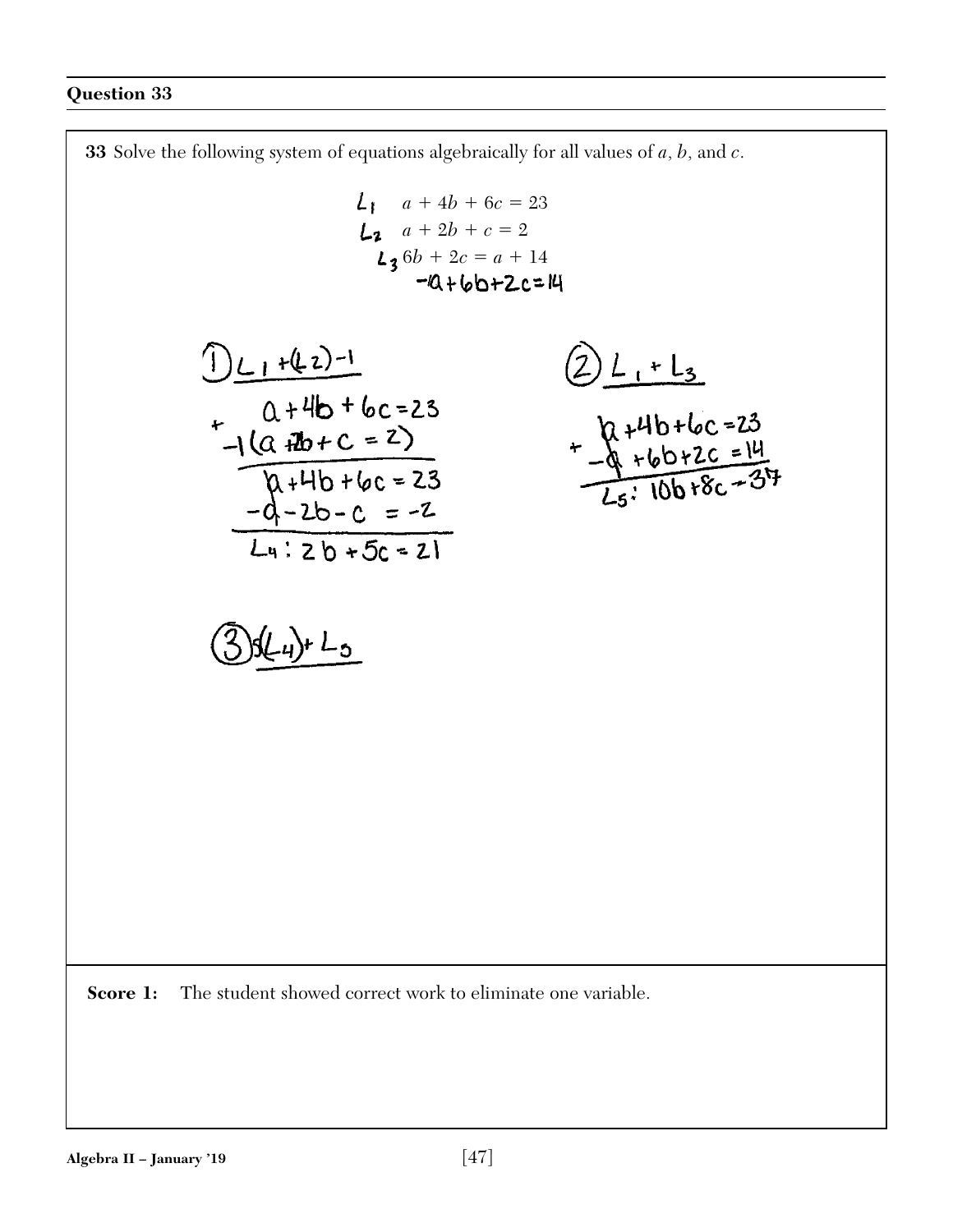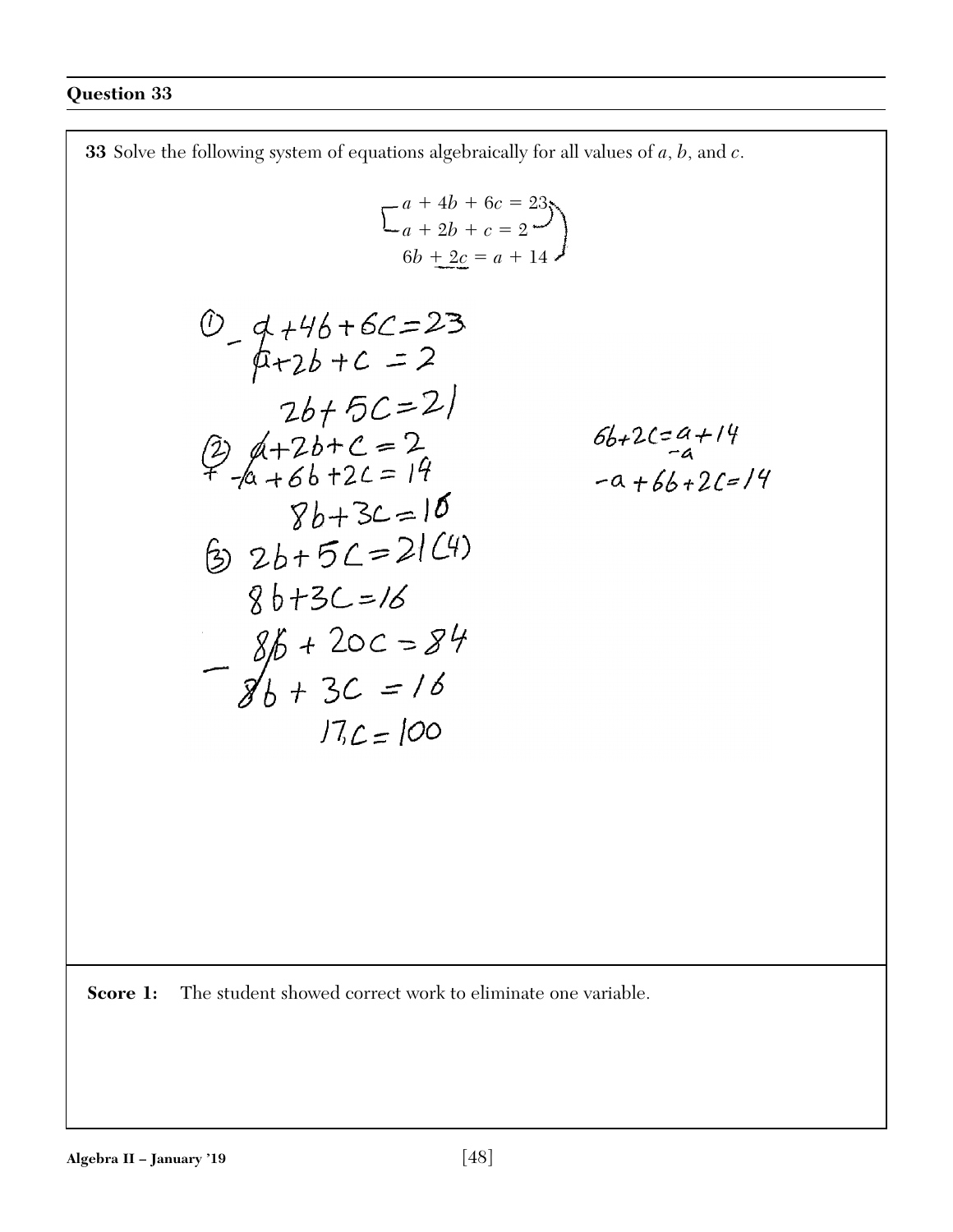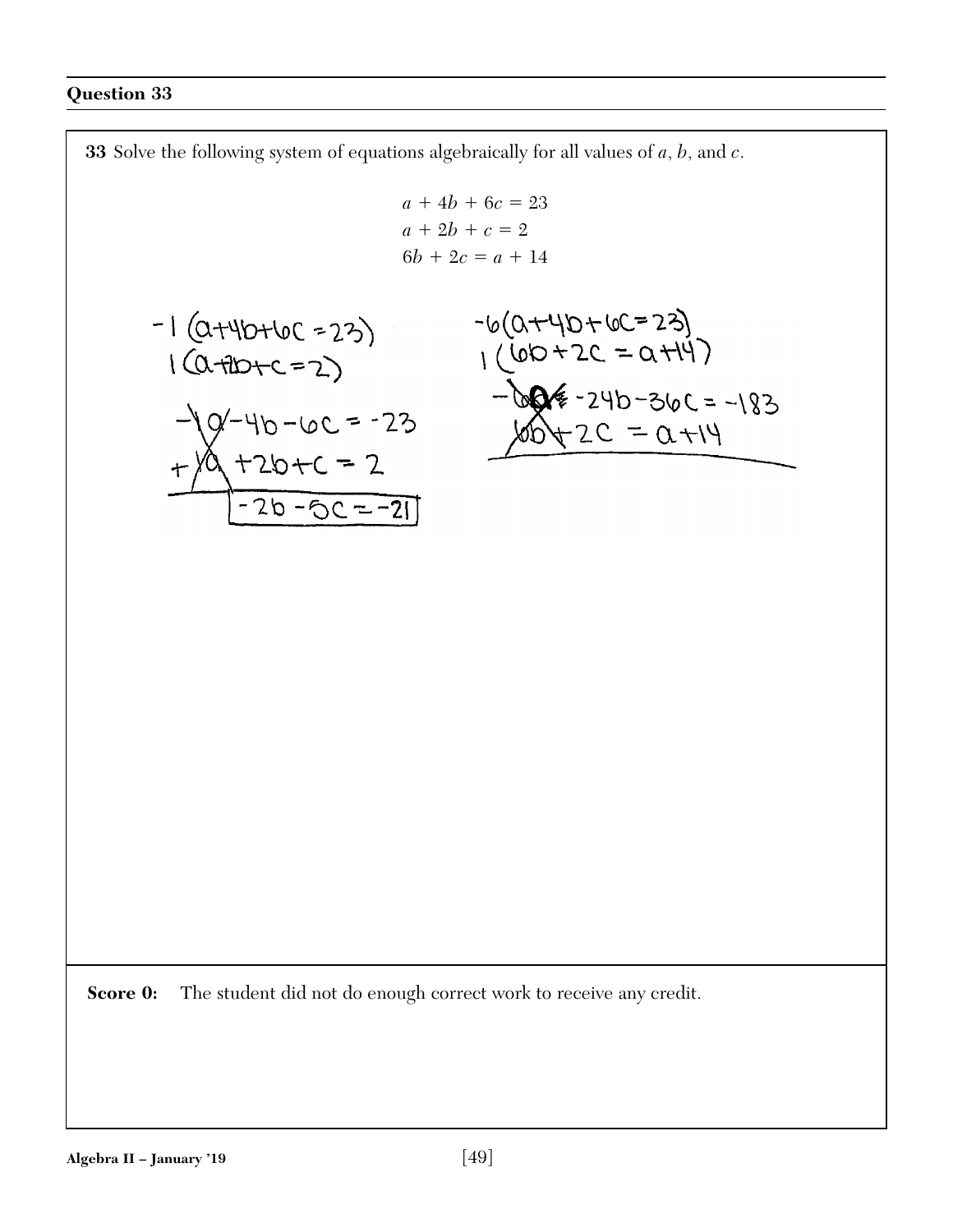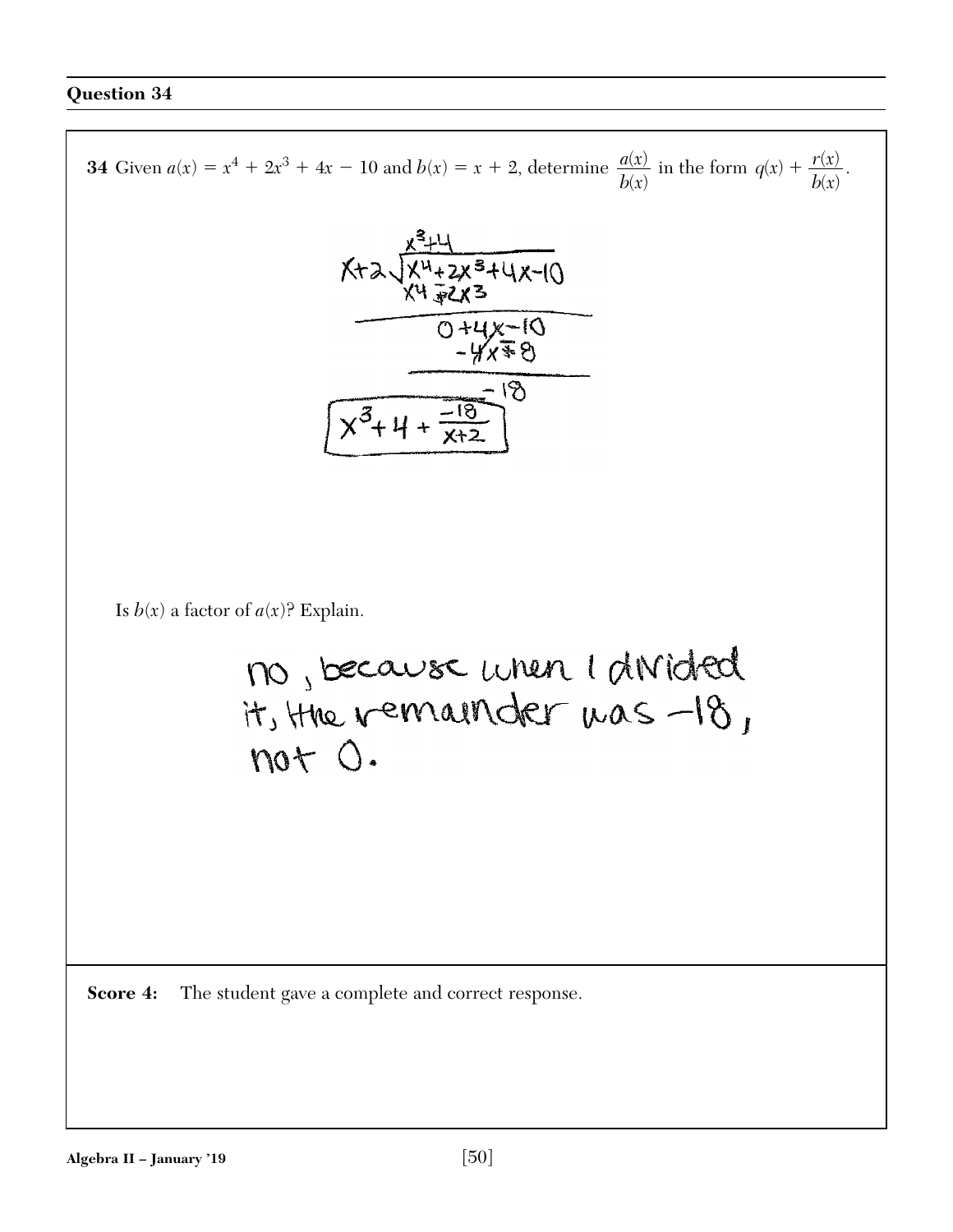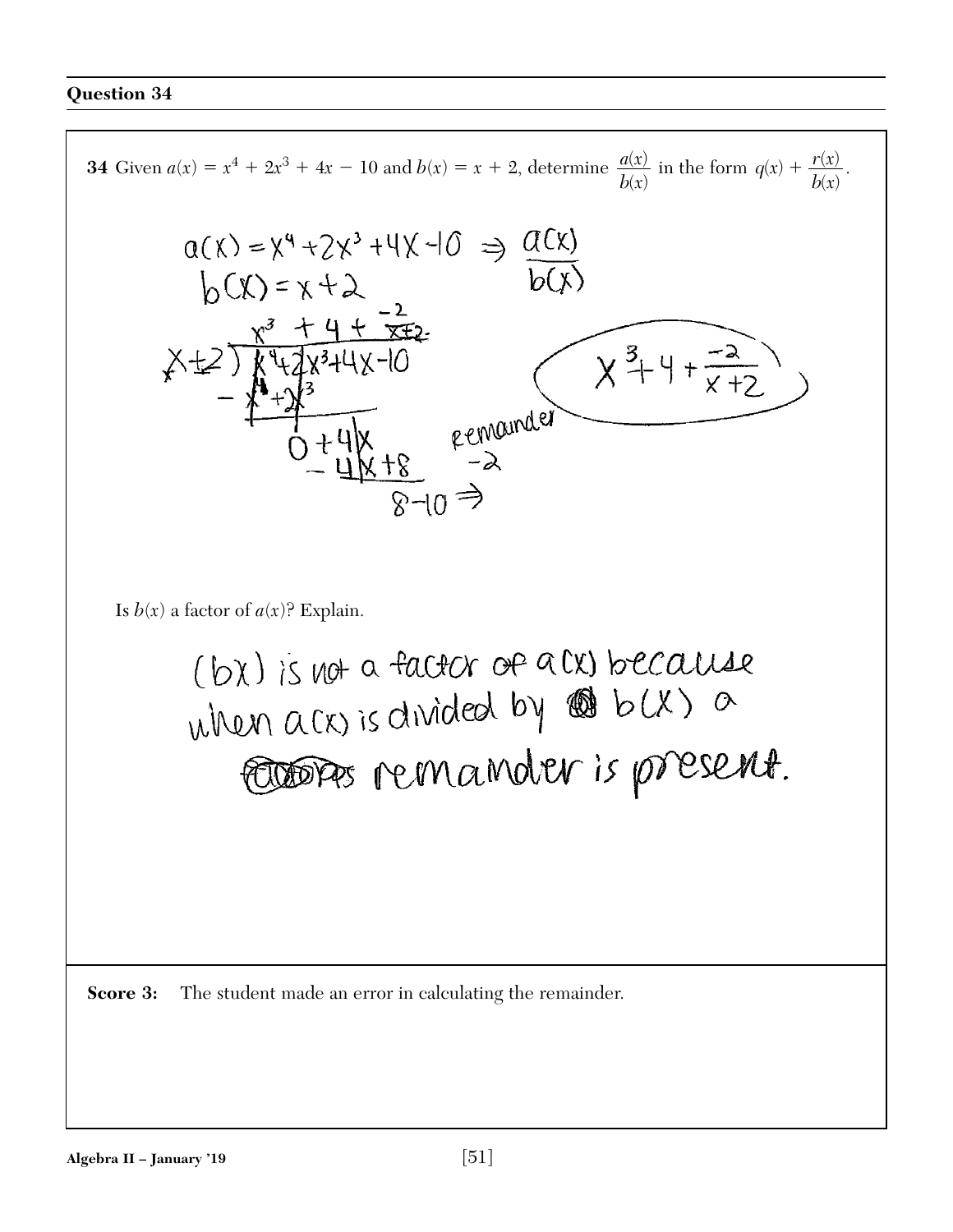**34** Given  $a(x) = x^4 + 2x^3 + 4x - 10$  and  $b(x) = x + 2$ , determine  $\frac{a(x)}{b(x)}$  in the form  $q(x) + \frac{r(x)}{b(x)}$ .  $\frac{a(x)}{b(x)}$  in the form  $q(x)$  +  $\left( x\right)$  $b(x)$  $\left( x\right)$  $x+3$ <br> $x+2$   $x^3+x^2+4$  $-\frac{\left(x^{4}+2x^{3}\right)-\left(4x+8\right)}{6}$  $\frac{\alpha(x)}{h(x)} = \chi^3 + \gamma + \frac{-18}{x+2}$ Is  $b(x)$  a factor of  $a(x)$ ? Explain. The renainder is not O

**Score 3:** The student did not indicate that  $b(x)$  is not a factor.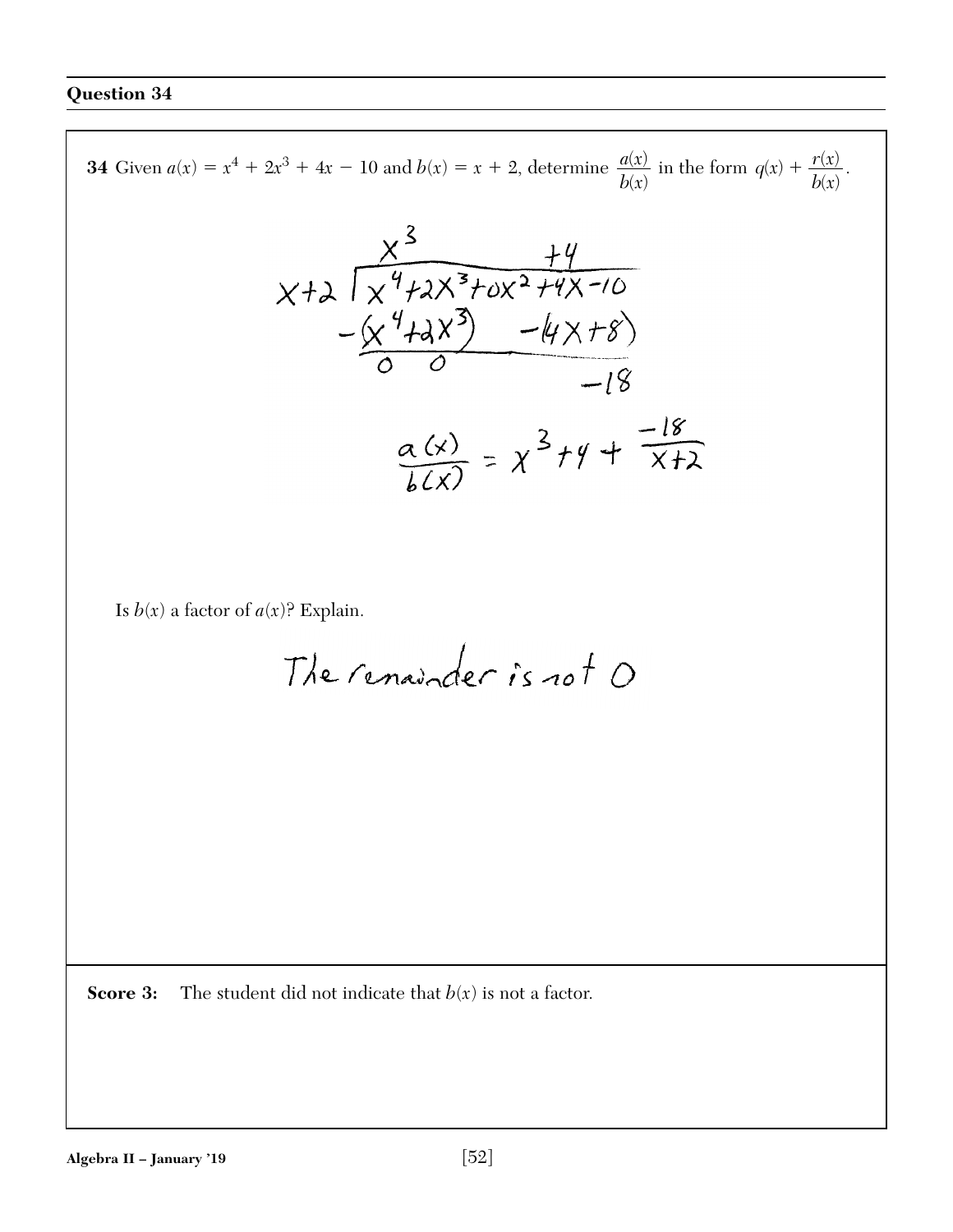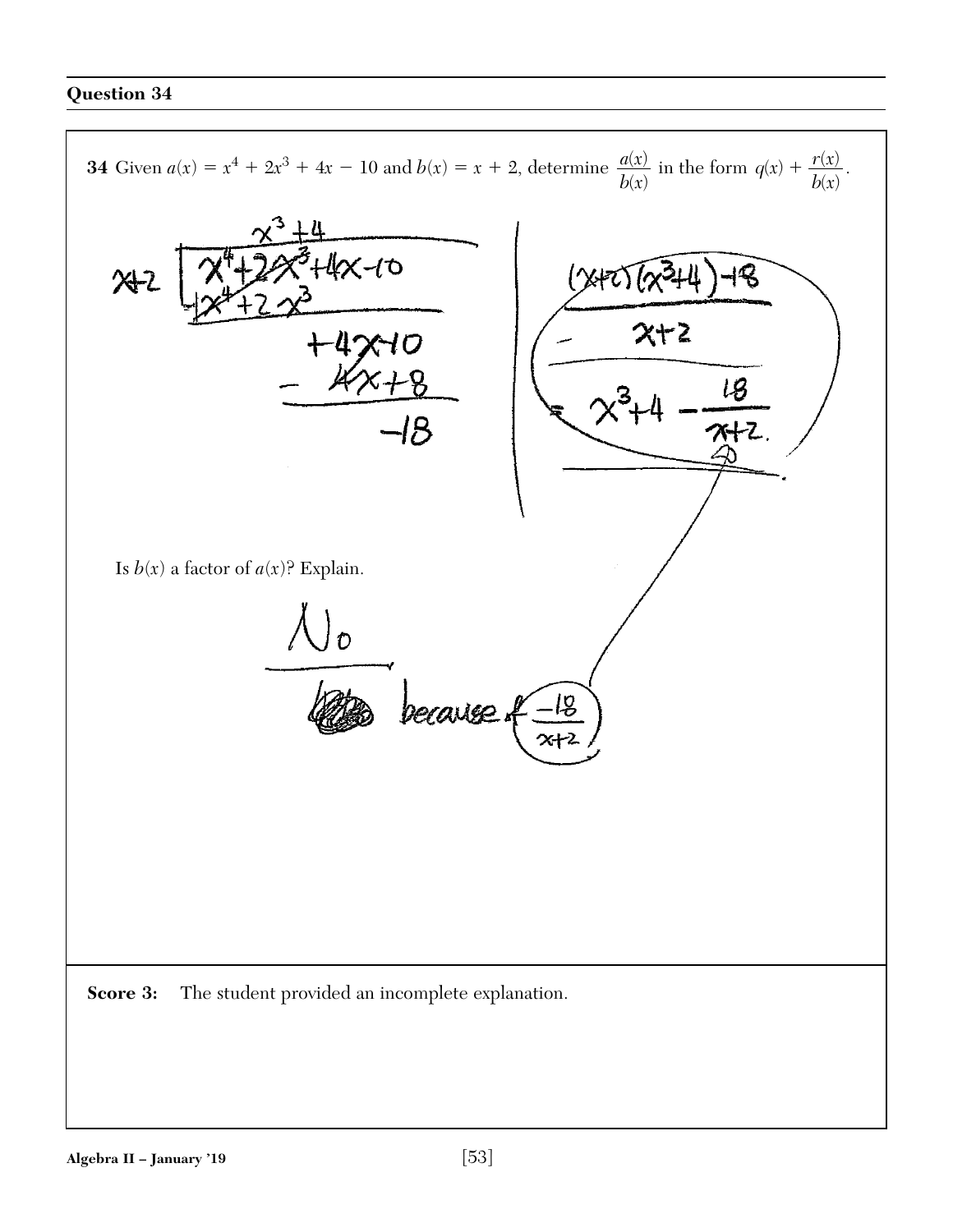**34** Given  $a(x) = x^4 + 2x^3 + 4x - 10$  and  $b(x) = x + 2$ , determine  $\frac{a(x)}{b(x)}$  in the form  $q(x) + \frac{r(x)}{b(x)}$ .  $\frac{a(x)}{b(x)}$  in the form  $q(x)$  +  $\left( x\right)$  $b(x)$  $\left( x\right)$  $x^4+2x^3+4x-10$ <br> $x+2$ <br> $x^3(x+2)+2(x-5)$ <br> $x+2$  $x^{3} + \lambda(2x-5)$  $\frac{1}{(x^3+yx-10)}$ Is  $b(x)$  a factor of  $a(x)$ ? Explain. b(x) isn't a factor because when you<br>graph aCX), the zeros aren't at -2. X+2<br>means that a zero would go through the  $x-cxis$   $a+ -2$ . **Score 2:** The student only received credit for the second part.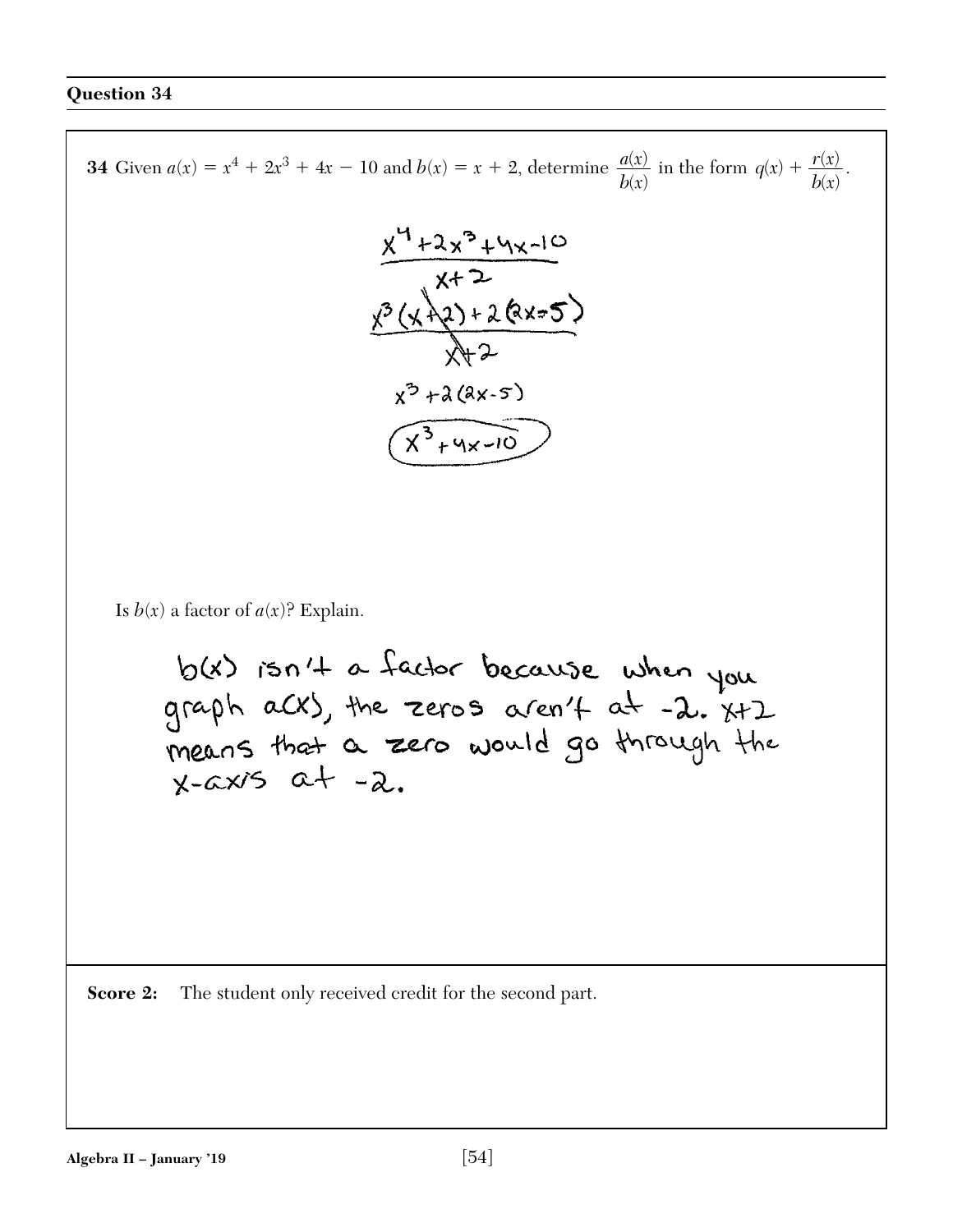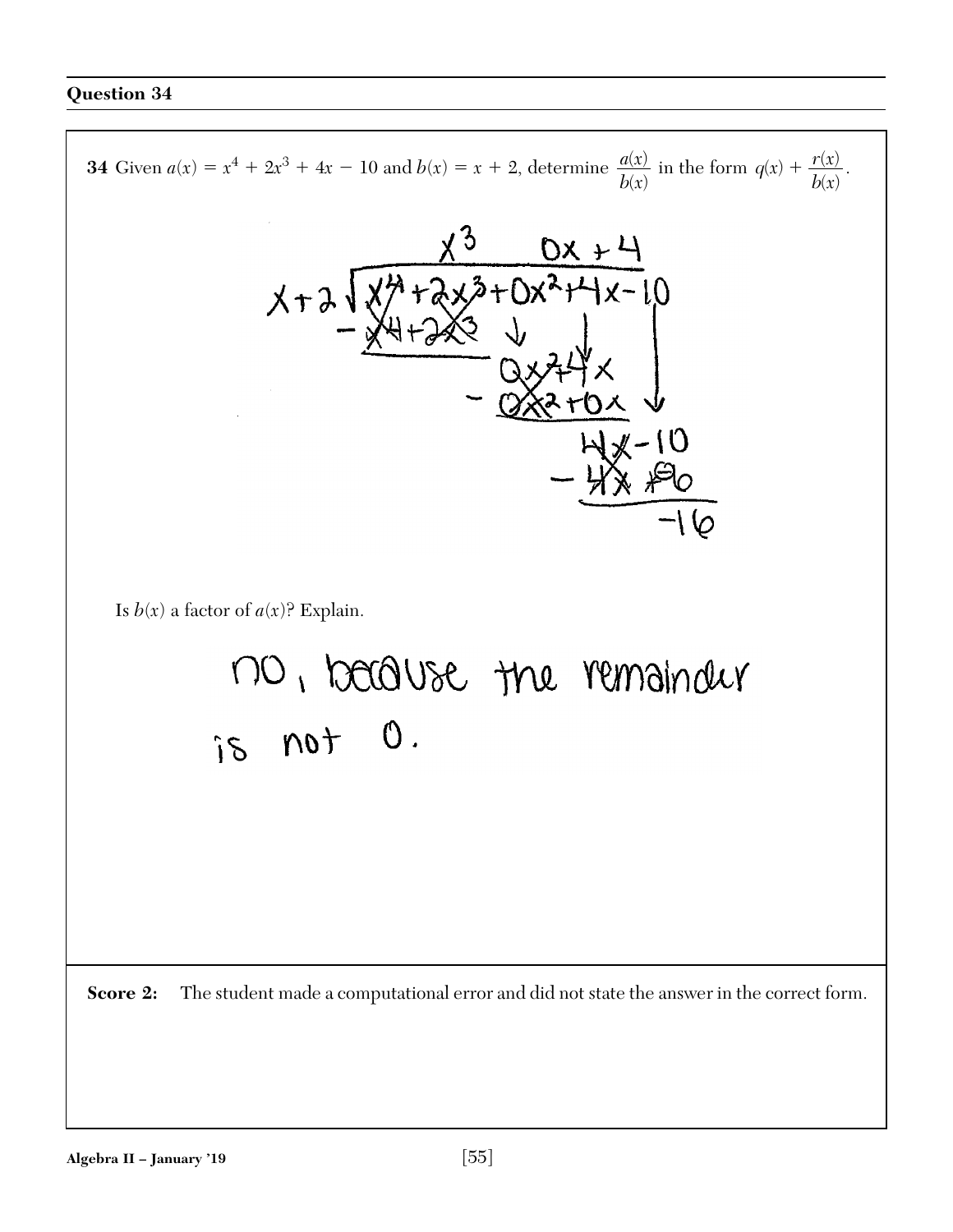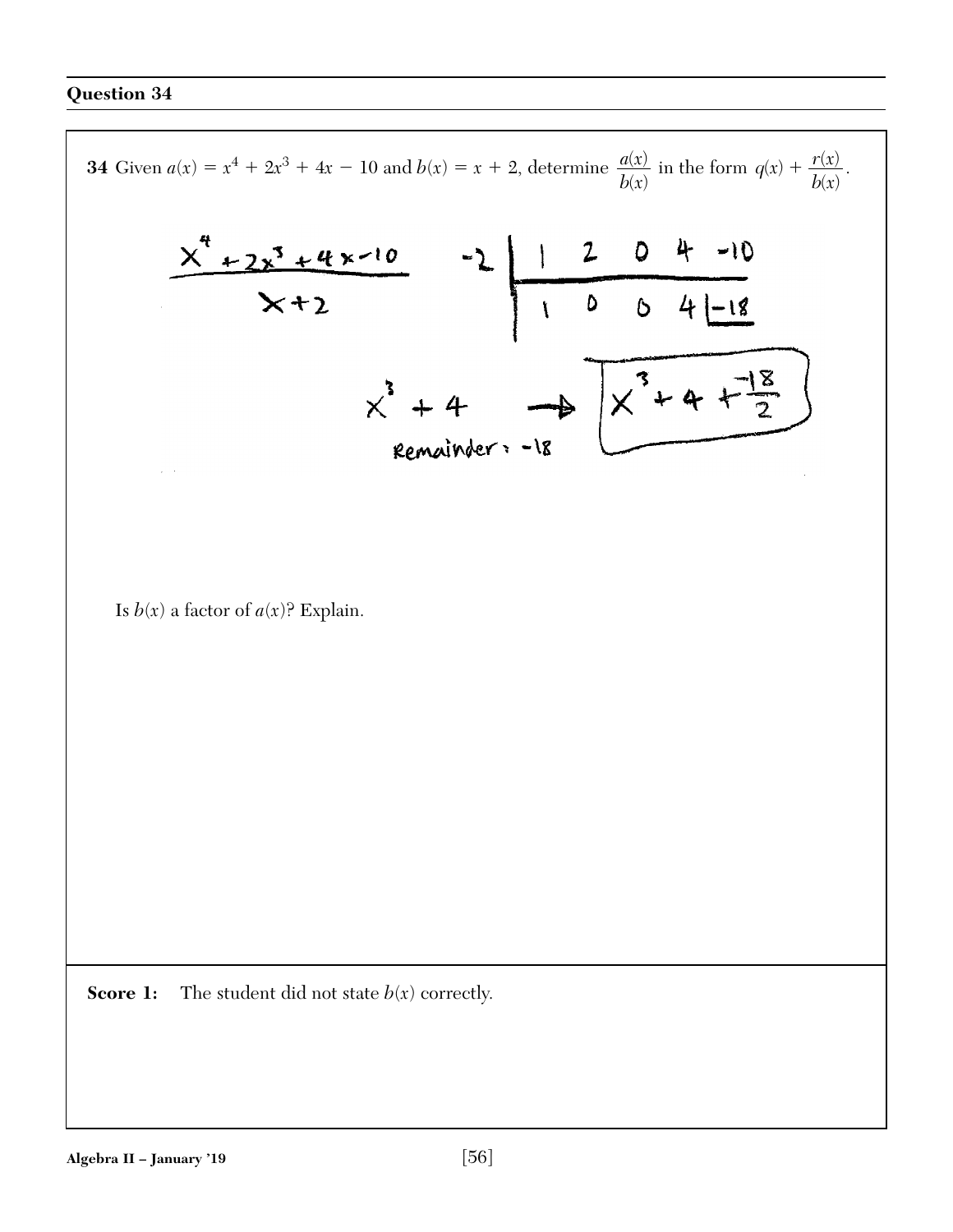**34** Given  $a(x) = x^4 + 2x^3 + 4x - 10$  and  $b(x) = x + 2$ , determine  $\frac{a(x)}{b(x)}$  in the form  $q(x) + \frac{r(x)}{b(x)}$ .  $\frac{a(x)}{b(x)}$  in the form  $q(x)$  +  $\left( x\right)$  $b(x)$  $\left( x\right)$  $\frac{x^4 + 2x^3 + 4x - 10}{x + 2}$  $x^3(x+2)(x-5)$ <br> $x+2$  $x^3 + 2(x-5)$ <br> $x^3 + 2x-10$ Is  $b(x)$  a factor of  $a(x)$ ? Explain. Yes it is because when  $x^4 + 2x^3$  is factored<br>the result is  $x^3 (x+2)$  and  $b(x)=x+2$ . **Score 0:** The student did not show enough correct work to receive any credit.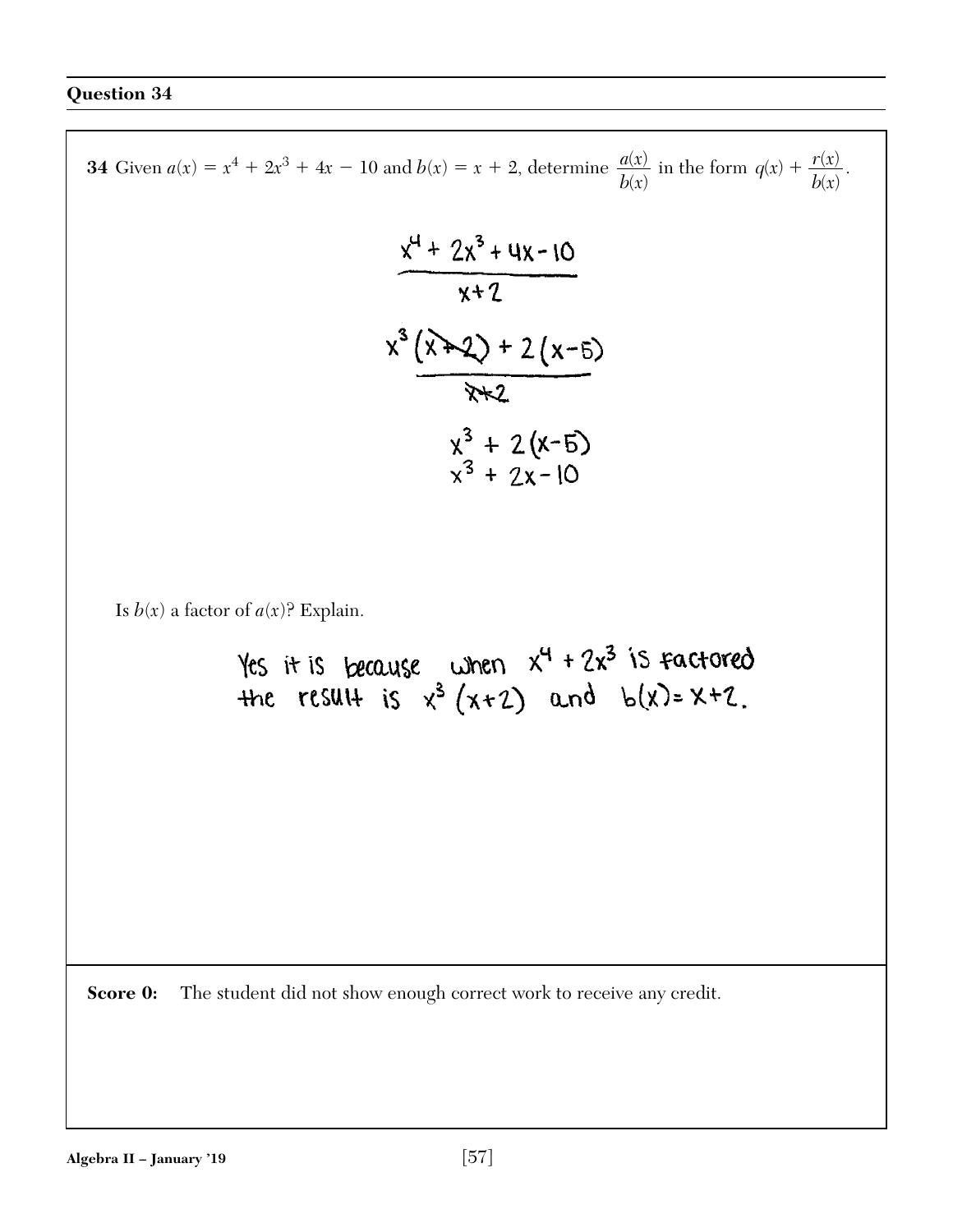**35** A radio station claims to its advertisers that the mean number of minutes commuters listen to the station is 30. The station conducted a survey of 500 of their listeners who commute. The sample statistics are shown below.

|     | 29.11  |
|-----|--------|
| S., | 20.718 |

A simulation was run 1000 times based upon the results of the survey. The results of the simulation appear below.



Based on the simulation results, is the claim that commuters listen to the station on average 30 minutes plausible? Explain your response including an interval containing the middle 95% of the data, rounded to the *nearest hundredth*.

$$
\frac{29.101 \pm 2(.934)}{([27.23, 30.97)]}
$$
  
Yes, 30 falls within the interval, so  
the claim is plausible.

**Score 4:** The student gave a complete and correct response.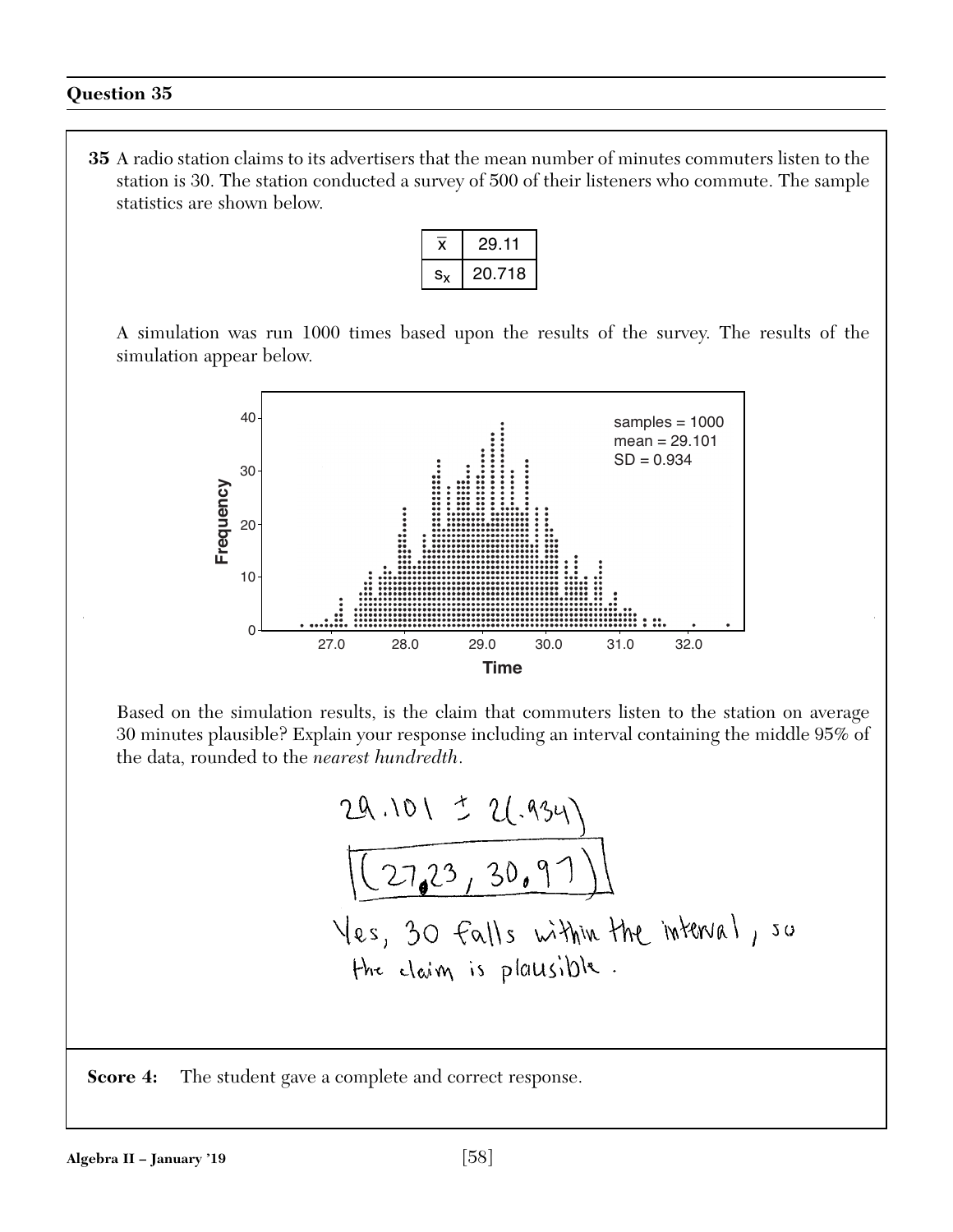**35** A radio station claims to its advertisers that the mean number of minutes commuters listen to the station is 30. The station conducted a survey of 500 of their listeners who commute. The sample statistics are shown below.

|             | 29.11  |
|-------------|--------|
| $S_{\cdot}$ | 20.718 |

A simulation was run 1000 times based upon the results of the survey. The results of the simulation appear below.



Based on the simulation results, is the claim that commuters listen to the station on average 30 minutes plausible? Explain your response including an interval containing the middle 95% of the data, rounded to the *nearest hundredth*.

**Score 3:** The student made a rounding error.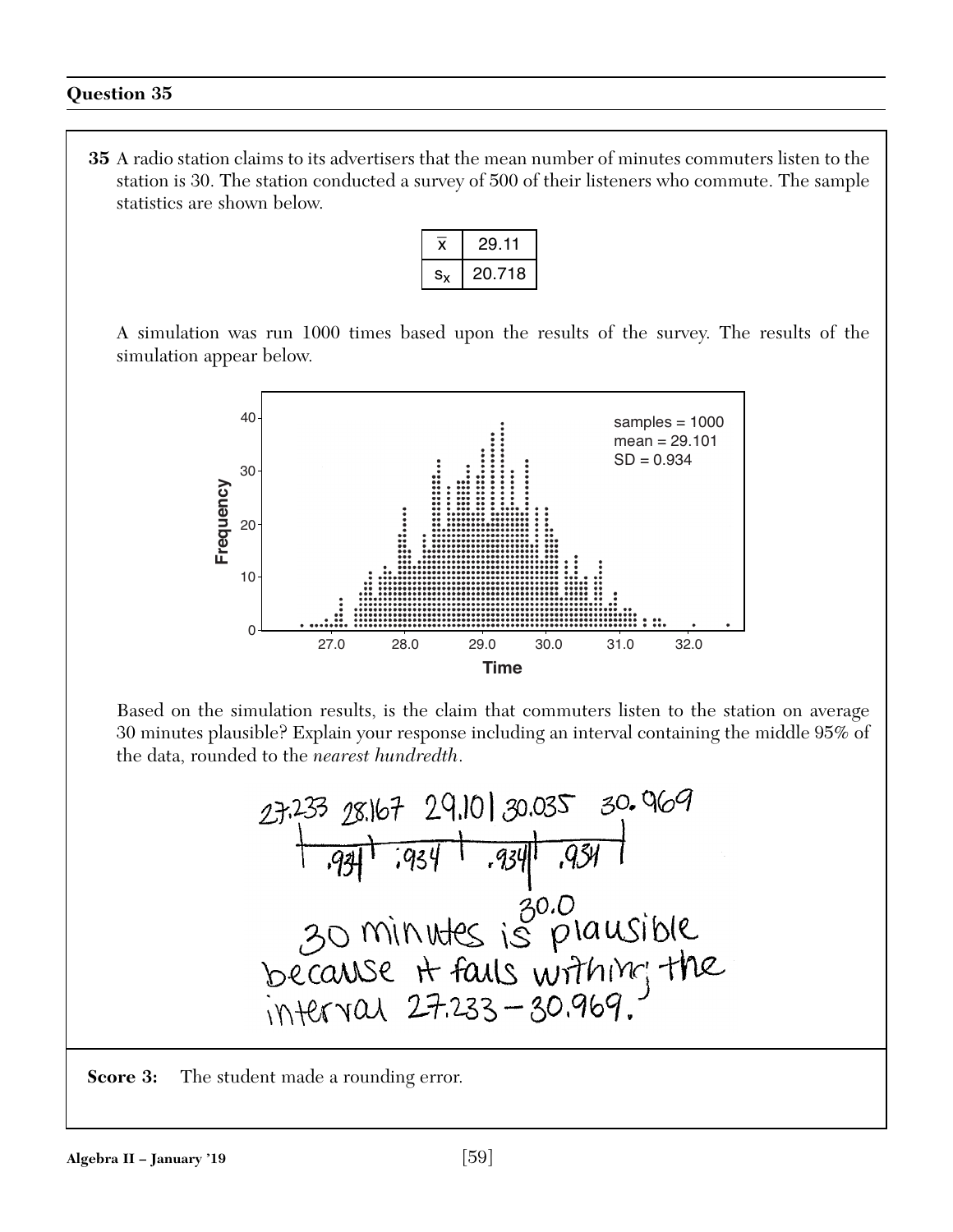**35** A radio station claims to its advertisers that the mean number of minutes commuters listen to the station is 30. The station conducted a survey of 500 of their listeners who commute. The sample statistics are shown below.

|    | 29.11  |
|----|--------|
| S. | 20.718 |

A simulation was run 1000 times based upon the results of the survey. The results of the simulation appear below.



Based on the simulation results, is the claim that commuters listen to the station on average 30 minutes plausible? Explain your response including an interval containing the middle 95% of the data, rounded to the *nearest hundredth*.

M°O :E=90 average is 20 comp **NO SAU** avous sions **COLOLOL**  $1.87$  $\mathcal{S}$ error  $19.101$  $\mathbf{1}$ and it count **inapprofitale**  $(29.101 + 1.868 = 30.969)$ 

**Score 2:** The student did not round correctly and provided an incomplete interval.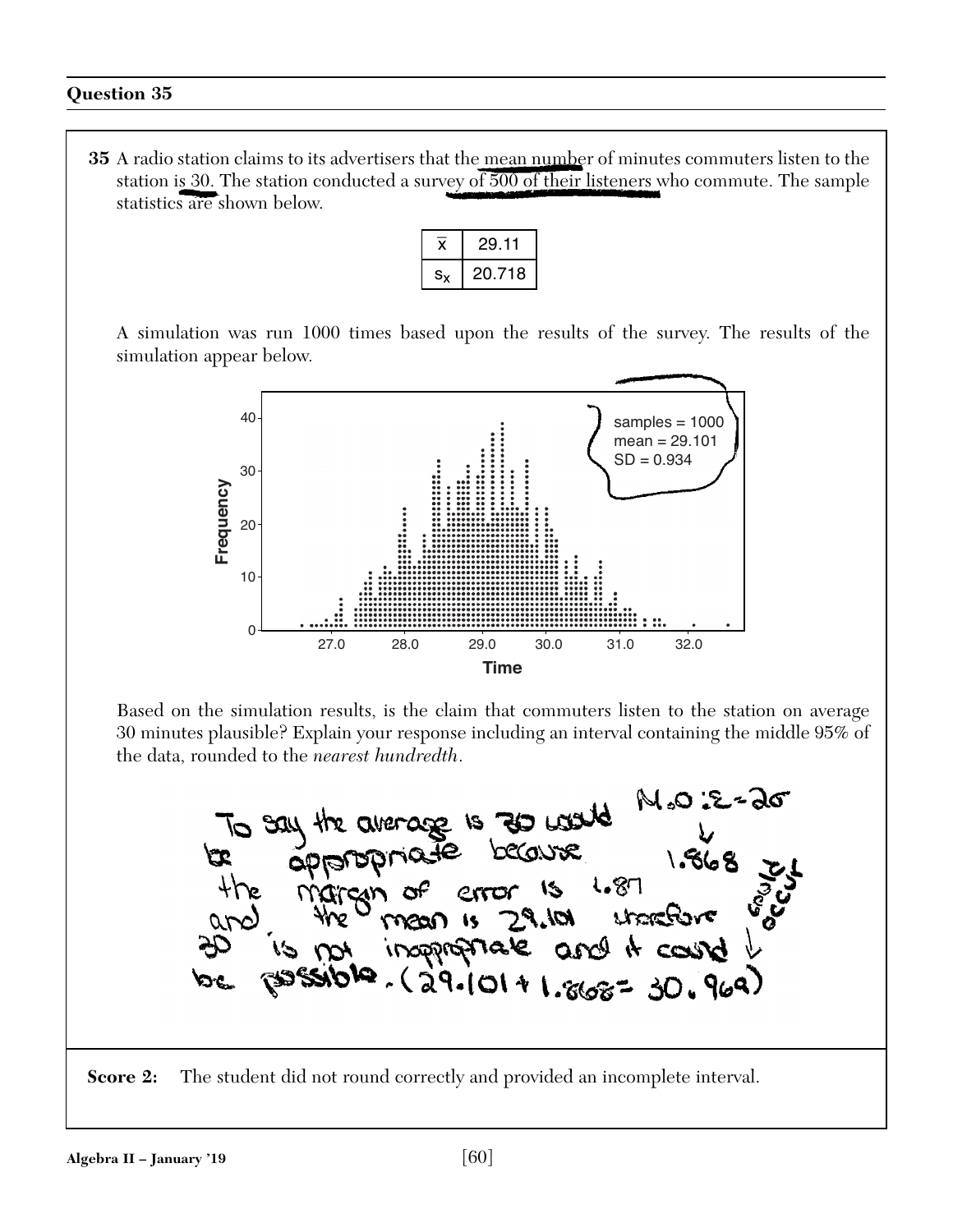**35** A radio station claims to its advertisers that the mean number of minutes commuters listen to the station is 30. The station conducted a survey of 500 of their listeners who commute. The sample statistics are shown below.

|     | 29.11  |
|-----|--------|
| S., | 20.718 |

A simulation was run 1000 times based upon the results of the survey. The results of the simulation appear below.



Based on the simulation results, is the claim that commuters listen to the station on average 30 minutes plausible? Explain your response including an interval containing the middle 95% of the data, rounded to the *nearest hundredth*.

 $27.233 \leftarrow 28$   $29.101 \leftarrow 30.169$ 

**Score 1:** The student didn't round the interval correctly.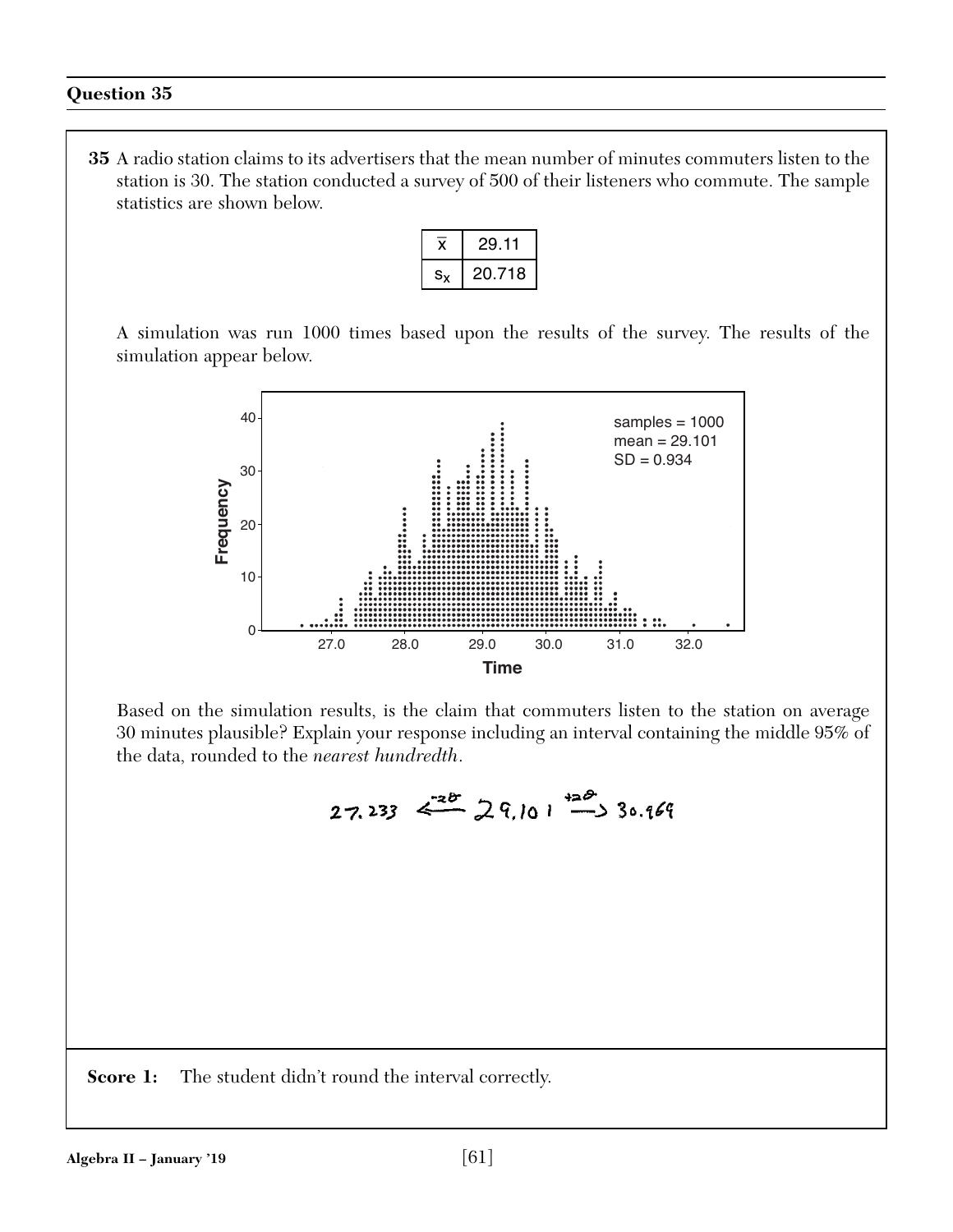**35** A radio station claims to its advertisers that the mean number of minutes commuters listen to the station is 30. The station conducted a survey of 500 of their listeners who commute. The sample statistics are shown below.

|     | 29.11  |
|-----|--------|
| S., | 20.718 |

A simulation was run 1000 times based upon the results of the survey. The results of the simulation appear below.



Based on the simulation results, is the claim that commuters listen to the station on average 30 minutes plausible? Explain your response including an interval containing the middle 95% of the data, rounded to the *nearest hundredth*.

It is because its within the<br>interval 95% parcentile.

**Score 0:** The student did not provide an interval and provided an irrelevant explanation.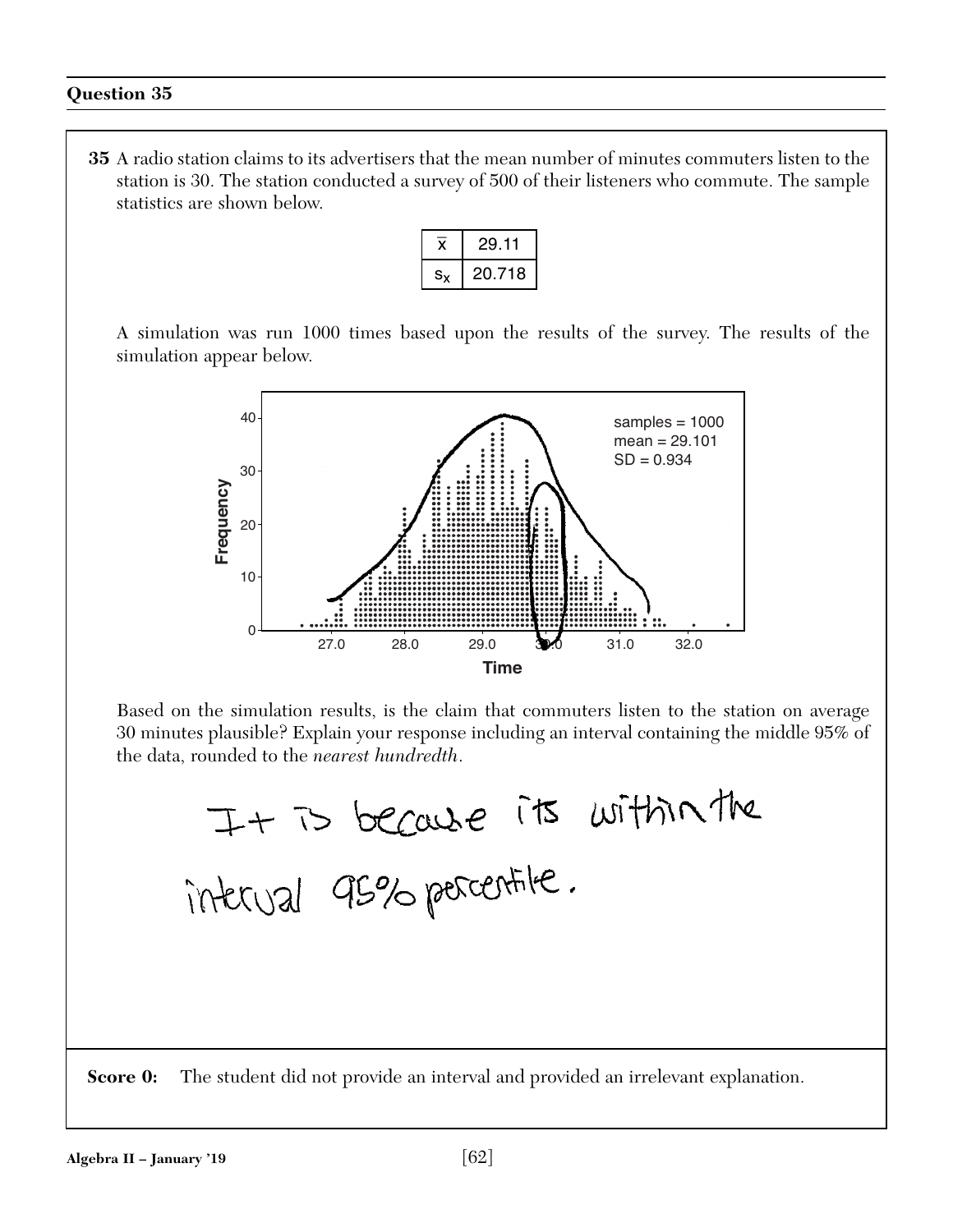**35** A radio station claims to its advertisers that the mean number of minutes commuters listen to the station is 30. The station conducted a survey of 500 of their listeners who commute. The sample statistics are shown below.  $Man = 36$ 

|     | 29.11  |
|-----|--------|
| s., | 20.718 |

A simulation was run 1000 times based upon the results of the survey. The results of the simulation appear below.



Based on the simulation results, is the claim that commuters listen to the station on average 30 minutes plausible? Explain your response including an interval containing the middle 95% of the data, rounded to the *nearest hundredth*.

NO, the middle number is 30/29.1 so there for there is no majority listening over 30 minutes.<br>Most listened for under 30.

**Score 0:** The student provided a completely incoherent response.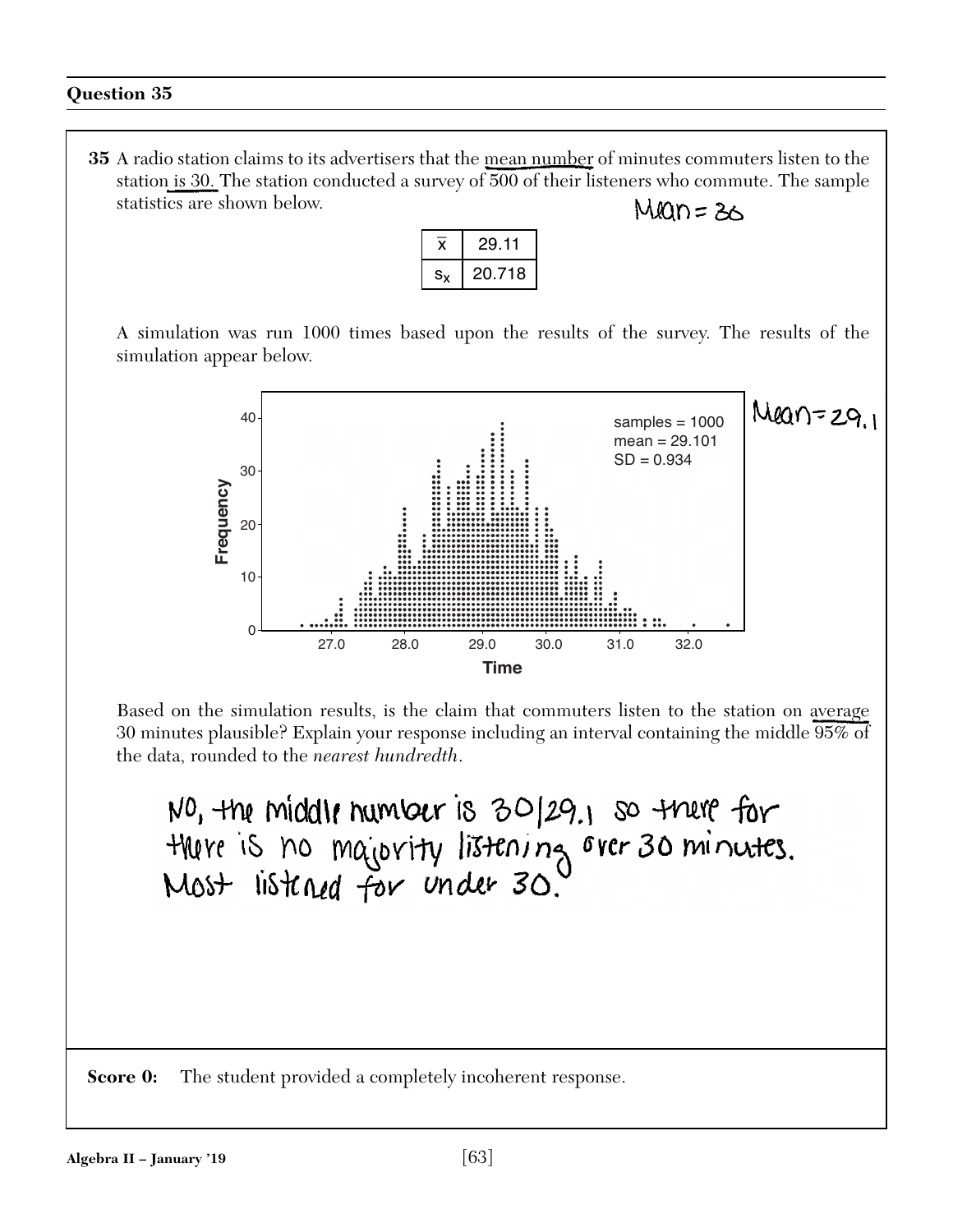**36** Solve the given equation algebraically for all values of *x*.  $3\sqrt{x} - 2x = -5$  $x = -(289) \pm \sqrt{(-29)^2 - 4x4x25}$  $3\sqrt{\lambda}$  = - 5+2x  $9x = (-5 + 2x)^2$  $9x = 25 - 20x + 4x^2$  $x = 292 \sqrt{841-2400}$  $9x - 25 + 20x - 4x^2 = 0$  $29x - 25 - 4x^2 = 0$  $x = 29 \pm \sqrt{441}$  $-4x^2 + 29x - 2570$  $4x^2-59x+25=0$  $x = 29 + 21$  $x = \frac{25}{21}$   $x = 1$  $3\sqrt{\frac{25}{4}}$  - 2x $\frac{25}{4}$  = -5  $3\sqrt{1-2x}$  = -5  $-5 = -5$  $1 - 5$  $X = 6.25$  $x = \frac{25}{4}$ <br> $x \ne 1$ **Score 4:** The student gave a complete and correct response.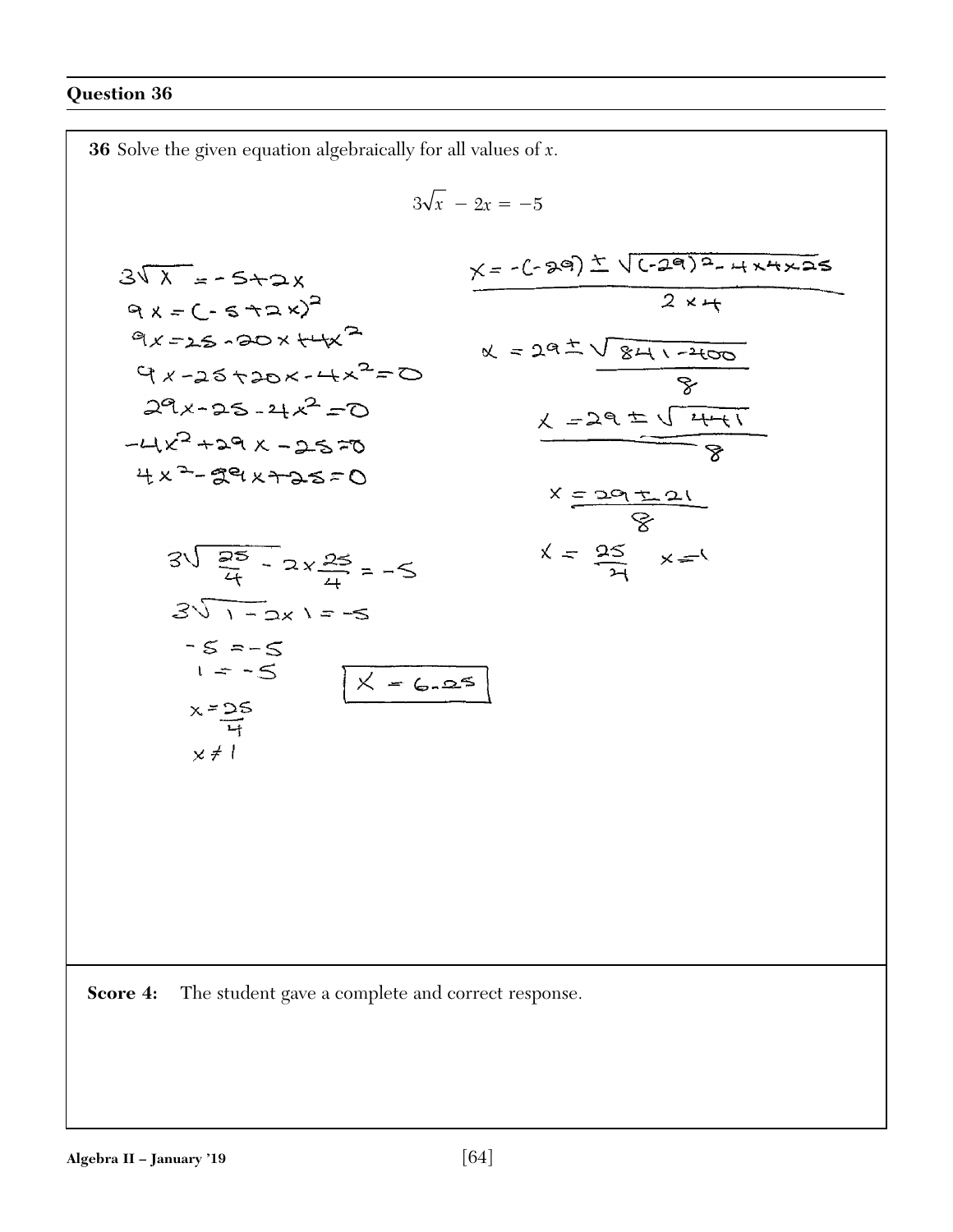

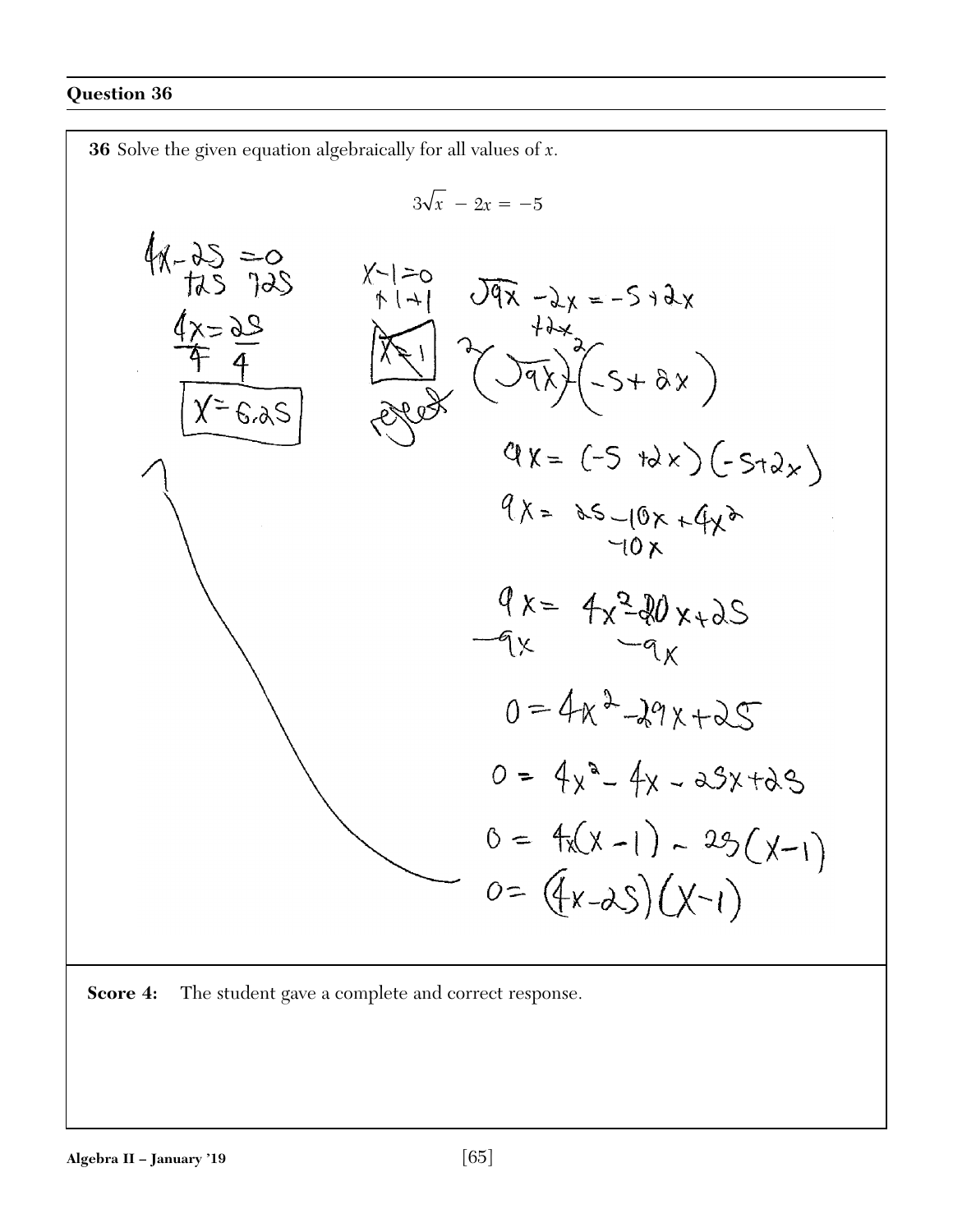**36** Solve the given equation algebraically for all values of *x*.  $3\sqrt{x} - 2x = -5$  $3\sqrt{x} = 2x-5$  $\sqrt{x} = \frac{2x-5}{3}$  $x = \frac{4x^{2}20x+25}{9}$  $9x = 4x^2 - 20x + 25$  $D = \frac{4x^2 - 29x + 25}{x^2 - 29x + 25}$  $(x-1)(4x-25)$  $x_1 = 1$   $x_2 = 25$ <br> $x_1 = 1$   $x_2 = 6.25$ 

**Score 3:** The student did not reject one solution.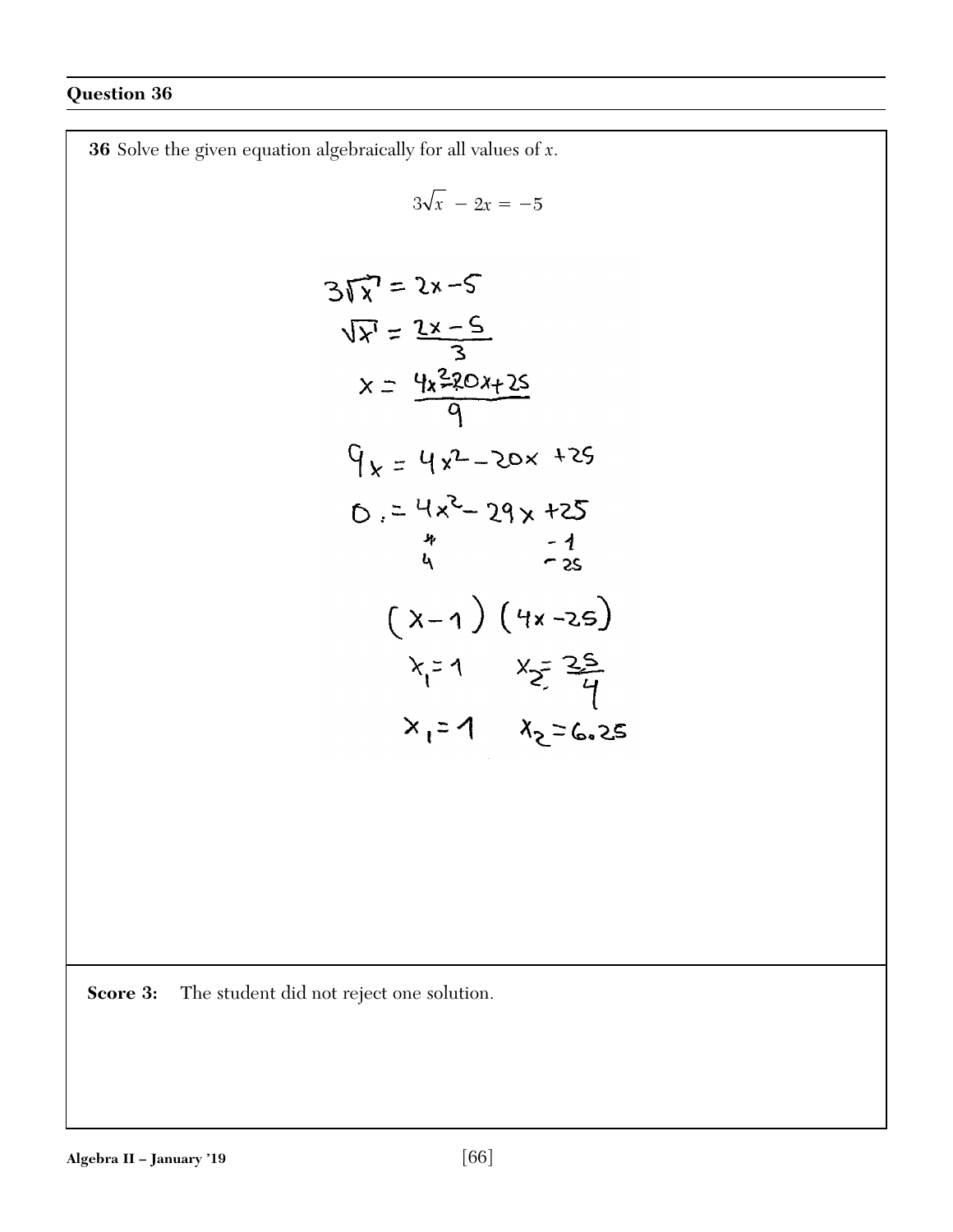**36** Solve the given equation algebraically for all values of *x*.  $3\sqrt{x} - 2x = -5$  $3\sqrt{x} - 2x = -5$  $\sqrt{x} = \frac{-5+2x}{3}$  $x = (\frac{-5 + 2x}{3})^2$  $x = \frac{25 + 4x^2}{9}$ <br> $9x = 25 + 4x^2$  $0 = 4x^{2} 4x + 25$  $\chi = \frac{-b \pm \sqrt{b^2 - 4ac}}{2ca}$  $\chi = \frac{-(-9) \pm (-9)^2 - \mu(\alpha)(25)}{2(4)}$ <br>=  $\frac{9 \pm 18 - \mu_{00}}{81 - \mu_{00}}$  $\mathcal{E}$  $=\frac{9\pm\sqrt{-319}}{8}$ No solution

**Score 2:** The student did not correctly square the binomial  $-5 + 2x$ .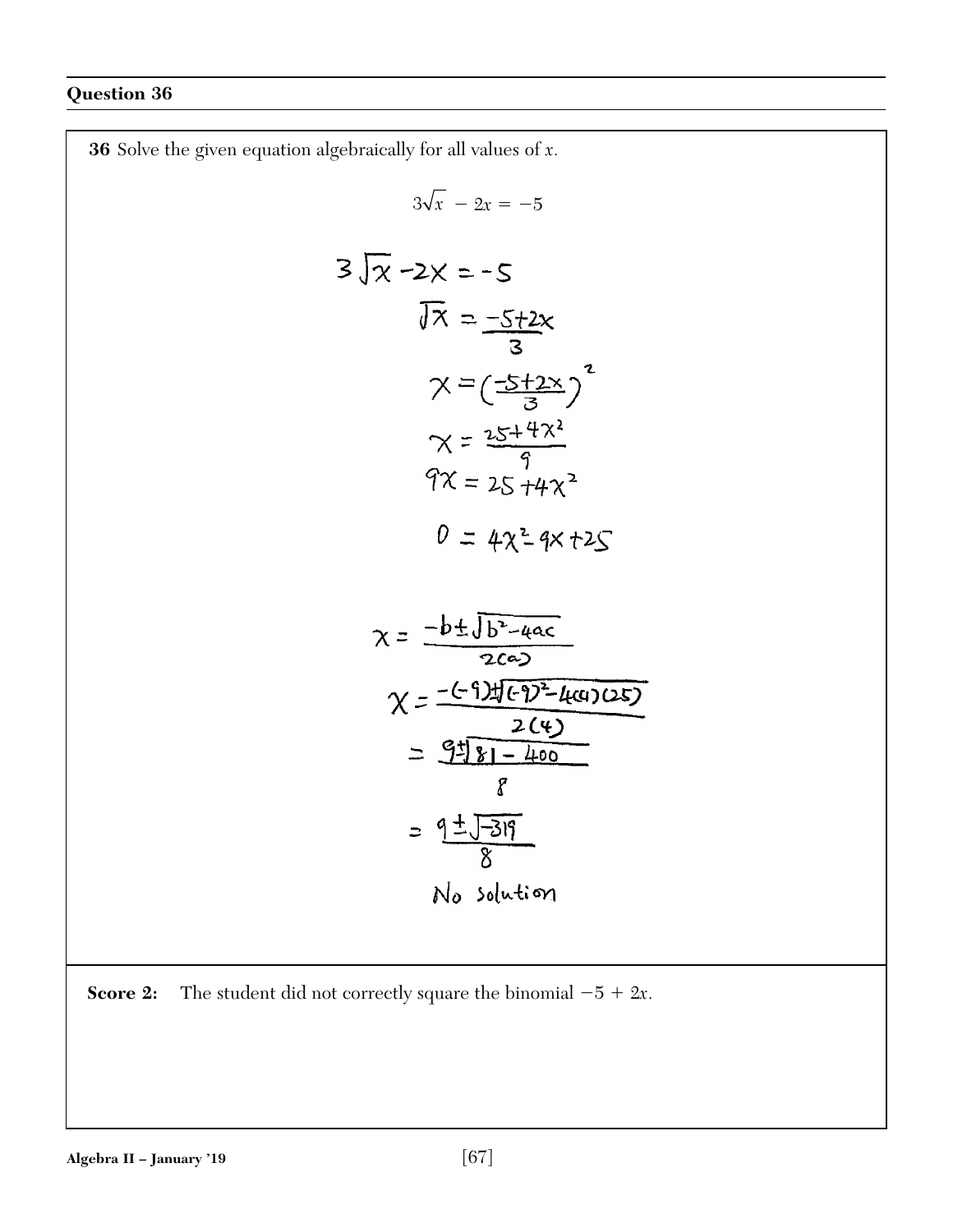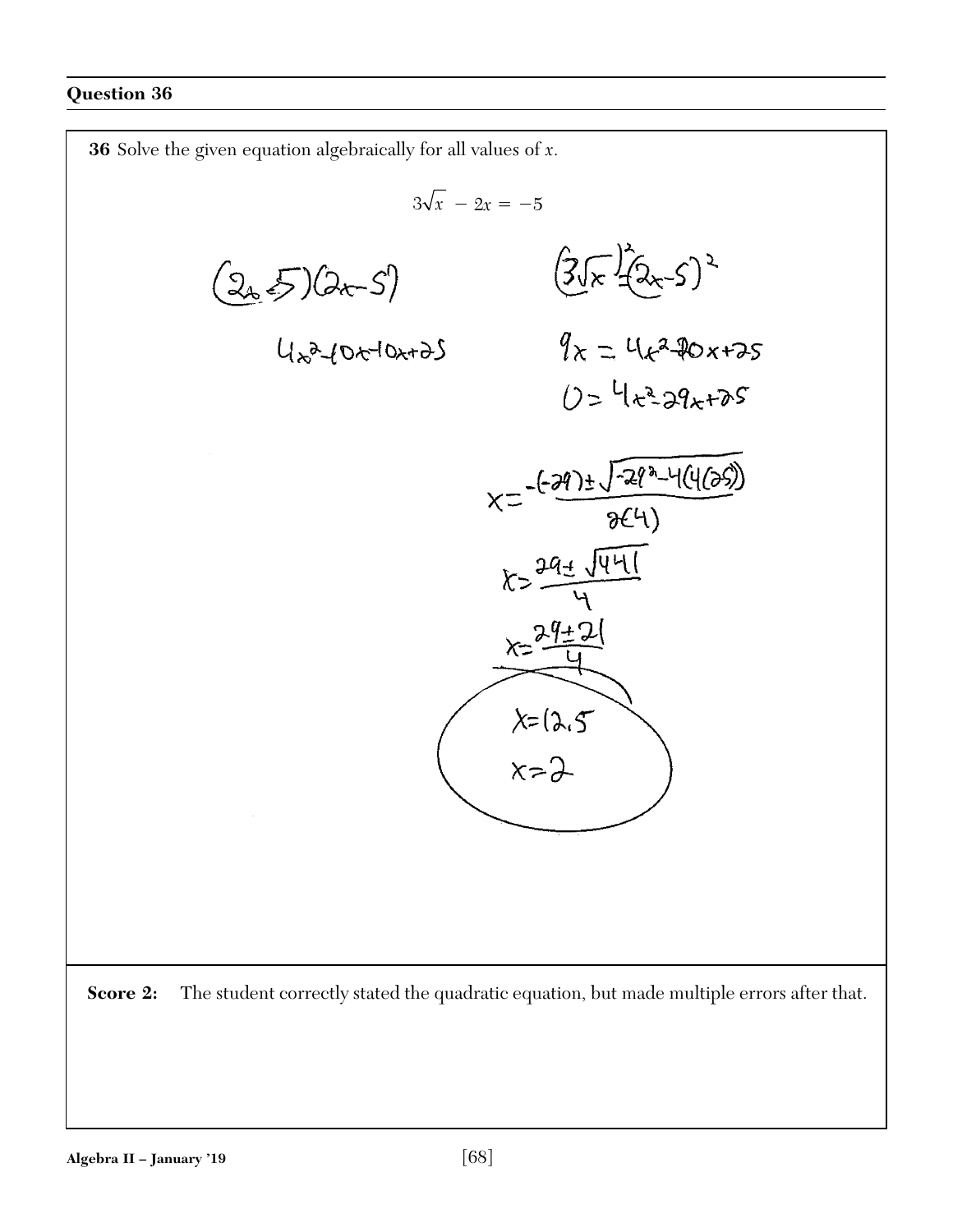

**Score 1:** The student incorrectly squared a trinomial and didn't reject the answers.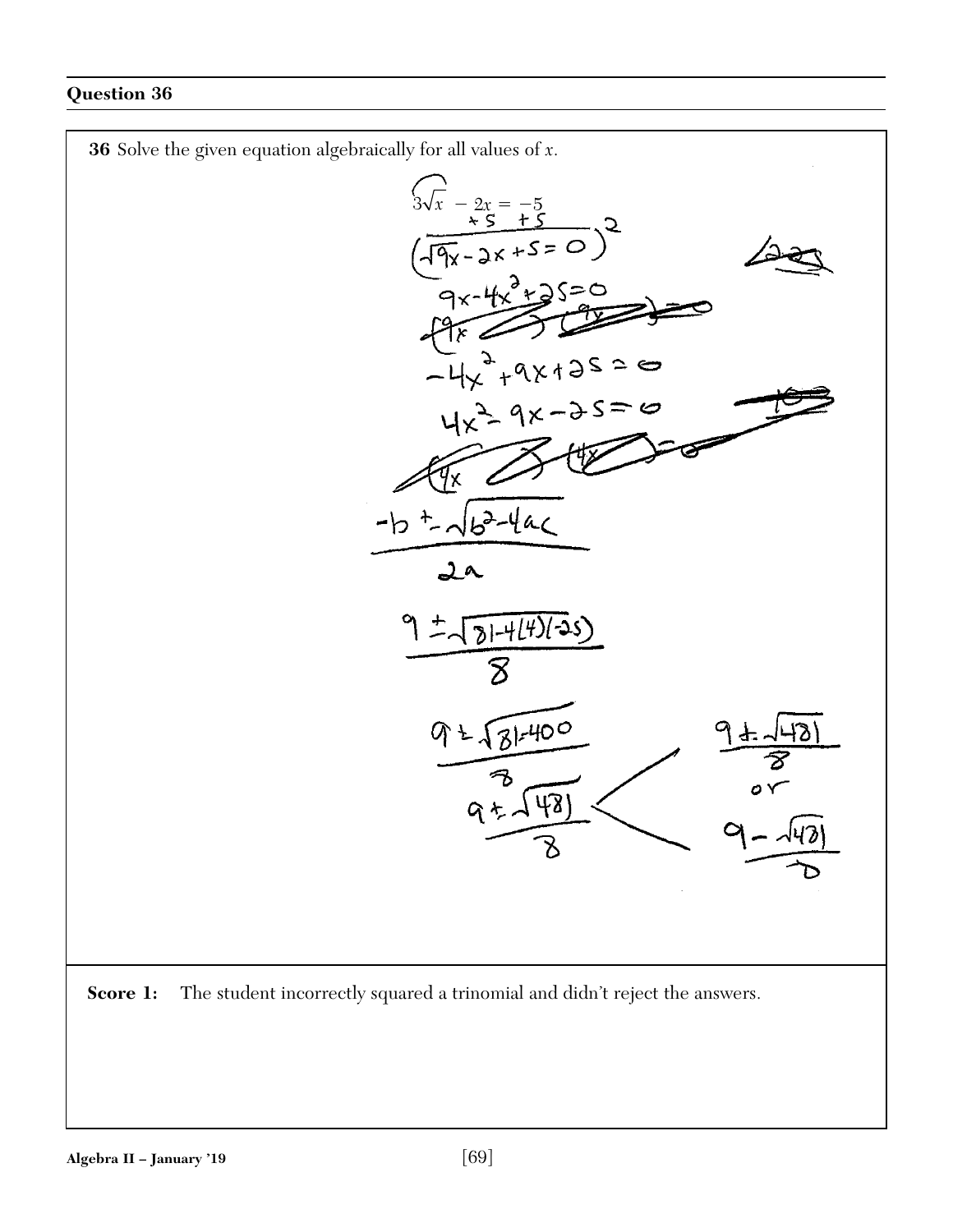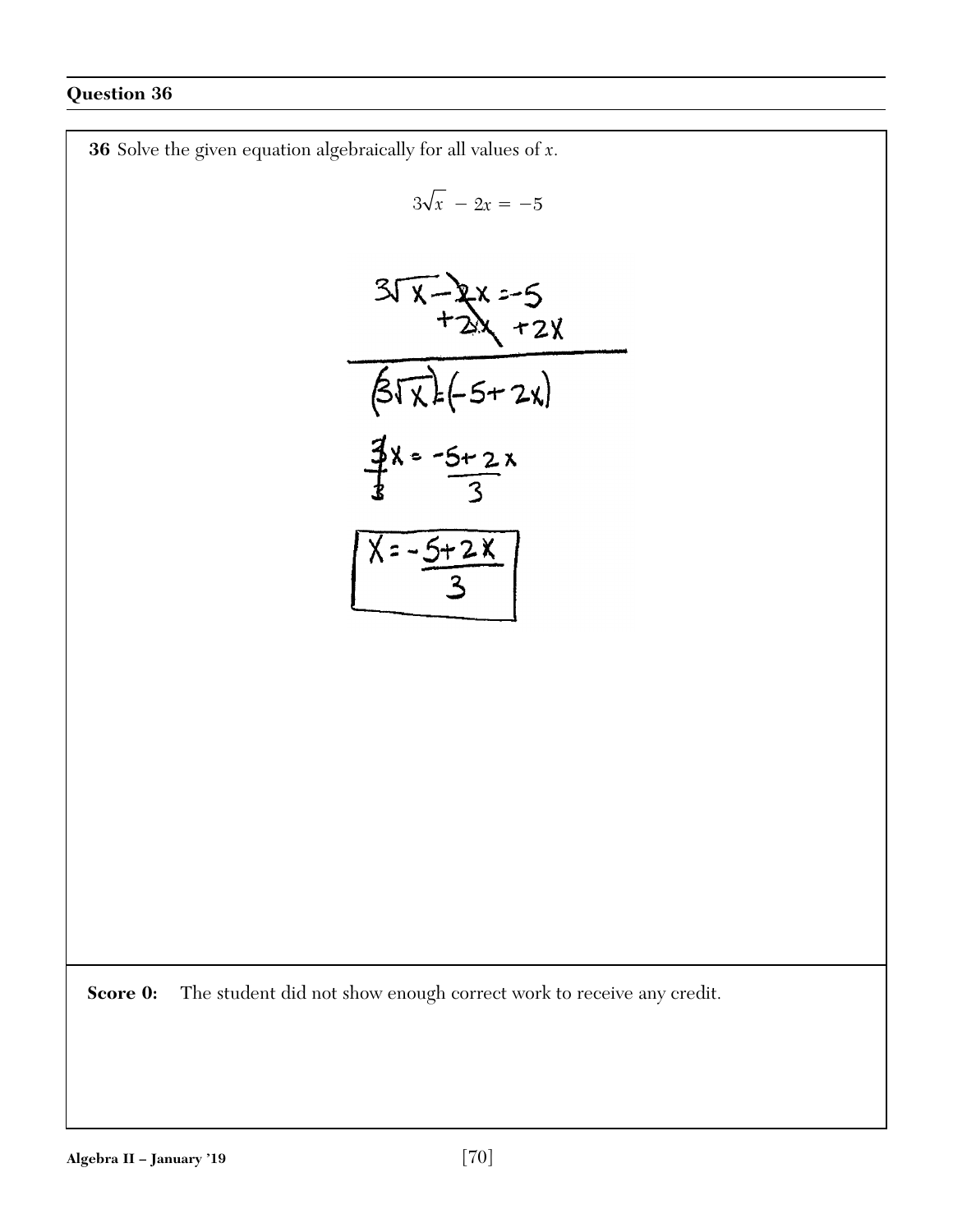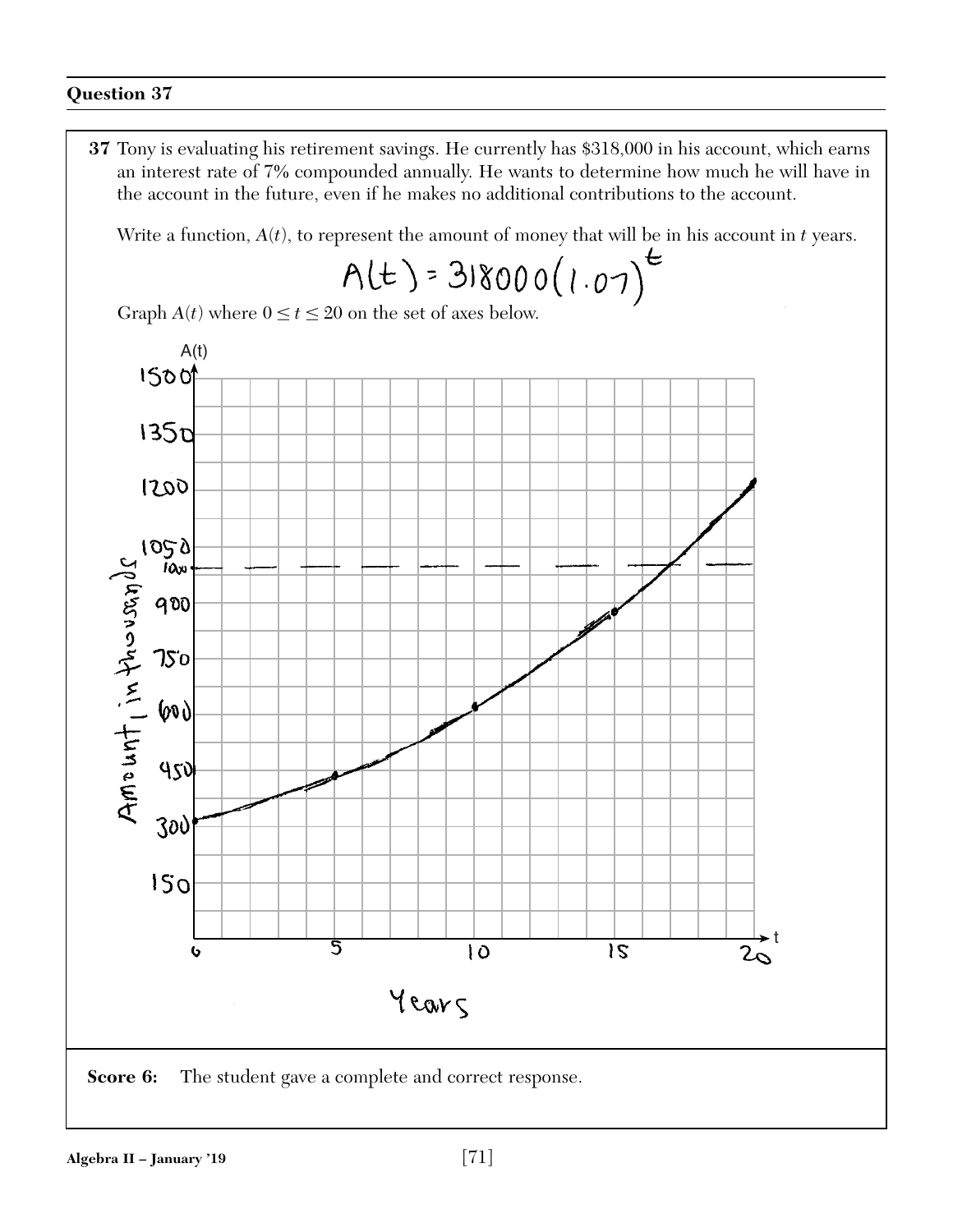Tony's goal is to save \$1,000,000. Determine algebraically, to the *nearest year*, how many years it will take for him to achieve his goal.

$$
1000000 = 318000(1.07)^{2}
$$
  
\n
$$
\frac{800}{159} = 1.07^{2}
$$
  
\n
$$
ln(\frac{590}{159}) = ln 1.07^{2}
$$
  
\n
$$
\frac{ln(\frac{590}{159})}{ln 1.07} = \frac{ln 1.07}{ln 1.07}
$$
  
\n
$$
ln(\frac{1.93}{1.07}) = 1
$$
  
\n
$$
\frac{ln 1.93}{ln 1.07} = 1
$$

Explain how your graph of *A*(*t*) confirms your answer.

The graph 
$$
\Pi
$$
 (16) *conzae* the *Line*  
 $\gamma = 1000$  (iually 1,000,000) where  
 $X \approx 17$ .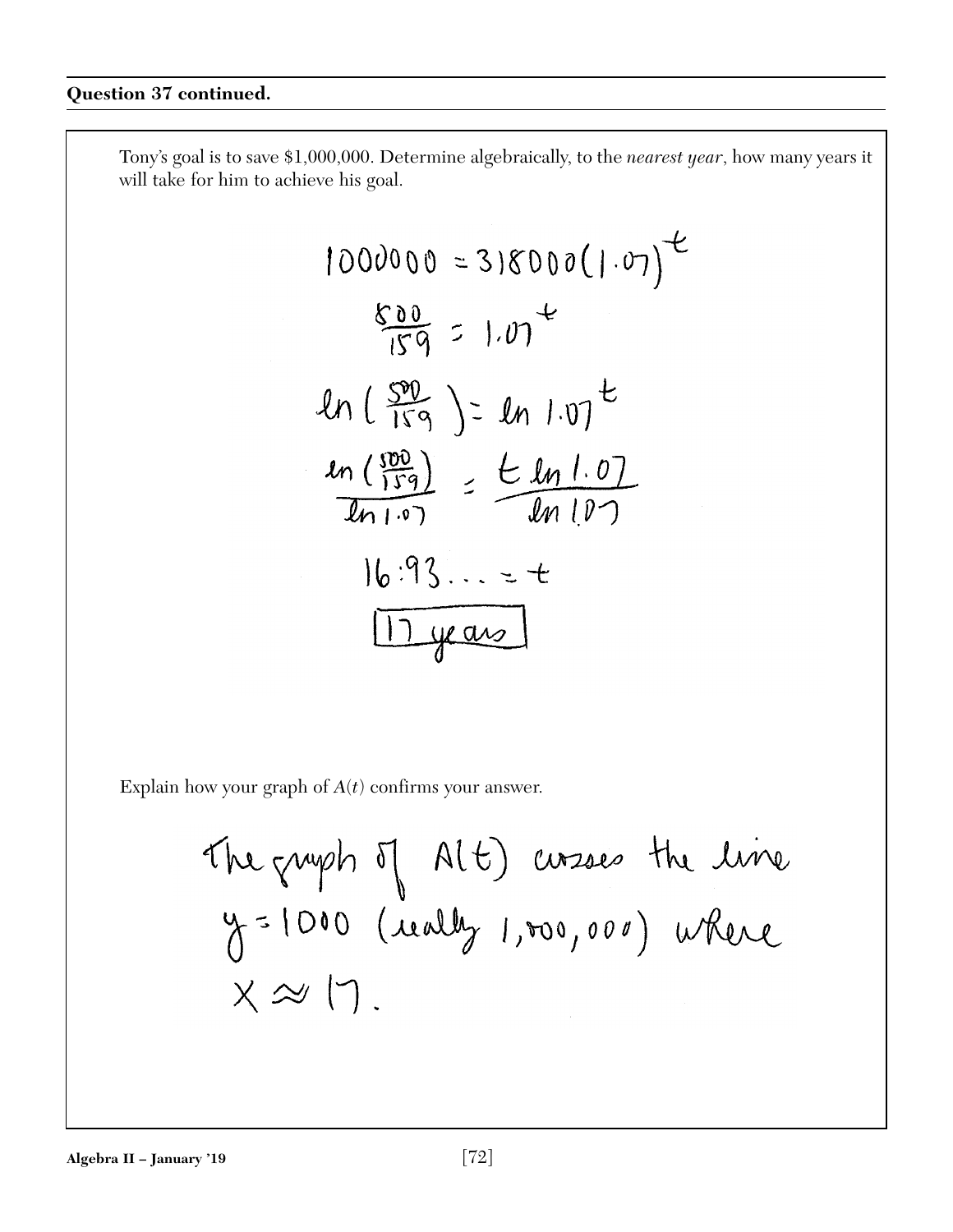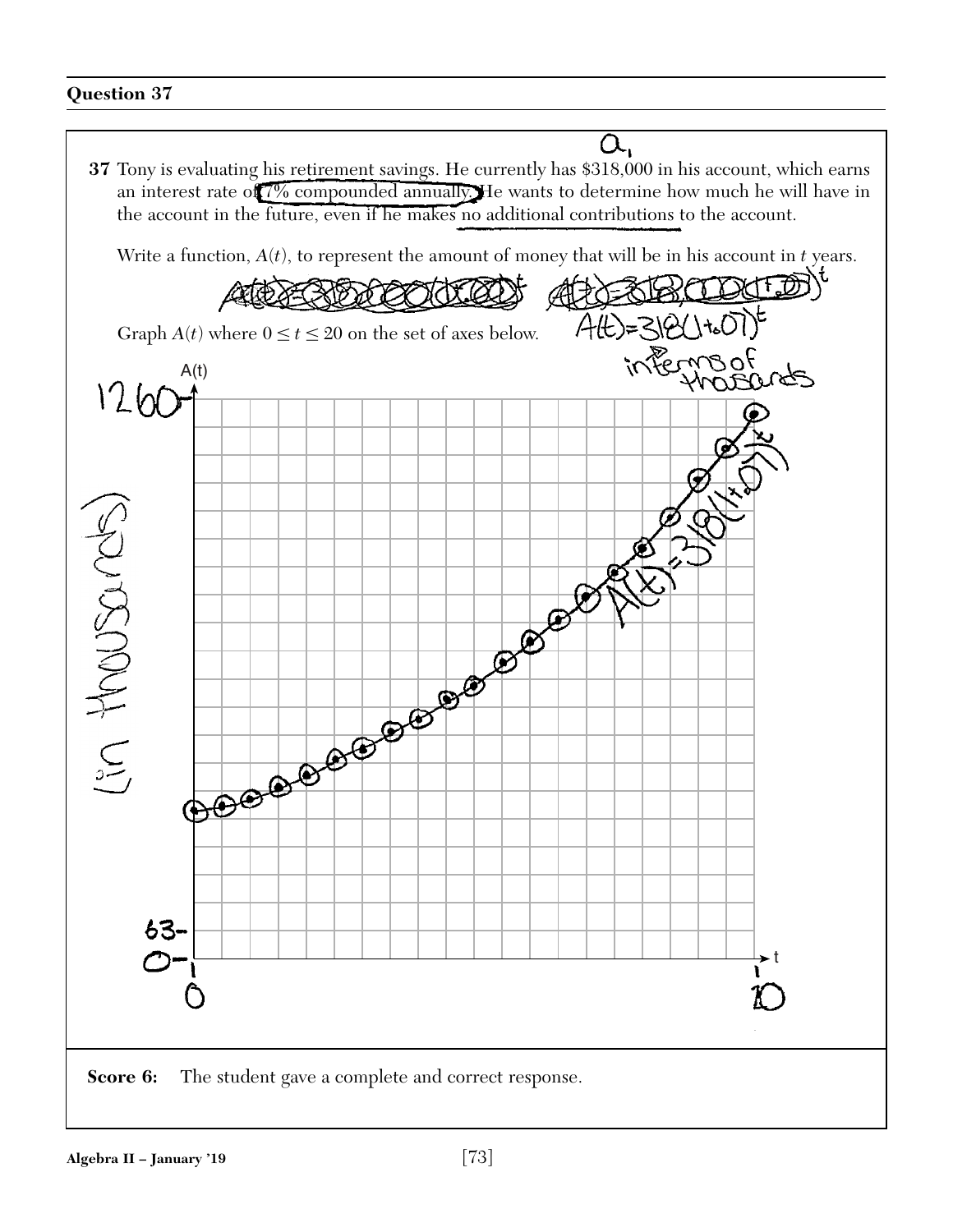



Explain how your graph of *A*(*t*) confirms your answer.

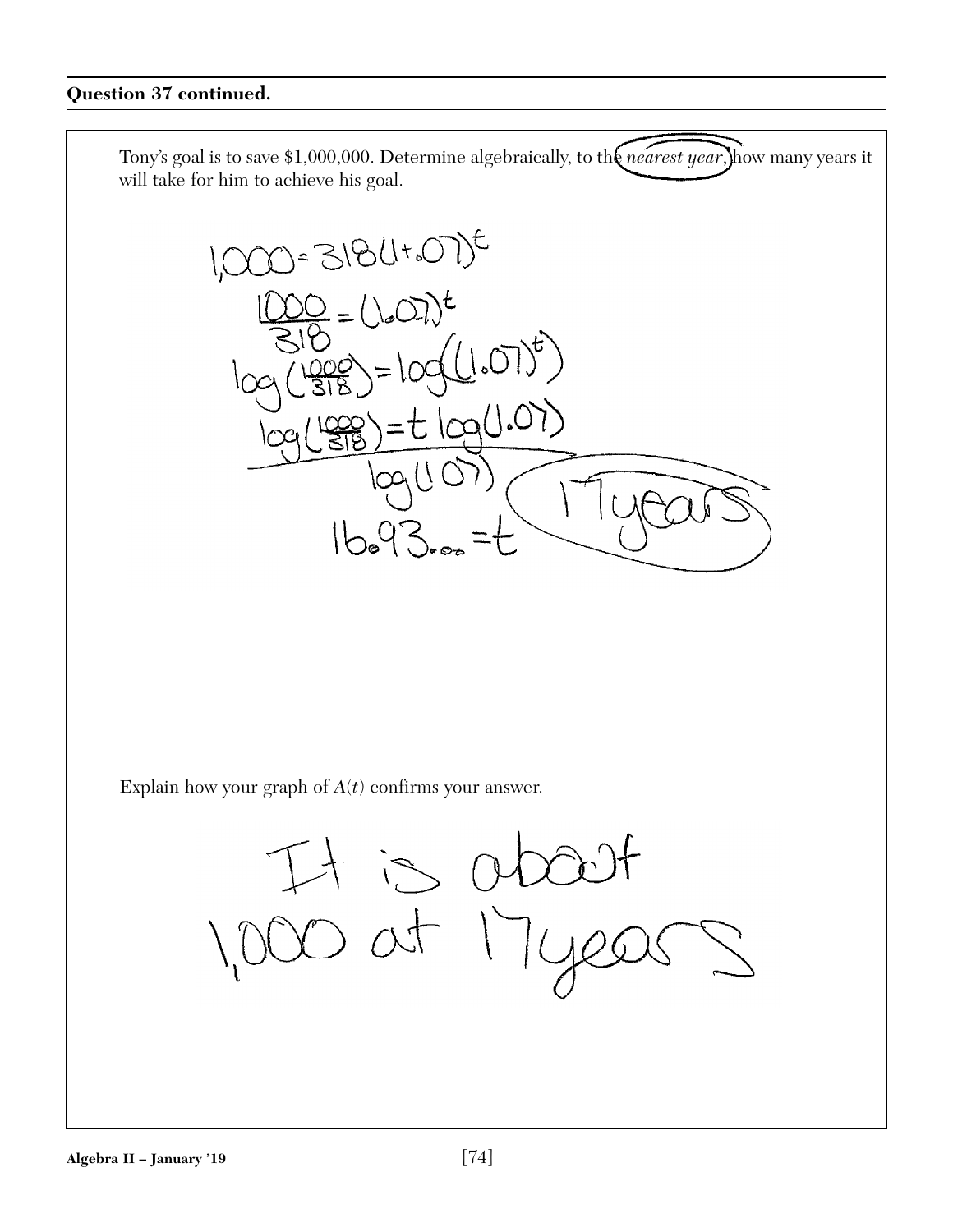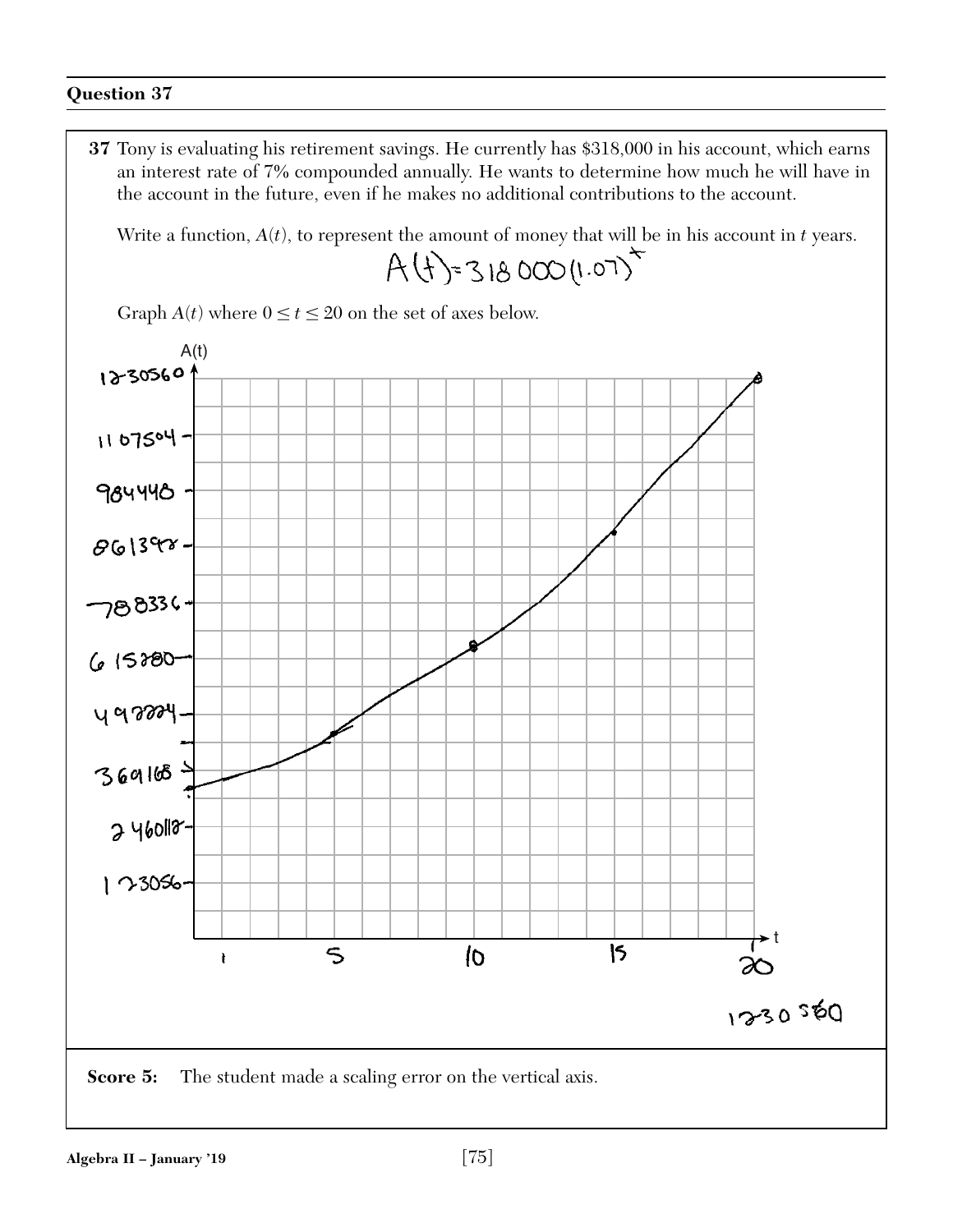$$
\frac{1000000=318000(107)}{318000}
$$

$$
1000000 = 1072
$$
  
= 1000000  
= 100000  
= 100000  
= 100000

Explain how your graph of  $A(t)$  confirms your answer.

 $At + = 17, A(t)$  is ~ 1,000,000.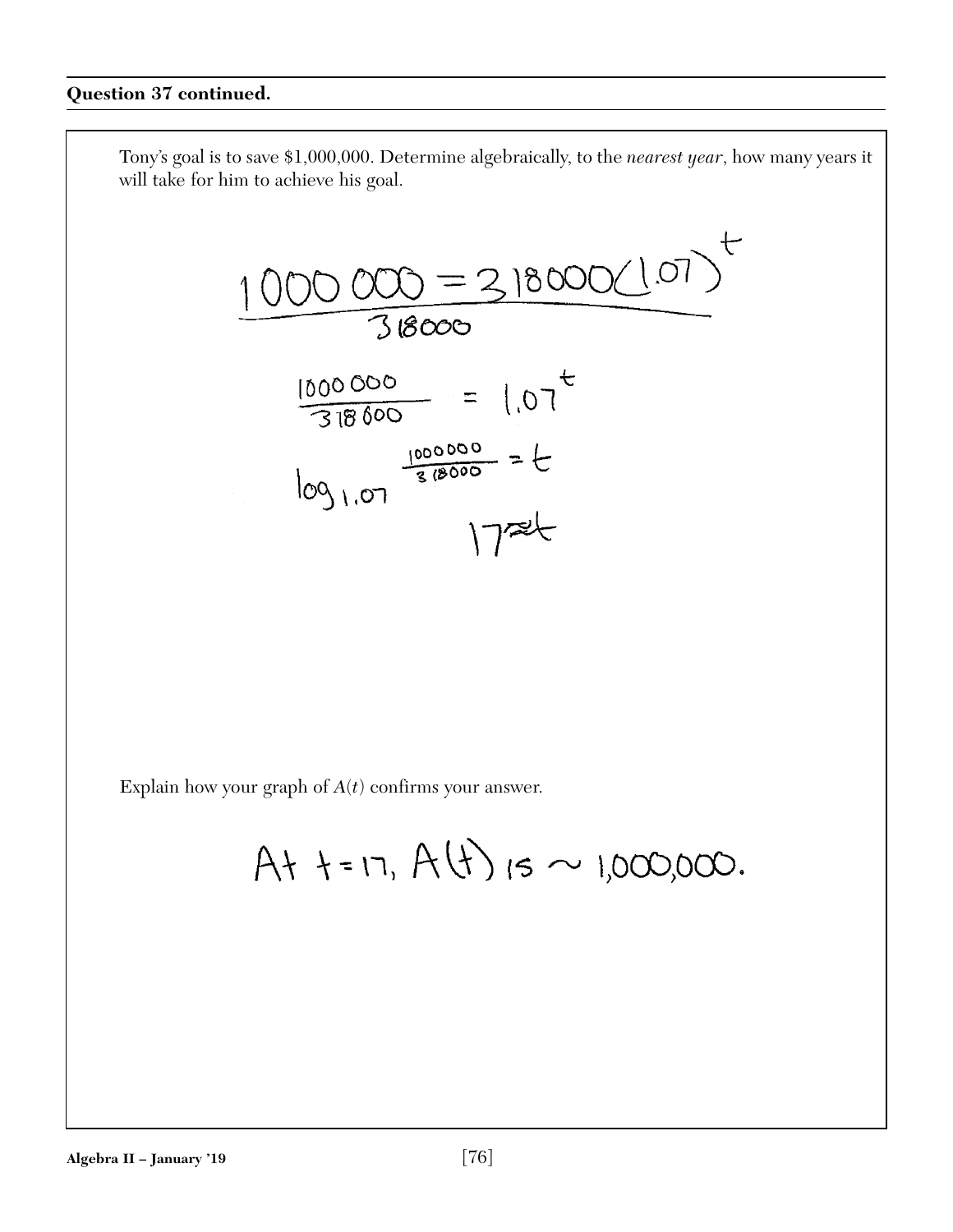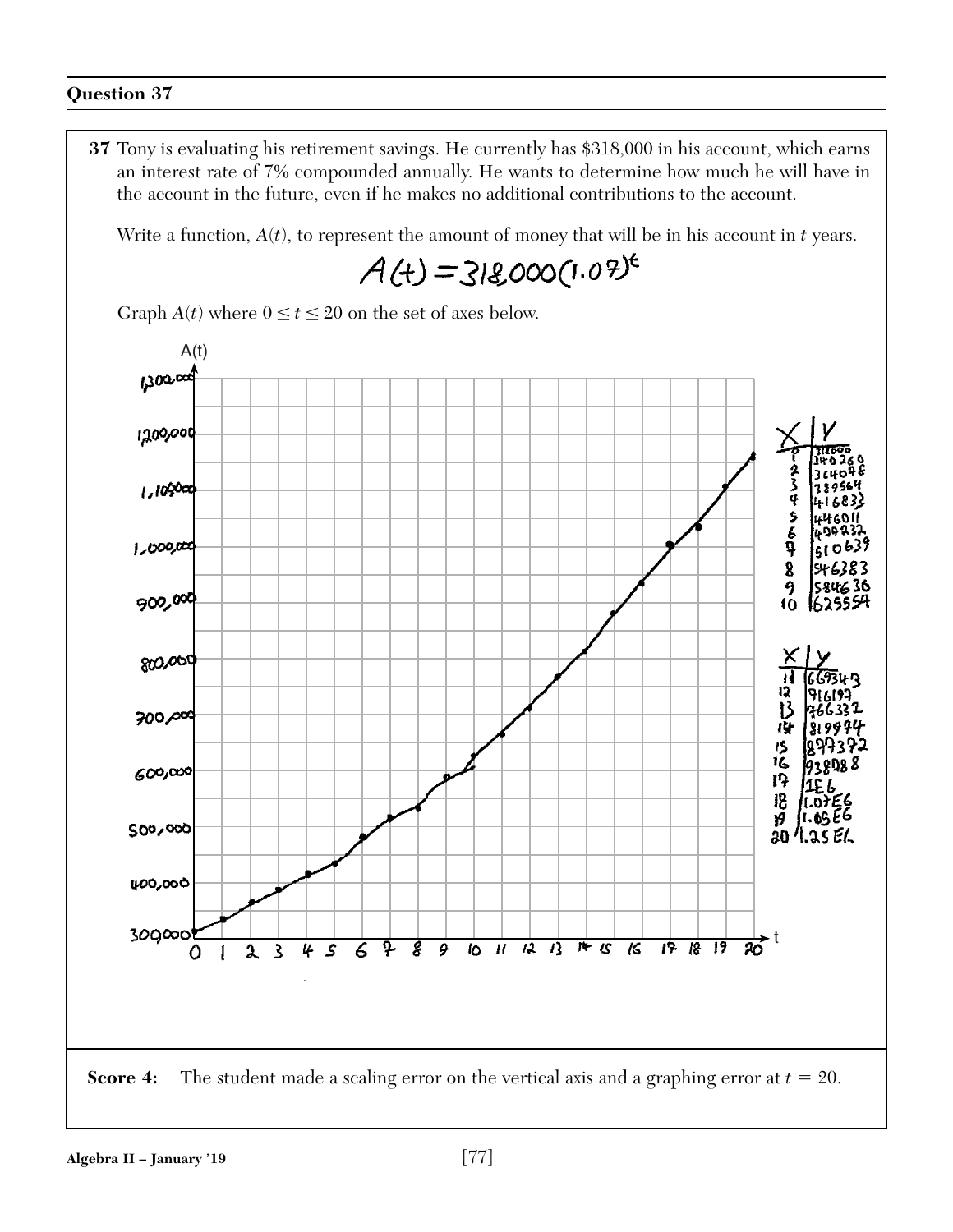$$
1,000,000 = 318000 (1.09)^{6}
$$
  

$$
log(\frac{1,000,000}{318,000}) = t log(1.09)
$$
  

$$
\frac{log(\frac{1,000,000}{318,000})}{log(1.09)} = t
$$

$$
t \approx 17 \text{ years}
$$

 $A+$   $x=19$  the graph very closely reaches  $y = 1,0000000$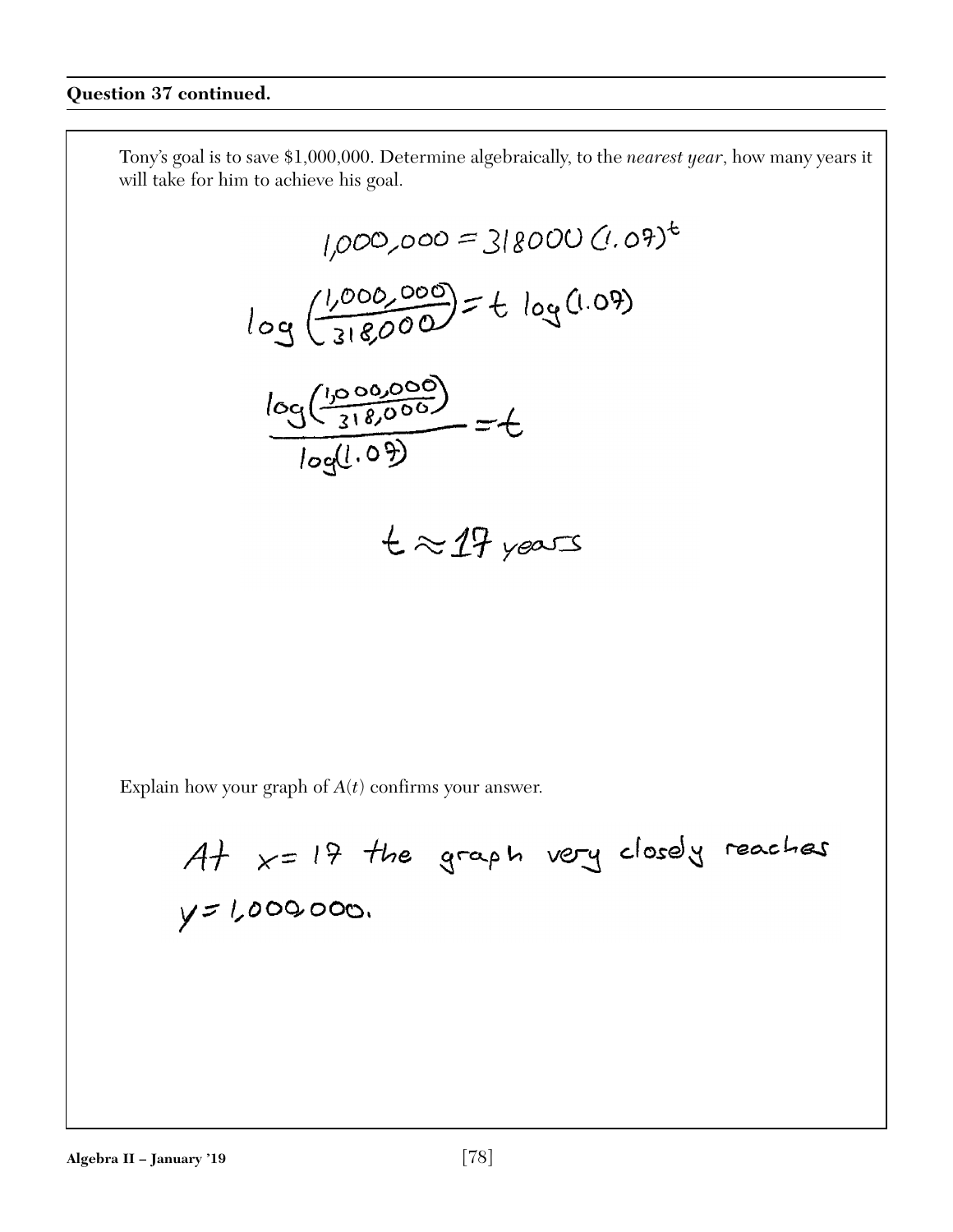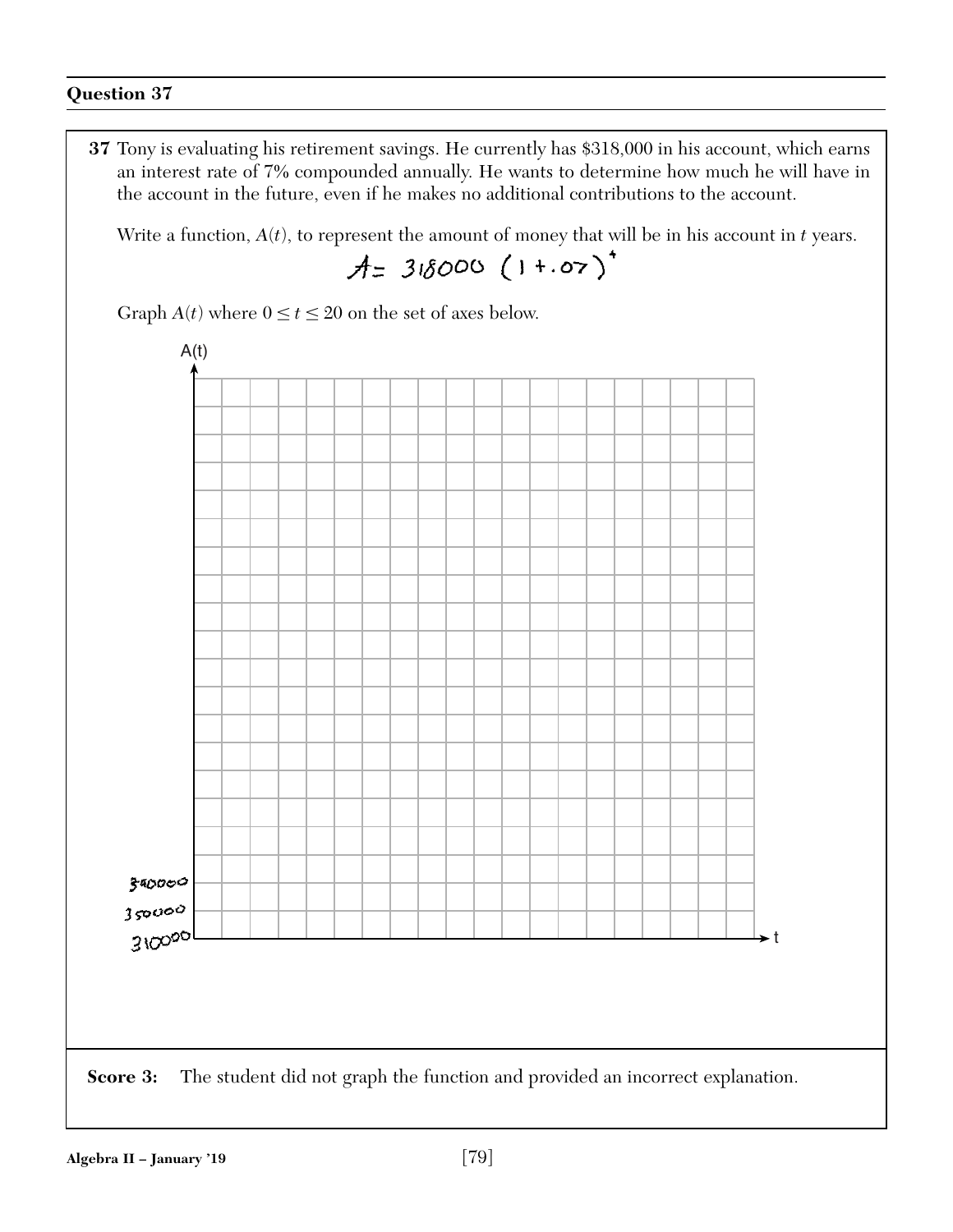$$
1000000=318000(14.07)^{4}
$$
  
\n3.144654 = 1.07<sup>4</sup>  
\n
$$
log 3.144654 = 1.07^{4}
$$
  
\n
$$
log 3.144654 = 1.07^{4}
$$
  
\n
$$
log 4335413 = 4
$$
  
\n
$$
log 9335413 = 4
$$

When the x value 75 at  
\n17 
$$
4h
$$
 y value 75 a1  $1000000$ .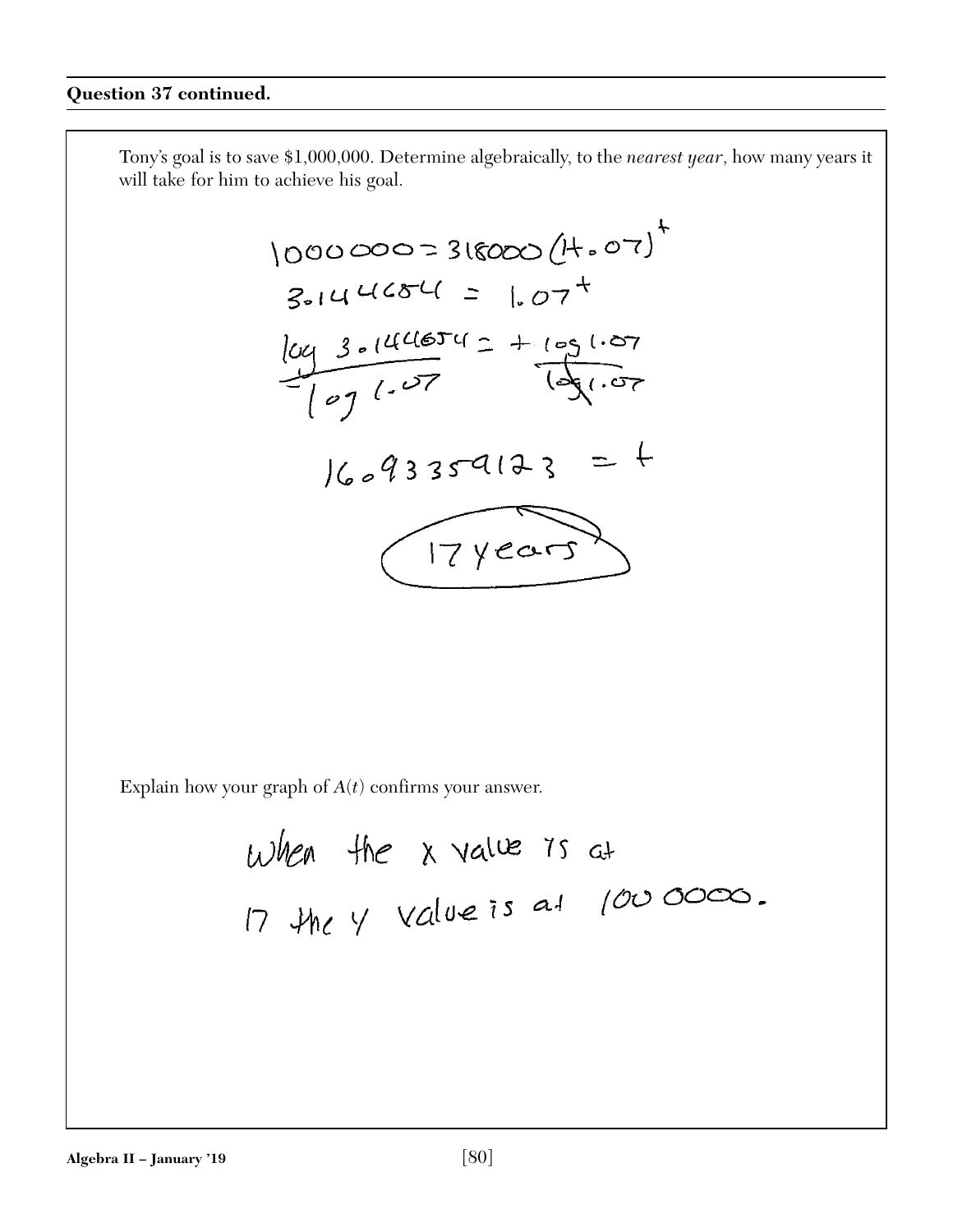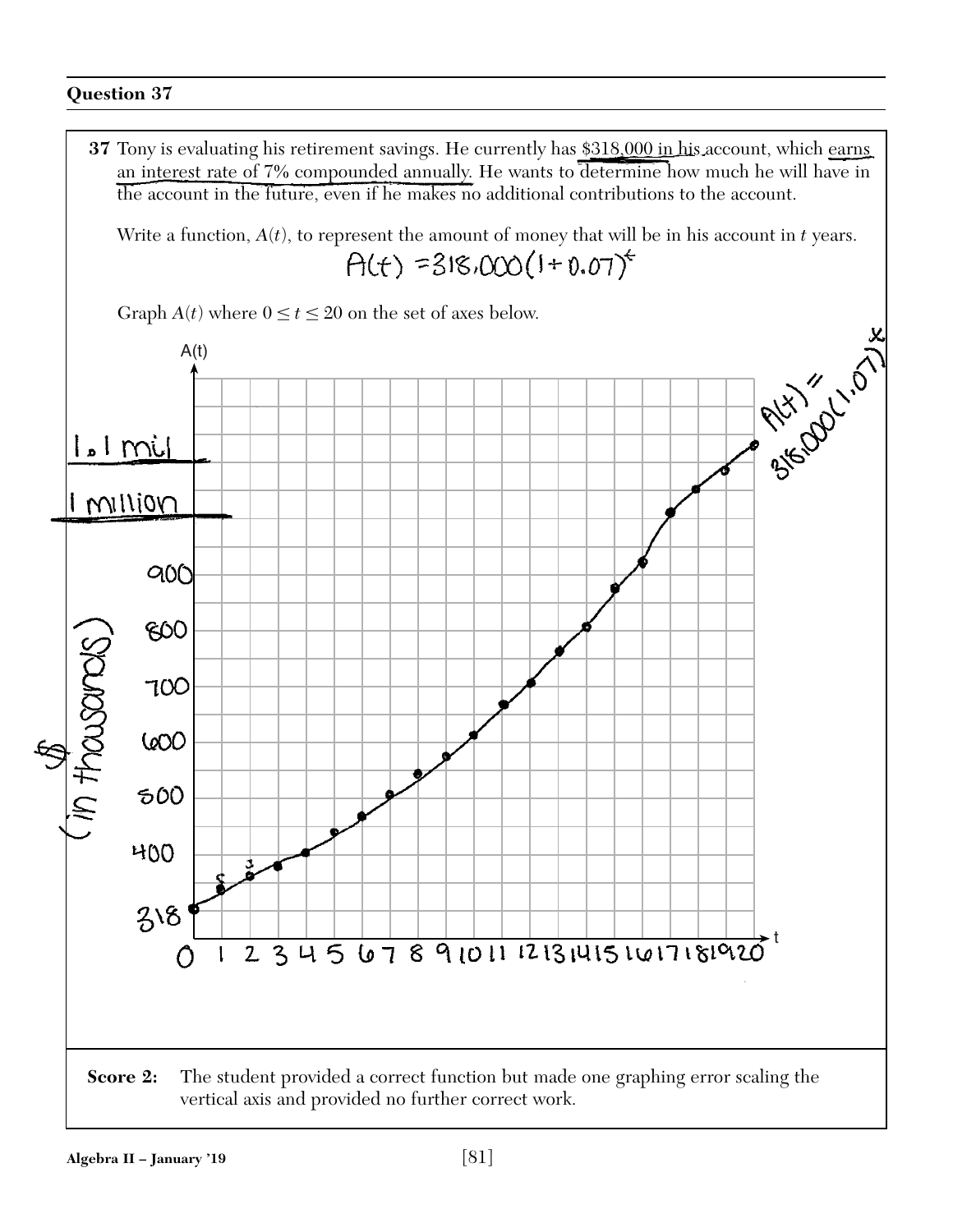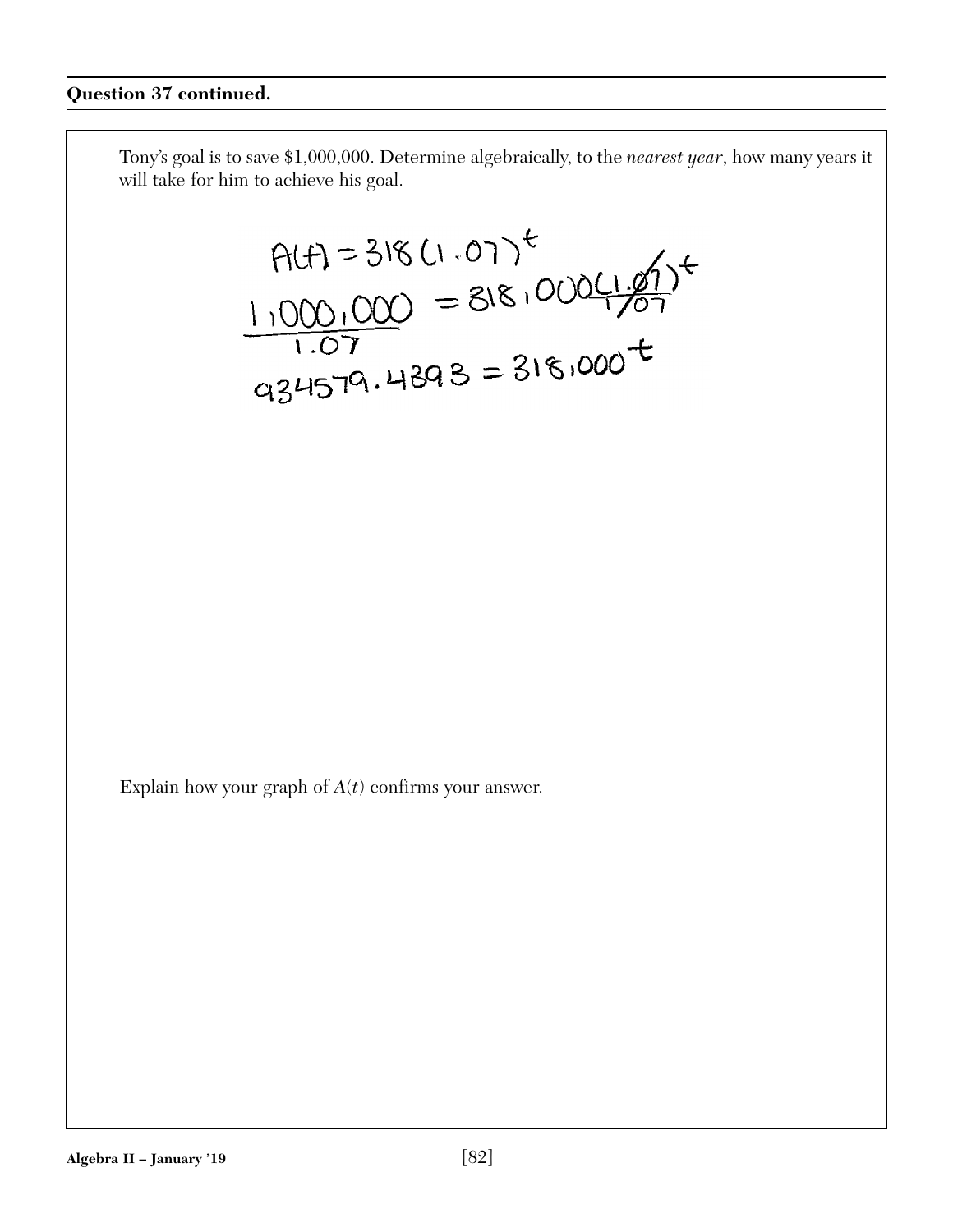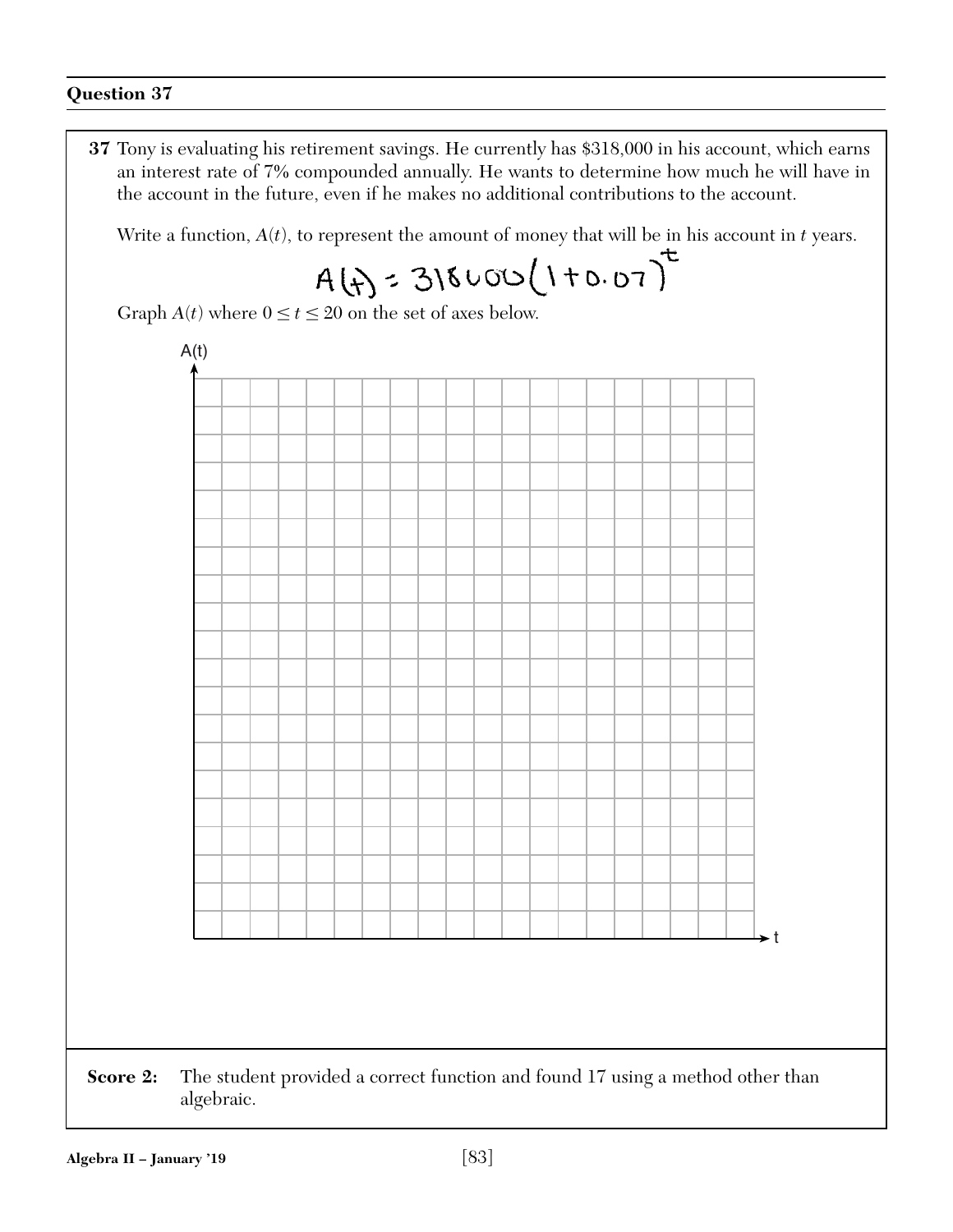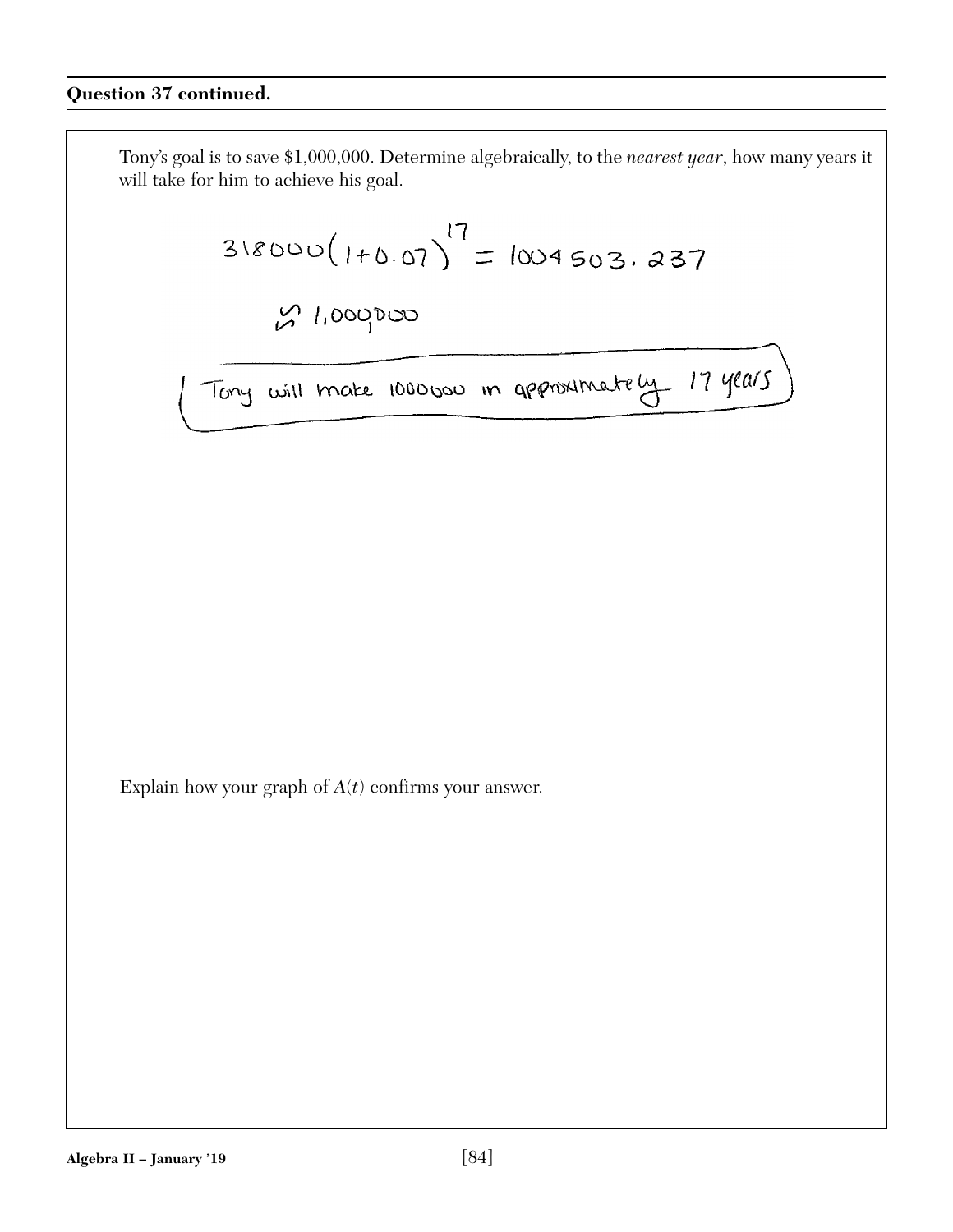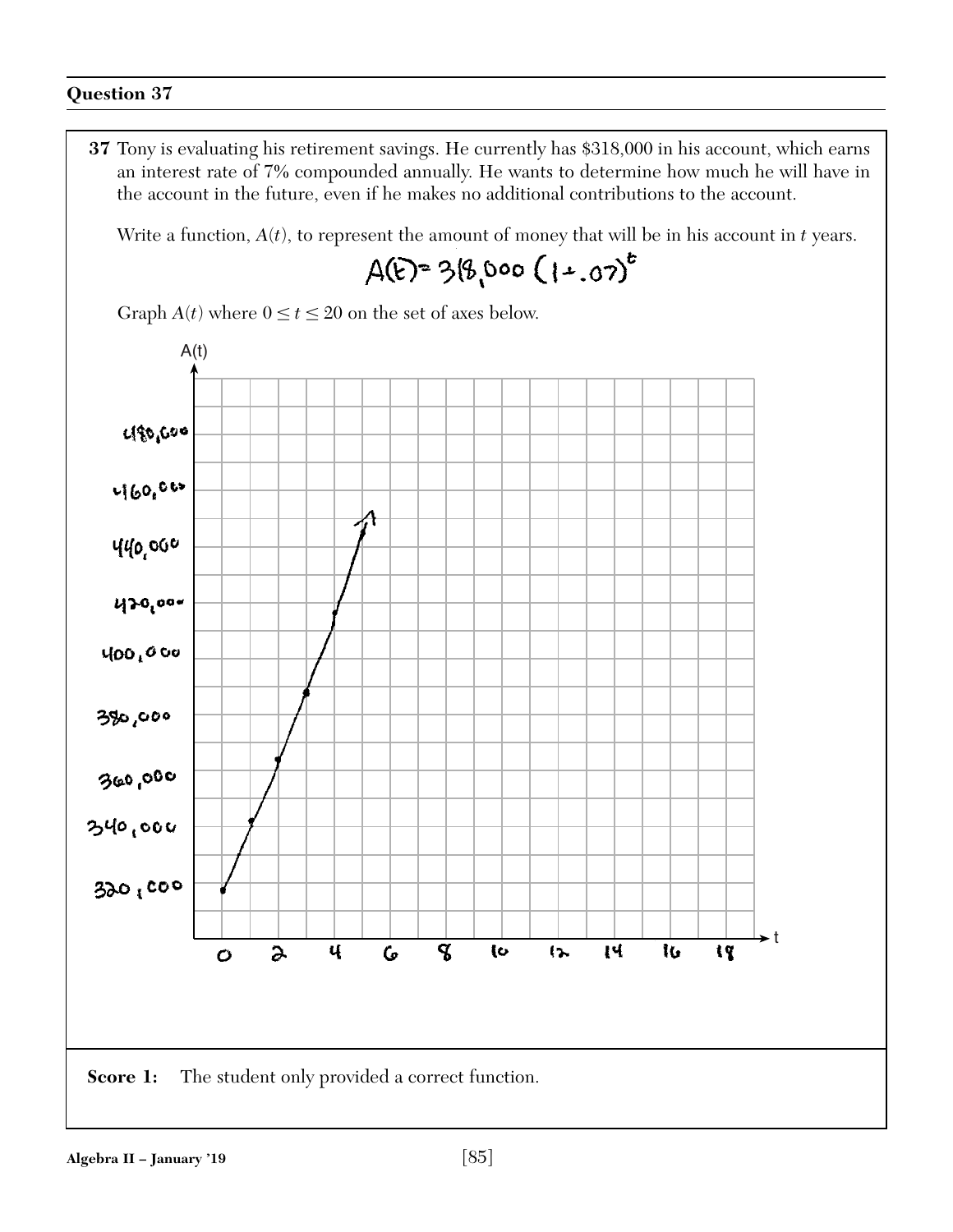$$
318,000(1+.07)^{9}
$$
  
318,000(1+.07)<sup>9</sup>